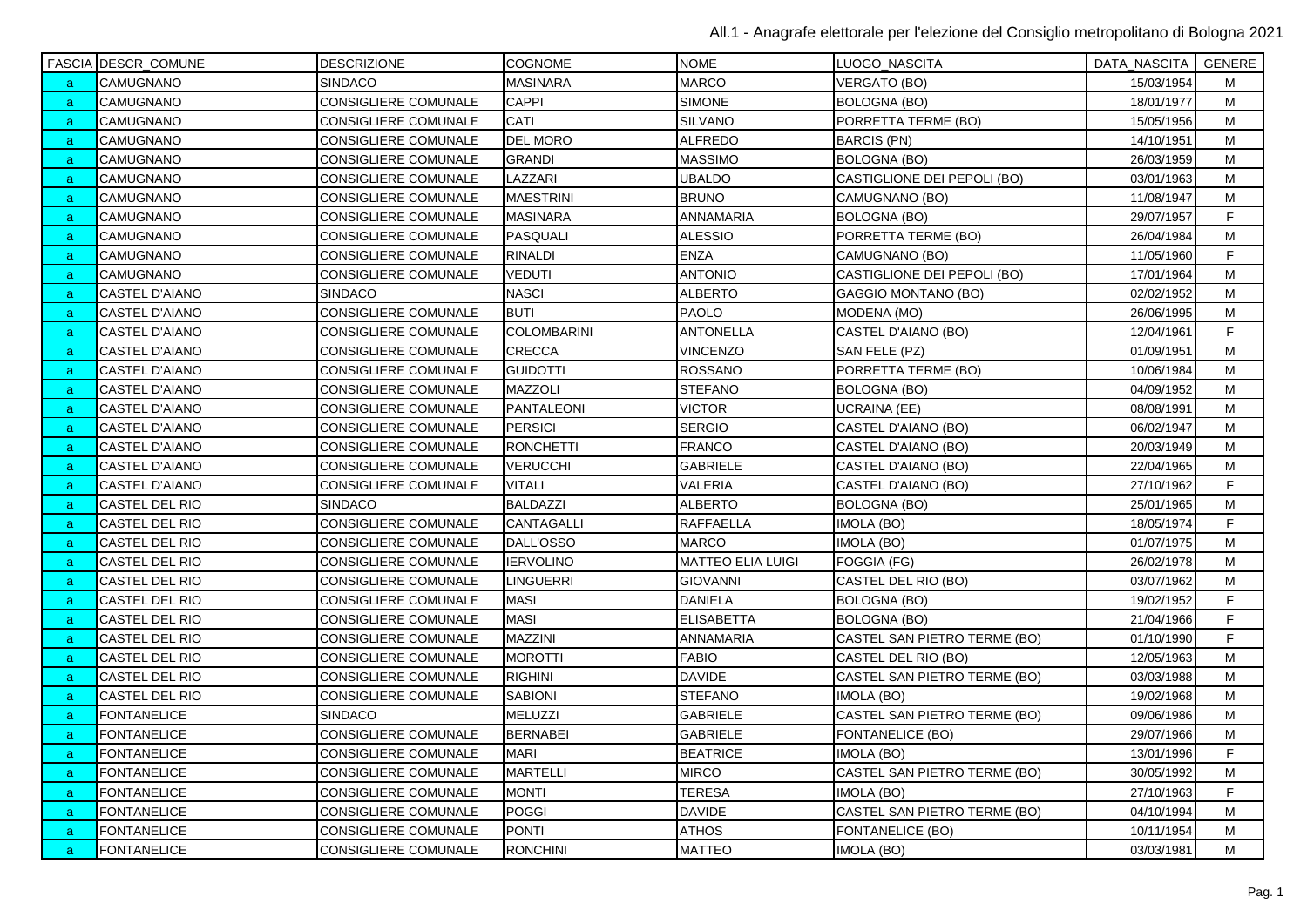|              | FASCIA DESCR_COMUNE     | <b>DESCRIZIONE</b>          | <b>COGNOME</b>    | <b>NOME</b>           | LUOGO_NASCITA                | DATA_NASCITA   GENERE |   |
|--------------|-------------------------|-----------------------------|-------------------|-----------------------|------------------------------|-----------------------|---|
| a            | <b>FONTANELICE</b>      | CONSIGLIERE COMUNALE        | <b>SIDDI</b>      | <b>MASSIMO</b>        | SUSA (TO)                    | 21/01/1972            | м |
| a            | <b>FONTANELICE</b>      | <b>CONSIGLIERE COMUNALE</b> | VECCHIO           | <b>VITO ANTONIO</b>   | IMOLA (BO)                   | 02/12/1977            | м |
| a,           | FONTANELICE             | CONSIGLIERE COMUNALE        | <b>ZANIBONI</b>   | VERONICA              | FAENZA (RA)                  | 07/07/1995            | F |
| a            | LIZZANO IN BELVEDERE    | <b>SINDACO</b>              | <b>POLMONARI</b>  | <b>SERGIO</b>         | LIZZANO IN BELVEDERE (BO)    | 22/04/1945            | M |
| a            | LIZZANO IN BELVEDERE    | <b>CONSIGLIERE COMUNALE</b> | <b>BALLERINI</b>  | <b>MAURO</b>          | FANANO (MO)                  | 15/09/1955            | M |
| a            | LIZZANO IN BELVEDERE    | <b>CONSIGLIERE COMUNALE</b> | <b>BERNARDINI</b> | <b>ENRICO</b>         | PORRETTA TERME (BO)          | 30/09/1993            | M |
| a            | LIZZANO IN BELVEDERE    | CONSIGLIERE COMUNALE        | <b>BETTI</b>      | <b>ANDREA</b>         | FIESOLE (FI)                 | 03/05/1984            | М |
| a            | LIZZANO IN BELVEDERE    | CONSIGLIERE COMUNALE        | <b>FRANCHI</b>    | <b>BARBARA</b>        | MILANO (MI)                  | 28/05/1970            | F |
| a            | LIZZANO IN BELVEDERE    | <b>CONSIGLIERE COMUNALE</b> | <b>GAILLI</b>     | <b>ELISA</b>          | FIRENZE (FI)                 | 09/07/1975            | F |
| a            | LIZZANO IN BELVEDERE    | <b>CONSIGLIERE COMUNALE</b> | <b>MAINI</b>      | <b>PAOLO</b>          | BOLOGNA (BO)                 | 06/08/1972            | М |
| a            | LIZZANO IN BELVEDERE    | CONSIGLIERE COMUNALE        | <b>MARCACCI</b>   | <b>MAURIZIO</b>       | LIZZANO IN BELVEDERE (BO)    | 28/05/1964            | M |
| a            | LIZZANO IN BELVEDERE    | <b>CONSIGLIERE COMUNALE</b> | <b>PASQUALI</b>   | <b>FEDERICO</b>       | LIZZANO IN BELVEDERE (BO)    | 01/02/1970            | M |
| a            | LIZZANO IN BELVEDERE    | CONSIGLIERE COMUNALE        | <b>RODA</b>       | <b>CLARISSE</b>       | PREDAZZO (TN)                | 17/02/1971            | F |
| a            | LIZZANO IN BELVEDERE    | <b>CONSIGLIERE COMUNALE</b> | <b>TAGLIOLI</b>   | <b>PAOLO</b>          | PORRETTA TERME (BO)          | 22/01/1978            | M |
| $\mathsf{b}$ | BORGO TOSSIGNANO        | SINDACO                     | <b>GHINI</b>      | <b>MAURO</b>          | IMOLA (BO)                   | 26/04/1971            | М |
| $\mathbf b$  | <b>BORGO TOSSIGNANO</b> | CONSIGLIERE COMUNALE        | <b>BARTOLI</b>    | <b>GABRIELE</b>       | IMOLA (BO)                   | 10/02/1981            | M |
| b            | <b>BORGO TOSSIGNANO</b> | CONSIGLIERE COMUNALE        | <b>BUCCHI</b>     | <b>MAURO</b>          | BORGO TOSSIGNANO (BO)        | 26/09/1952            | M |
| b            | <b>BORGO TOSSIGNANO</b> | <b>CONSIGLIERE COMUNALE</b> | <b>CANTONI</b>    | <b>GUERRINO</b>       | CASTEL BOLOGNESE (RA)        | 29/10/1950            | M |
| $\mathsf{b}$ | BORGO TOSSIGNANO        | <b>CONSIGLIERE COMUNALE</b> | <b>CENNI</b>      | <b>FEDERICA</b>       | IMOLA (BO)                   | 29/05/1969            | F |
| $\mathbf b$  | <b>BORGO TOSSIGNANO</b> | CONSIGLIERE COMUNALE        | DALL'OSSO         | <b>CHIARA</b>         | LUGO (RA)                    | 10/01/1989            | F |
| $\mathbf b$  | <b>BORGO TOSSIGNANO</b> | <b>CONSIGLIERE COMUNALE</b> | <b>FOCACCIO</b>   | <b>ROBERTO</b>        | AVELLINO (AV)                | 09/07/1979            | M |
| $\mathbf b$  | <b>BORGO TOSSIGNANO</b> | CONSIGLIERE COMUNALE        | MANZONI           | <b>SARA</b>           | RAVENNA (RA)                 | 10/06/1990            | F |
| $\mathsf{b}$ | <b>BORGO TOSSIGNANO</b> | <b>CONSIGLIERE COMUNALE</b> | <b>MIRANDA</b>    | <b>BRIGIDA</b>        | OTTAVIANO (NA)               | 07/08/1981            | F |
| $\mathbf b$  | BORGO TOSSIGNANO        | CONSIGLIERE COMUNALE        | <b>MONTI</b>      | <b>GUIDO</b>          | BORGO TOSSIGNANO (BO)        | 01/12/1960            | M |
| $\mathbf b$  | <b>BORGO TOSSIGNANO</b> | CONSIGLIERE COMUNALE        | <b>NANNI</b>      | <b>MICHELA</b>        | BOLOGNA (BO)                 | 01/09/1952            | F |
| b            | <b>BORGO TOSSIGNANO</b> | CONSIGLIERE COMUNALE        | <b>POGGIOLI</b>   | <b>ATOS</b>           | CASTEL SAN PIETRO TERME (BO) | 12/11/1984            | М |
| b            | <b>BORGO TOSSIGNANO</b> | <b>CONSIGLIERE COMUNALE</b> | <b>SUZZI</b>      | <b>CLAUDIO</b>        | IMOLA (BO)                   | 05/06/1960            | M |
| $\mathsf{b}$ | CASALFIUMANESE          | <b>SINDACO</b>              | <b>POLI</b>       | <b>BEATRICE</b>       | CASTEL SAN PIETRO TERME (BO) | 03/12/1993            | F |
| $\mathbf b$  | CASALFIUMANESE          | <b>CONSIGLIERE COMUNALE</b> | <b>ANGIOLI</b>    | <b>MARINO</b>         | CASOLA VALSENIO (RA)         | 29/04/1955            | M |
| $\mathbf b$  | CASALFIUMANESE          | CONSIGLIERE COMUNALE        | ANNIBALI          | <b>ROBERTO</b>        | CASTEL SAN PIETRO TERME (BO) | 13/04/1968            | М |
| $\mathbf b$  | CASALFIUMANESE          | <b>CONSIGLIERE COMUNALE</b> | <b>BORGAZZI</b>   | <b>ILARIA</b>         | <b>BOLOGNA (BO)</b>          | 01/11/1991            | F |
| $\mathsf{b}$ | CASALFIUMANESE          | <b>CONSIGLIERE COMUNALE</b> | CASELLA           | <b>SILVANO</b>        | CASTEL BOLOGNESE (RA)        | 27/01/1954            | M |
| $\mathbf b$  | CASALFIUMANESE          | CONSIGLIERE COMUNALE        | COCEVA            | <b>GIORGIO</b>        | MILANO (MI)                  | 24/06/1958            | M |
| $\mathsf{b}$ | CASALFIUMANESE          | CONSIGLIERE COMUNALE        | <b>CORTINI</b>    | <b>DAVIDE</b>         | IMOLA (BO)                   | 18/12/1977            | м |
| b            | CASALFIUMANESE          | CONSIGLIERE COMUNALE        | <b>GNANI</b>      | <b>GIORDANO MARIO</b> | RAVENNA (RA)                 | 21/06/1979            | М |
| $\mathsf{b}$ | CASALFIUMANESE          | <b>CONSIGLIERE COMUNALE</b> | <b>LABINDI</b>    | <b>SAMANTA</b>        | CASTEL SAN PIETRO TERME (BO) | 05/11/1999            | F |
| b            | CASALFIUMANESE          | <b>CONSIGLIERE COMUNALE</b> | <b>MALASOMMA</b>  | <b>MARIO</b>          | NAPOLI (NA)                  | 20/05/1970            | M |
| b            | CASALFIUMANESE          | <b>CONSIGLIERE COMUNALE</b> | <b>RIVOLA</b>     | <b>GISELLA</b>        | IMOLA (BO)                   | 25/07/1958            | F |
| $\mathbf b$  | CASALFIUMANESE          | CONSIGLIERE COMUNALE        | <b>SARTI</b>      | <b>FABRIZIO</b>       | <b>BOLOGNA (BO)</b>          | 03/05/1966            | М |
| b            | CASALFIUMANESE          | CONSIGLIERE COMUNALE        | VEGA              | <b>FILIPPO</b>        | CASTEL SAN PIETRO TERME (BO) | 24/06/1990            | М |
| $\mathsf{b}$ | <b>CASTEL DI CASIO</b>  | <b>SINDACO</b>              | <b>ALDROVANDI</b> | <b>MARCO</b>          | GRIZZANA MORANDI (BO)        | 15/02/1953            | M |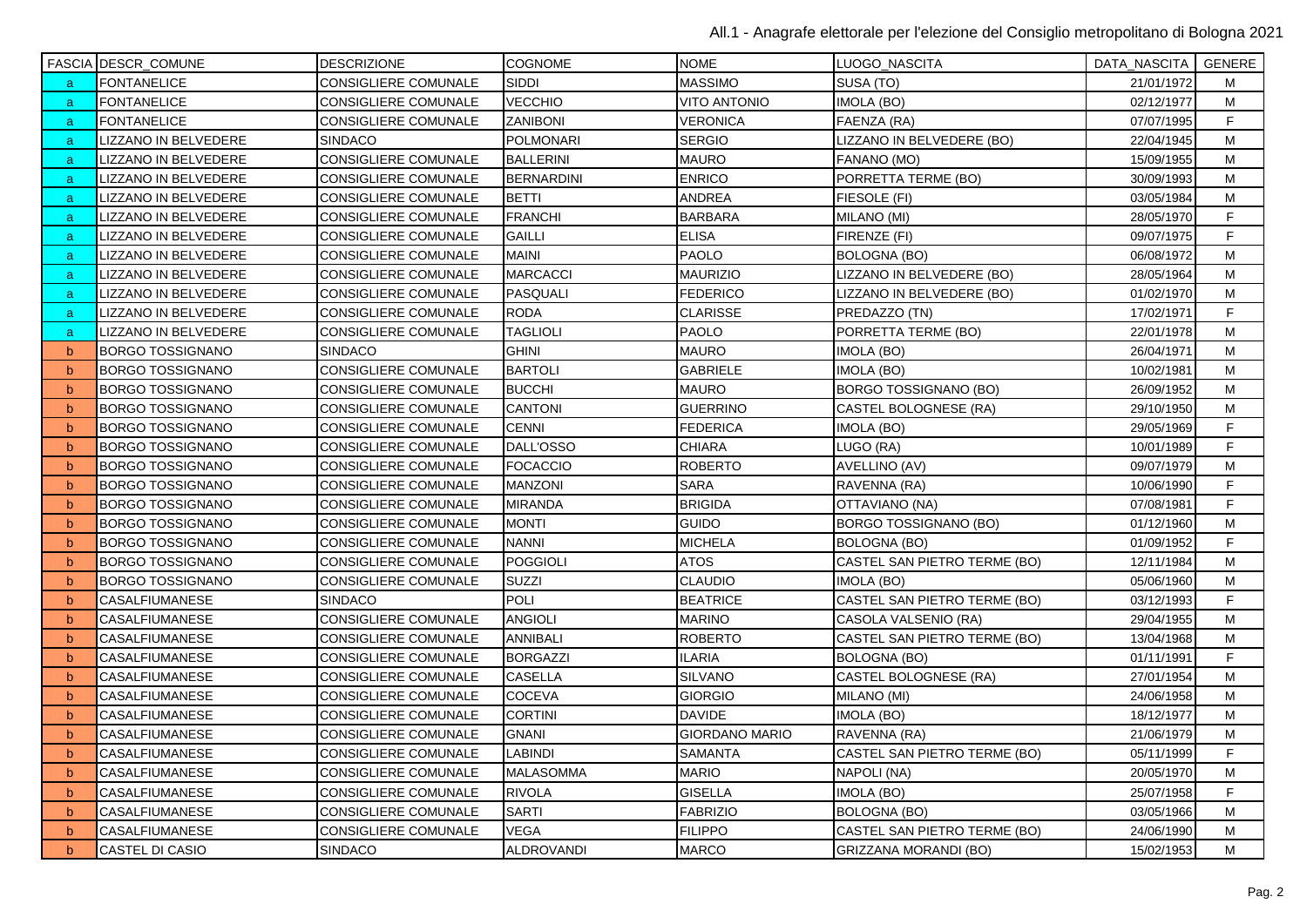|              | FASCIA DESCR_COMUNE      | <b>DESCRIZIONE</b>          | <b>COGNOME</b>     | <b>NOME</b>          | LUOGO_NASCITA                 | DATA_NASCITA   GENERE |    |
|--------------|--------------------------|-----------------------------|--------------------|----------------------|-------------------------------|-----------------------|----|
| <sub>b</sub> | CASTEL DI CASIO          | CONSIGLIERE COMUNALE        | ARBIZZANI          | <b>VALERIA</b>       | <b>BOLOGNA (BO)</b>           | 29/01/1952            | F  |
| $\mathbf b$  | <b>CASTEL DI CASIO</b>   | CONSIGLIERE COMUNALE        | <b>BERNARDONI</b>  | <b>ALESSIO</b>       | PORRETTA TERME (BO)           | 25/09/1993            | M  |
| b            | CASTEL DI CASIO          | CONSIGLIERE COMUNALE        | <b>BERTI</b>       | <b>ELISA</b>         | PORRETTA TERME (BO)           | 28/03/1978            | F  |
| b            | CASTEL DI CASIO          | CONSIGLIERE COMUNALE        | <b>BRUNETTI</b>    | <b>MAURO</b>         | CAMUGNANO (BO)                | 13/04/1956            | M  |
| b            | CASTEL DI CASIO          | CONSIGLIERE COMUNALE        | <b>FERRARI</b>     | <b>PATRIZIA</b>      | <b>BOLOGNA (BO)</b>           | 06/06/1958            | F  |
| b            | CASTEL DI CASIO          | CONSIGLIERE COMUNALE        | <b>GAGGIOLI</b>    | <b>ANTONIO</b>       | <b>GRANAGLIONE (BO)</b>       | 08/04/1961            | M  |
| b            | CASTEL DI CASIO          | CONSIGLIERE COMUNALE        | INDELICATO         | <b>ALFIO</b>         | GIARRE (CT)                   | 23/08/1960            | M  |
| b            | CASTEL DI CASIO          | CONSIGLIERE COMUNALE        | <b>BRUNINI</b>     | SILVANO              | CASTEL DI CASIO (BO)          | 16/10/1954            | M  |
| b            | CASTEL DI CASIO          | CONSIGLIERE COMUNALE        | <b>ELEFANTINI</b>  | <b>ENRICO</b>        | PORRETTA TERME (BO)           | 16/06/1985            | M  |
| b            | <b>CASTEL DI CASIO</b>   | CONSIGLIERE COMUNALE        | PREDIERI DALL'OMO  | <b>STEFANO</b>       | PORRETTA TERME (BO)           | 30/04/1963            | M  |
| $\mathbf b$  | CASTEL DI CASIO          | <b>CONSIGLIERE COMUNALE</b> | <b>TAMARRI</b>     | LORENZO              | PORRETTA TERME (BO)           | 24/03/1977            | M  |
| b            | CASTEL DI CASIO          | CONSIGLIERE COMUNALE        | TOVOLI             | ANDREA               | CASTEL DI CASIO (BO)          | 11/01/1965            | м  |
| b            | CASTEL GUELFO DI BOLOGNA | <b>SINDACO</b>              | <b>FRANCESCHI</b>  | <b>CLAUDIO</b>       | <b>MEDICINA (BO)</b>          | 24/01/1960            | M  |
| b            | CASTEL GUELFO DI BOLOGNA | CONSIGLIERE COMUNALE        | <b>BRESSAN</b>     | <b>GIANCARLO</b>     | CASTEL GUELFO DI BOLOGNA (BO) | 15/01/1955            | M  |
| b            | CASTEL GUELFO DI BOLOGNA | CONSIGLIERE COMUNALE        | <b>BRINTAZZOLI</b> | <b>ESTER</b>         | CASTEL SAN PIETRO TERME (BO)  | 26/04/1998            | F  |
| b            | CASTEL GUELFO DI BOLOGNA | CONSIGLIERE COMUNALE        | CASELLI            | ALESSANDRO           | CASTEL SAN PIETRO TERME (BO)  | 21/11/1993            | м  |
| b            | CASTEL GUELFO DI BOLOGNA | CONSIGLIERE COMUNALE        | <b>DALTO</b>       | <b>FRANCESCO</b>     | NAPOLI (NA)                   | 01/04/1971            | M  |
| b            | CASTEL GUELFO DI BOLOGNA | <b>CONSIGLIERE COMUNALE</b> | <b>EL HELALI</b>   | HAMZA                | MAROCCO (EE)                  | 16/10/1971            | M  |
| b            | CASTEL GUELFO DI BOLOGNA | CONSIGLIERE COMUNALE        | LANDI              | LORENZO              | <b>MEDICINA (BO)</b>          | 12/04/1985            | M  |
| b            | CASTEL GUELFO DI BOLOGNA | <b>CONSIGLIERE COMUNALE</b> | <b>MARCHI</b>      | ANDREA               | CASTEL GUELFO DI BOLOGNA (BO) | 17/01/1964            | M  |
| b            | CASTEL GUELFO DI BOLOGNA | CONSIGLIERE COMUNALE        | <b>MUSA</b>        | <b>MARCO</b>         | CASTEL GUELFO DI BOLOGNA (BO) | 11/05/1963            | M  |
| b            | CASTEL GUELFO DI BOLOGNA | <b>CONSIGLIERE COMUNALE</b> | <b>NEGRONI</b>     | <b>ELEONORA</b>      | CASTEL SAN PIETRO TERME (BO)  | 30/08/1994            | F  |
| b            | CASTEL GUELFO DI BOLOGNA | CONSIGLIERE COMUNALE        | SAVOIA             | VALENTINA            | CASTEL SAN PIETRO TERME (BO)  | 18/08/1992            | F  |
| b            | CASTEL GUELFO DI BOLOGNA | <b>CONSIGLIERE COMUNALE</b> | <b>TONELLI</b>     | <b>GIANNI</b>        | CESENA (FC)                   | 01/05/1963            | M  |
| b            | CASTEL GUELFO DI BOLOGNA | CONSIGLIERE COMUNALE        | VENTURINI          | ANNA                 | CONSELICE (RA)                | 15/07/1954            | F  |
| b            | <b>GRIZZANA MORANDI</b>  | <b>SINDACO</b>              | <b>RUBINI</b>      | <b>FRANCO</b>        | VERGATO (BO)                  | 10/07/1953            | M  |
| b            | <b>GRIZZANA MORANDI</b>  | CONSIGLIERE COMUNALE        | ALBICOCCHI         | <b>NICOLA</b>        | <b>BOLOGNA (BO)</b>           | 19/05/1980            | M  |
| b            | <b>GRIZZANA MORANDI</b>  | CONSIGLIERE COMUNALE        | <b>BONIFACI</b>    | <b>BRUNO</b>         | PORRETTA TERME (BO)           | 16/10/1980            | M  |
| b            | <b>GRIZZANA MORANDI</b>  | CONSIGLIERE COMUNALE        | <b>BOSELLI</b>     | <b>SARA</b>          | <b>BOLOGNA (BO)</b>           | 23/11/1972            | F  |
| $\mathbf b$  | <b>GRIZZANA MORANDI</b>  | CONSIGLIERE COMUNALE        | COMANI             | <b>ELMINA</b>        | GRIZZANA MORANDI (BO)         | 01/12/1950            | F  |
| b            | <b>GRIZZANA MORANDI</b>  | <b>CONSIGLIERE COMUNALE</b> | LAFFI              | <b>VIRGINIA</b>      | <b>BOLOGNA (BO)</b>           | 06/04/1987            | F  |
| b            | <b>GRIZZANA MORANDI</b>  | CONSIGLIERE COMUNALE        | NANNI              | <b>MANUELA</b>       | <b>BOLOGNA (BO)</b>           | 21/03/1960            | F. |
| b            | <b>GRIZZANA MORANDI</b>  | <b>CONSIGLIERE COMUNALE</b> | POSSENTI           | <b>MATTIA</b>        | <b>BOLOGNA (BO)</b>           | 02/03/1999            | M  |
| b            | <b>GRIZZANA MORANDI</b>  | CONSIGLIERE COMUNALE        | SALSEDO            | <b>SERGIO</b>        | NAPOLI (NA)                   | 11/12/1962            | м  |
| b            | GRIZZANA MORANDI         | CONSIGLIERE COMUNALE        | SANDRI             | ALESSANDRO           | VERGATO (BO)                  | 27/10/1969            | M  |
| b            | <b>GRIZZANA MORANDI</b>  | <b>CONSIGLIERE COMUNALE</b> | <b>SOLDATI</b>     | <b>MIRKO</b>         | VERGATO (BO)                  | 01/03/1975            | M  |
| b            | <b>GRIZZANA MORANDI</b>  | CONSIGLIERE COMUNALE        | <b>SUTERA</b>      | <b>VITO GIOVANNI</b> | GIBELLINA (TP)                | 11/06/1960            | M  |
| b            | <b>GRIZZANA MORANDI</b>  | CONSIGLIERE COMUNALE        | <b>TESTONI</b>     | <b>GIULIA</b>        | BOLOGNA (BO)                  | 21/11/1993            | F  |
| $\mathbf b$  | LOIANO                   | SINDACO                     | MORGANTI           | <b>FABRIZIO</b>      | MORROVALLE (MC)               | 15/08/1957            | М  |
| b            | LOIANO                   | CONSIGLIERE COMUNALE        | <b>BARISCIANI</b>  | <b>NOEMI</b>         | <b>BOLOGNA (BO)</b>           | 08/12/1992            | F  |
| b            | LOIANO                   | CONSIGLIERE COMUNALE        | <b>BARTOLOMEI</b>  | CORRADO              | <b>BOLOGNA (BO)</b>           | 21/06/1962            | M  |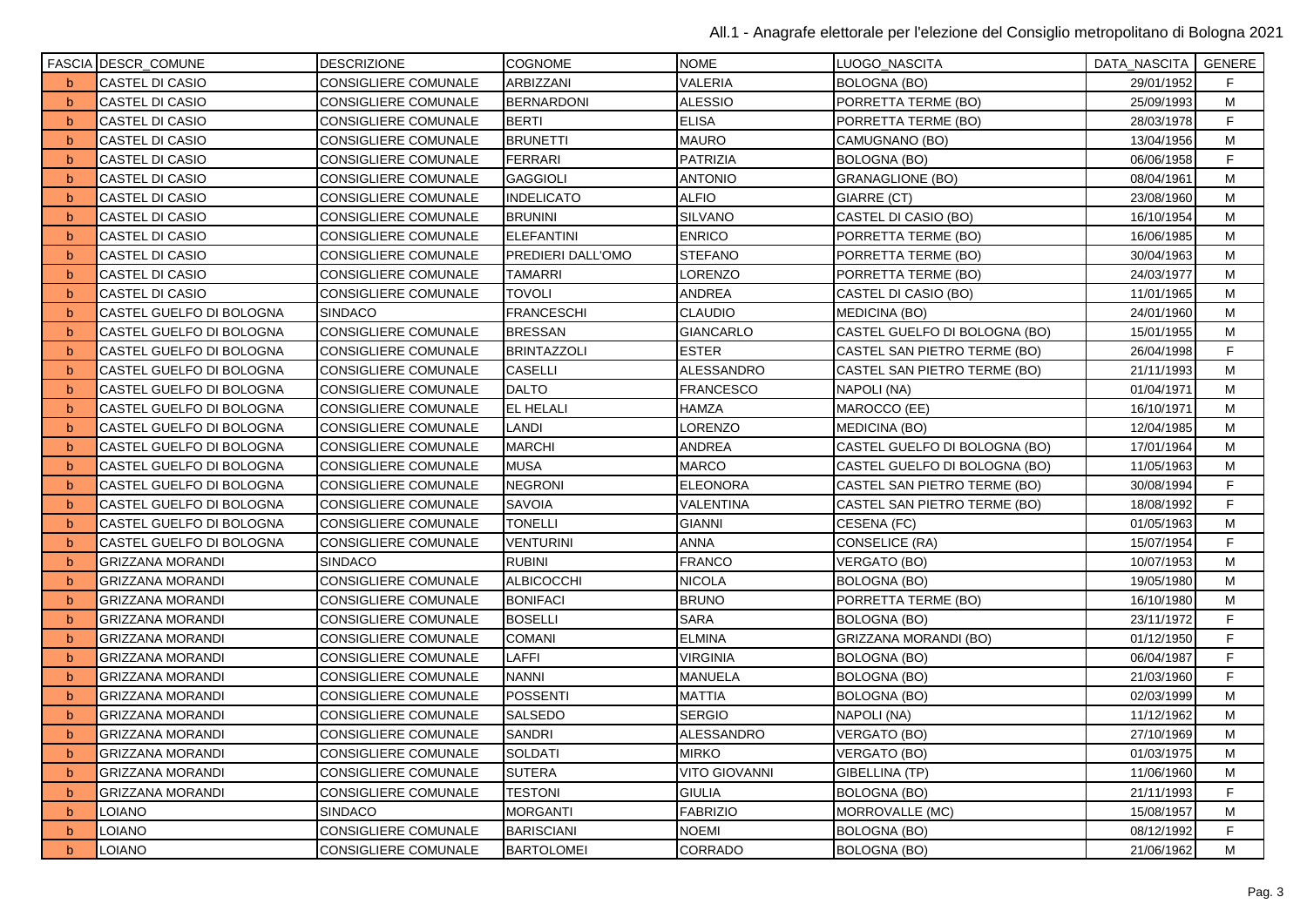|             | <b>FASCIA DESCR_COMUNE</b>  | <b>DESCRIZIONE</b>          | <b>COGNOME</b>    | <b>NOME</b>      | LUOGO_NASCITA                    | DATA_NASCITA   GENERE |    |
|-------------|-----------------------------|-----------------------------|-------------------|------------------|----------------------------------|-----------------------|----|
| b           | <b>LOIANO</b>               | CONSIGLIERE COMUNALE        | <b>BENNI</b>      | <b>EMANUELA</b>  | <b>BOLOGNA (BO)</b>              | 01/09/1961            | F. |
| b           | LOIANO                      | <b>CONSIGLIERE COMUNALE</b> | <b>BUGANE</b>     | <b>MICHELE</b>   | <b>BOLOGNA (BO)</b>              | 29/04/1993            | M  |
| $\mathbf b$ | LOIANO                      | CONSIGLIERE COMUNALE        | <b>LADINETTI</b>  | LUCA             | <b>BOLOGNA (BO)</b>              | 07/10/1982            | М  |
| b           | <b>LOIANO</b>               | <b>CONSIGLIERE COMUNALE</b> | <b>MATTEI</b>     | <b>MARINO</b>    | <b>BOLOGNA (BO)</b>              | 13/04/1952            | M  |
| $\mathbf b$ | <b>LOIANO</b>               | CONSIGLIERE COMUNALE        | <b>MENETTI</b>    | LAURA            | <b>BOLOGNA (BO)</b>              | 12/07/1978            | F  |
| b           | LOIANO                      | <b>CONSIGLIERE COMUNALE</b> | <b>MONARI</b>     | <b>RAFFAELLA</b> | <b>BOLOGNA (BO)</b>              | 05/09/1963            | F  |
| b           | LOIANO                      | <b>CONSIGLIERE COMUNALE</b> | <b>NASCETTI</b>   | <b>MARINA</b>    | <b>BOLOGNA (BO)</b>              | 23/08/1960            | F. |
| b           | LOIANO                      | CONSIGLIERE COMUNALE        | <b>TEDESCHI</b>   | <b>ALICE</b>     | <b>BOLOGNA (BO)</b>              | 19/08/1986            | F  |
| b           | LOIANO                      | <b>CONSIGLIERE COMUNALE</b> | <b>VENTURI</b>    | <b>PAOLO</b>     | <b>BOLOGNA (BO)</b>              | 23/07/1962            | M  |
| b           | <b>LOIANO</b>               | <b>CONSIGLIERE COMUNALE</b> | ZAPPATERRA        | <b>DANILO</b>    | GENOVA (GE)                      | 05/11/1963            | M  |
| b           | <b>MONGHIDORO</b>           | <b>SINDACO</b>              | PANZACCHI         | <b>BARBARA</b>   | <b>BOLOGNA (BO)</b>              | 29/01/1971            | F  |
| b           | <b>MONGHIDORO</b>           | <b>CONSIGLIERE COMUNALE</b> | <b>BOCCUCCI</b>   | <b>EDOARDO</b>   | BOLOGNA (BO)                     | 30/06/1986            | M  |
| b           | <b>MONGHIDORO</b>           | CONSIGLIERE COMUNALE        | <b>BONAFE'</b>    | <b>FILIPPO</b>   | <b>BOLOGNA (BO)</b>              | 14/10/1996            | M  |
| $\mathbf b$ | <b>MONGHIDORO</b>           | CONSIGLIERE COMUNALE        | <b>BOSCHI</b>     | <b>MICHELE</b>   | <b>BOLOGNA (BO)</b>              | 05/09/1973            | M  |
| b           | <b>MONGHIDORO</b>           | <b>CONSIGLIERE COMUNALE</b> | <b>CARRUGI</b>    | <b>FERNANDO</b>  | MONGHIDORO (BO)                  | 19/01/1949            | M  |
| b           | <b>MONGHIDORO</b>           | CONSIGLIERE COMUNALE        | <b>CORNELIO</b>   | <b>ANTONIO</b>   | LIVORNO (LI)                     | 16/06/1951            | M  |
| b           | <b>MONGHIDORO</b>           | <b>CONSIGLIERE COMUNALE</b> | <b>GITTI</b>      | <b>GIULIA</b>    | <b>BOLOGNA (BO)</b>              | 24/10/1991            | F  |
| b           | <b>MONGHIDORO</b>           | <b>CONSIGLIERE COMUNALE</b> | <b>LISA</b>       | <b>NICOLA</b>    | ROCCAVALDINA (ME)                | 26/09/1960            | M  |
| b           | <b>MONGHIDORO</b>           | <b>CONSIGLIERE COMUNALE</b> | <b>NALDI</b>      | <b>CLAUDIO</b>   | <b>BOLOGNA (BO)</b>              | 20/04/1989            | M  |
| b           | <b>MONGHIDORO</b>           | <b>CONSIGLIERE COMUNALE</b> | <b>NANNI</b>      | <b>MARIO</b>     | <b>BOLOGNA (BO)</b>              | 06/04/1956            | M  |
| b           | <b>MONGHIDORO</b>           | <b>CONSIGLIERE COMUNALE</b> | <b>PAOLINI</b>    | <b>BRUNO</b>     | MONGHIDORO (BO)                  | 06/02/1960            | M  |
| $\mathbf b$ | <b>MONGHIDORO</b>           | <b>CONSIGLIERE COMUNALE</b> | <b>RAMBALDI</b>   | <b>MONIA</b>     | <b>BOLOGNA (BO)</b>              | 28/03/1972            | F  |
| b           | <b>MONGHIDORO</b>           | <b>CONSIGLIERE COMUNALE</b> | <b>SANTI</b>      | <b>GIACOMO</b>   | <b>BOLOGNA (BO)</b>              | 22/02/1974            | M  |
| $\mathbf b$ | <b>MORDANO</b>              | <b>SINDACO</b>              | <b>TASSINARI</b>  | <b>NICOLA</b>    | LUGO (RA)                        | 08/11/1984            | M  |
| b           | <b>MORDANO</b>              | <b>CONSIGLIERE COMUNALE</b> | ALBERTAZZI        | <b>DAVIDE</b>    | CASTEL SAN PIETRO TERME (BO)     | 07/03/1990            | М  |
| b           | <b>MORDANO</b>              | <b>CONSIGLIERE COMUNALE</b> | <b>BARONCINI</b>  | <b>DARIA</b>     | IMOLA (BO)                       | 06/01/1957            | F  |
| b           | <b>MORDANO</b>              | <b>CONSIGLIERE COMUNALE</b> | <b>BIANCONI</b>   | <b>DEVIS</b>     | IMOLA (BO)                       | 14/07/1967            | M  |
| b           | <b>MORDANO</b>              | CONSIGLIERE COMUNALE        | CASSARINO         | <b>GIUSEPPE</b>  | SVIZZERA (EE)                    | 19/06/1968            | M  |
| b           | <b>MORDANO</b>              | <b>CONSIGLIERE COMUNALE</b> | <b>CAVINA</b>     | <b>MARCO</b>     | CASTEL SAN PIETRO TERME (BO)     | 19/02/1991            | M  |
| b           | <b>MORDANO</b>              | <b>CONSIGLIERE COMUNALE</b> | <b>GALLIGNANI</b> | <b>LUIGI</b>     | MORDANO (BO)                     | 06/01/1953            | M  |
| b           | <b>MORDANO</b>              | <b>CONSIGLIERE COMUNALE</b> | <b>GASPARRI</b>   | <b>MAURIZIO</b>  | IMOLA (BO)                       | 05/03/1962            | M  |
| b           | <b>MORDANO</b>              | CONSIGLIERE COMUNALE        | <b>GRANDI</b>     | <b>SIMONE</b>    | IMOLA (BO)                       | 04/03/1978            | M  |
| b           | <b>MORDANO</b>              | <b>CONSIGLIERE COMUNALE</b> | <b>NERI</b>       | ANNALISA         | IMOLA (BO)                       | 08/05/1980            | F  |
| b           | <b>MORDANO</b>              | <b>CONSIGLIERE COMUNALE</b> | <b>RAVAGLIA</b>   | <b>STEFANO</b>   | IMOLA (BO)                       | 15/08/1963            | м  |
| b           | <b>MORDANO</b>              | <b>CONSIGLIERE COMUNALE</b> | <b>SALVATORI</b>  | <b>ERIK</b>      | MASSA LOMBARDA (RA)              | 29/09/1972            | М  |
| b           | <b>MORDANO</b>              | <b>CONSIGLIERE COMUNALE</b> | SQUASSABIA        | <b>FEDERICO</b>  | MANTOVA (MN)                     | 25/02/1980            | M  |
| b           | SAN BENEDETTO VAL DI SAMBRO | <b>SINDACO</b>              | <b>SANTONI</b>    | ALESSANDRO       | <b>BOLOGNA (BO)</b>              | 20/12/1975            | M  |
| b           | SAN BENEDETTO VAL DI SAMBRO | <b>CONSIGLIERE COMUNALE</b> | <b>BERNARDONI</b> | <b>DAVIDE</b>    | <b>BOLOGNA (BO)</b>              | 01/09/1982            | M  |
| $\mathbf b$ | SAN BENEDETTO VAL DI SAMBRO | CONSIGLIERE COMUNALE        | <b>BICHICCHI</b>  | <b>MATTEO</b>    | SAN BENEDETTO VAL DI SAMBRO (BO) | 29/06/1979            | М  |
| b           | SAN BENEDETTO VAL DI SAMBRO | <b>CONSIGLIERE COMUNALE</b> | <b>BORELLI</b>    | <b>PIERLUIGI</b> | <b>BOLOGNA (BO)</b>              | 12/11/1989            | M  |
| $\mathbf b$ | SAN BENEDETTO VAL DI SAMBRO | <b>CONSIGLIERE COMUNALE</b> | <b>FABBRI</b>     | <b>SERGIO</b>    | SAN BENEDETTO VAL DI SAMBRO (BO) | 04/05/1948            | M  |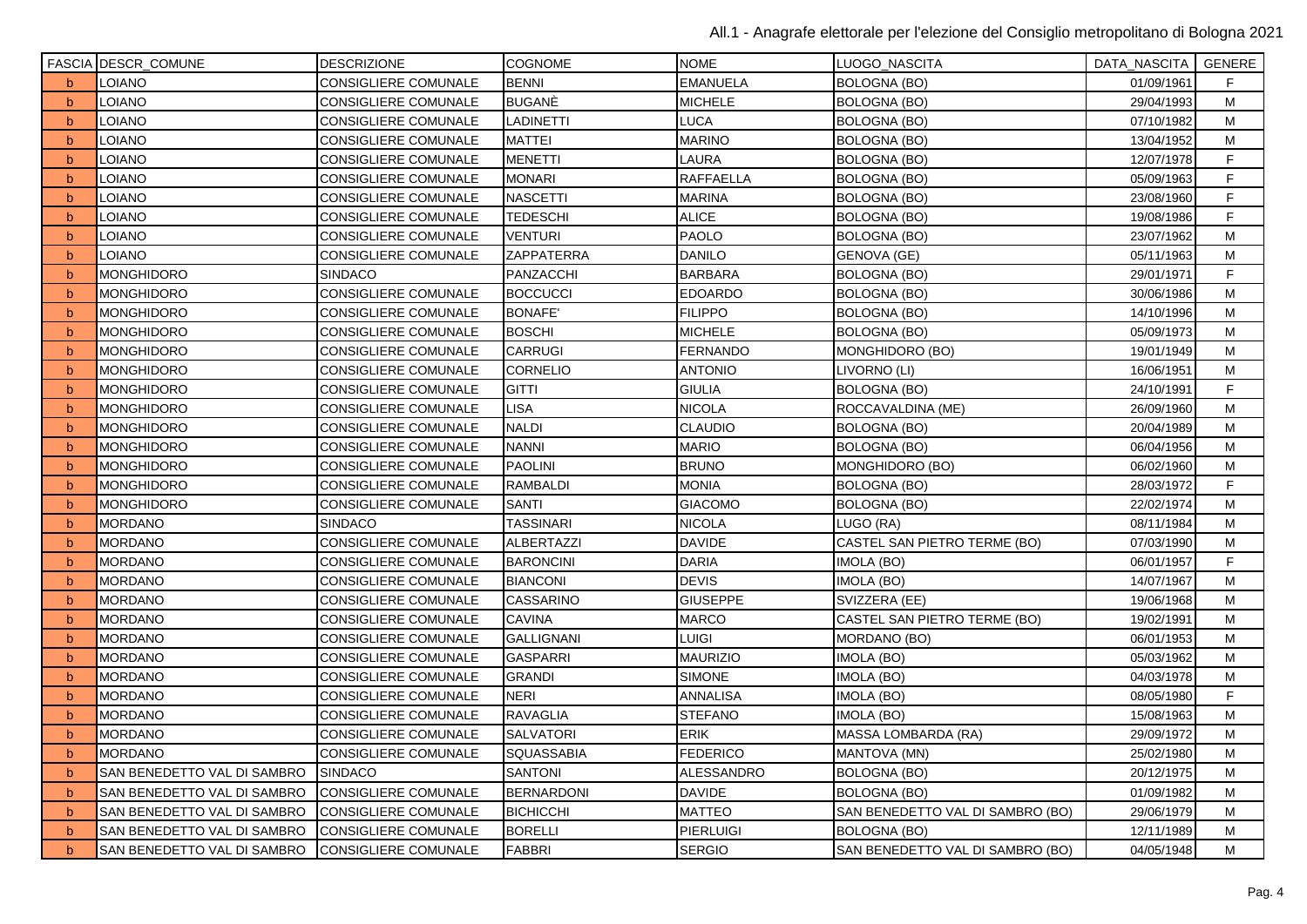|              | FASCIA DESCR_COMUNE         | <b>DESCRIZIONE</b>          | COGNOME            | <b>NOME</b>      | LUOGO_NASCITA                    | DATA_NASCITA | GENERE |
|--------------|-----------------------------|-----------------------------|--------------------|------------------|----------------------------------|--------------|--------|
| b            | SAN BENEDETTO VAL DI SAMBRO | CONSIGLIERE COMUNALE        | <b>GALEOTTI</b>    | <b>MARTINA</b>   | <b>BOLOGNA (BO)</b>              | 24/01/1996   | F.     |
| b            | SAN BENEDETTO VAL DI SAMBRO | CONSIGLIERE COMUNALE        | <b>MONCIATTA</b>   | <b>GABRIELE</b>  | SAN BENEDETTO VAL DI SAMBRO (BO) | 24/03/1966   | M      |
| b            | SAN BENEDETTO VAL DI SAMBRO | <b>CONSIGLIERE COMUNALE</b> | <b>QUERZOLA</b>    | <b>SIMONE</b>    | BOLOGNA (BO)                     | 31/03/1975   | м      |
| b            | SAN BENEDETTO VAL DI SAMBRO | CONSIGLIERE COMUNALE        | SANTI              | <b>SERGIO</b>    | SAN BENEDETTO VAL DI SAMBRO (BO) | 07/04/1954   | M      |
| b            | SAN BENEDETTO VAL DI SAMBRO | <b>CONSIGLIERE COMUNALE</b> | <b>SERRA</b>       | <b>ROBERTO</b>   | FIRENZE (FI)                     | 06/12/1988   | M      |
| b            | SAN BENEDETTO VAL DI SAMBRO | CONSIGLIERE COMUNALE        | <b>STEFANINI</b>   | <b>PAOLA</b>     | SAN BENEDETTO VAL DI SAMBRO (BO) | 29/06/1965   | F      |
| b            | SAN BENEDETTO VAL DI SAMBRO | CONSIGLIERE COMUNALE        | <b>JRAGANI</b>     | GIANCARLO        | BOLOGNA (BO)                     | 08/11/1965   | M      |
| b            | SAN BENEDETTO VAL DI SAMBRO | CONSIGLIERE COMUNALE        | VACCARI            | <b>_ORENZA</b>   | BUSSOLENGO (VR)                  | 10/08/1985   | F      |
| $\mathbf{C}$ | ALTO RENO TERME             | <b>SINDACO</b>              | <b>NANNI</b>       | <b>GIUSEPPE</b>  | <b>GRANAGLIONE (BO)</b>          | 12/10/1947   | M      |
| $\mathbf{C}$ | <b>ALTO RENO TERME</b>      | CONSIGLIERE COMUNALE        | <b>ANTONELLI</b>   | <b>EMANUELA</b>  | PORRETTA TERME (BO)              | 02/07/1971   | F      |
| $\mathbf{C}$ | <b>ALTO RENO TERME</b>      | CONSIGLIERE COMUNALE        | <b>BERNABEI</b>    | <b>EMILIO</b>    | MONTESE (MO)                     | 11/10/1950   | M      |
| $\mathbf{C}$ | ALTO RENO TERME             | CONSIGLIERE COMUNALE        | <b>CINOTTI</b>     | <b>ANTONELLA</b> | PORRETTA TERME (BO)              | 22/08/1959   | F.     |
| $\mathbf{C}$ | <b>ALTO RENO TERME</b>      | CONSIGLIERE COMUNALE        | <b>CIPOLLINI</b>   | DANIELE          | BOLOGNA (BO)                     | 23/04/1973   | M      |
| $\mathbf{C}$ | <b>ALTO RENO TERME</b>      | CONSIGLIERE COMUNALE        | <b>DELLA TORRE</b> | <b>ENRICO</b>    | PORRETTA TERME (BO)              | 15/08/1988   | M      |
| $\mathbf{C}$ | ALTO RENO TERME             | CONSIGLIERE COMUNALE        | <b>GAGGIOLI</b>    | ANDREA           | <b>GRANAGLIONE (BO)</b>          | 29/06/1959   | M      |
| $\mathbf{C}$ | <b>ALTO RENO TERME</b>      | CONSIGLIERE COMUNALE        | KHALINE            | <b>BOUCHAIB</b>  | MAROCCO (EE)                     | 06/11/1975   | M      |
| $\mathbf{C}$ | <b>ALTO RENO TERME</b>      | CONSIGLIERE COMUNALE        | <b>MACARIO</b>     | LUISA            | NAPOLI (NA)                      | 13/04/1960   | F      |
| $\mathbf{C}$ | ALTO RENO TERME             | CONSIGLIERE COMUNALE        | <b>MAGNANI</b>     | <b>MATTEO</b>    | PORRETTA TERME (BO)              | 16/04/1978   | M      |
| $\mathbf{C}$ | <b>ALTO RENO TERME</b>      | CONSIGLIERE COMUNALE        | <b>PALMIERI</b>    | <b>GIOVANNI</b>  | PORRETTA TERME (BO)              | 14/11/1959   | M      |
| $\mathbf{C}$ | <b>ALTO RENO TERME</b>      | CONSIGLIERE COMUNALE        | <b>PETRONI</b>     | <b>SABINA</b>    | PORRETTA TERME (BO)              | 25/09/1998   | F      |
| $\mathbf{C}$ | <b>ALTO RENO TERME</b>      | CONSIGLIERE COMUNALE        | <b>SCARDIA</b>     | COSIMO           | LECCE (LE)                       | 05/03/1986   | M      |
| $\mathbf{C}$ | ARGELATO                    | <b>SINDACO</b>              | <b>MUZIC</b>       | <b>CLAUDIA</b>   | <b>BENTIVOGLIO (BO)</b>          | 14/12/1982   | F      |
| $\mathbf{C}$ | ARGELATO                    | CONSIGLIERE COMUNALE        | <b>BERGAMINI</b>   | <b>MANUEL</b>    | <b>BENTIVOGLIO (BO)</b>          | 01/04/1998   | M      |
| $\mathbf{C}$ | ARGELATO                    | CONSIGLIERE COMUNALE        | <b>BRAGA</b>       | <b>ELENA</b>     | <b>BOLOGNA (BO)</b>              | 08/10/1979   | F      |
| $\mathbf{C}$ | ARGELATO                    | CONSIGLIERE COMUNALE        | CARPANI            | LUISA            | <b>BOLOGNA (BO)</b>              | 14/08/1962   | F      |
| $\mathbf{C}$ | ARGELATO                    | CONSIGLIERE COMUNALE        | <b>CEVOLANI</b>    | WILLIAM          | ARGELATO (BO)                    | 23/02/1959   | м      |
| $\mathbf{C}$ | ARGELATO                    | CONSIGLIERE COMUNALE        | <b>CREMONINI</b>   | <b>MAURA</b>     | CREVALCORE (BO)                  | 07/09/1950   | F      |
| $\mathbf{C}$ | ARGELATO                    | CONSIGLIERE COMUNALE        | LIU                | <b>GIOIA</b>     | BOLOGNA (BO)                     | 07/02/1978   | F      |
| $\mathbf{C}$ | ARGELATO                    | CONSIGLIERE COMUNALE        | MOTTA              | LINDA            | <b>BOLOGNA (BO)</b>              | 14/12/1982   | F      |
| $\mathbf{C}$ | ARGELATO                    | CONSIGLIERE COMUNALE        | QUARANTA           | GIUSEPPE         | FASANO (BR)                      | 27/08/1977   | М      |
| $\mathbf{C}$ | <b>ARGELATO</b>             | CONSIGLIERE COMUNALE        | <b>TESCARO</b>     | LORENZO          | <b>BOLOGNA (BO)</b>              | 06/01/1993   | M      |
| $\mathbf{C}$ | ARGELATO                    | CONSIGLIERE COMUNALE        | <b>TOLOMELLI</b>   | ANDREA           | BOLOGNA (BO)                     | 15/01/1974   | M      |
| $\mathbf{C}$ | ARGELATO                    | CONSIGLIERE COMUNALE        | <b>TOLOMELLI</b>   | CLAUDIO          | CENTO (FE)                       | 09/07/1982   | M      |
| $\mathbf{C}$ | ARGELATO                    | CONSIGLIERE COMUNALE        | ZANELLATI          | <b>MARTINA</b>   | BENTIVOGLIO (BO)                 | 08/05/1996   | F      |
| $\mathbf{C}$ | <b>BARICELLA</b>            | <b>SINDACO</b>              | <b>MATTIOLI</b>    | OMAR             | <b>BENTIVOGLIO (BO)</b>          | 15/10/1975   | М      |
| $\mathbf{C}$ | <b>BARICELLA</b>            | CONSIGLIERE COMUNALE        | <b>BEDESCHI</b>    | <b>GLORIA</b>    | <b>BARICELLA (BO)</b>            | 07/09/1954   | F      |
| $\mathbf{C}$ | <b>BARICELLA</b>            | CONSIGLIERE COMUNALE        | CARITO             | <b>GIOVANNI</b>  | CATANZARO (CZ)                   | 03/01/1974   | М      |
| $\mathbf{C}$ | <b>BARICELLA</b>            | CONSIGLIERE COMUNALE        | DALL'OCA           | MICOL            | BENTIVOGLIO (BO)                 | 16/05/1995   | F      |
| $\mathbf{C}$ | <b>BARICELLA</b>            | CONSIGLIERE COMUNALE        | <b>FORNI</b>       | LAMBERTO         | ANZOLA DELL'EMILIA (BO)          | 01/03/1955   | М      |
| $\mathbf{C}$ | <b>BARICELLA</b>            | CONSIGLIERE COMUNALE        | <b>FRAZZONI</b>    | <b>MIRCO</b>     | <b>BARICELLA (BO)</b>            | 07/05/1958   | M      |
| $\mathbf{C}$ | <b>BARICELLA</b>            | CONSIGLIERE COMUNALE        | <b>GRIMANDI</b>    | ALESSANDRA       | <b>BOLOGNA (BO)</b>              | 20/01/1967   | F      |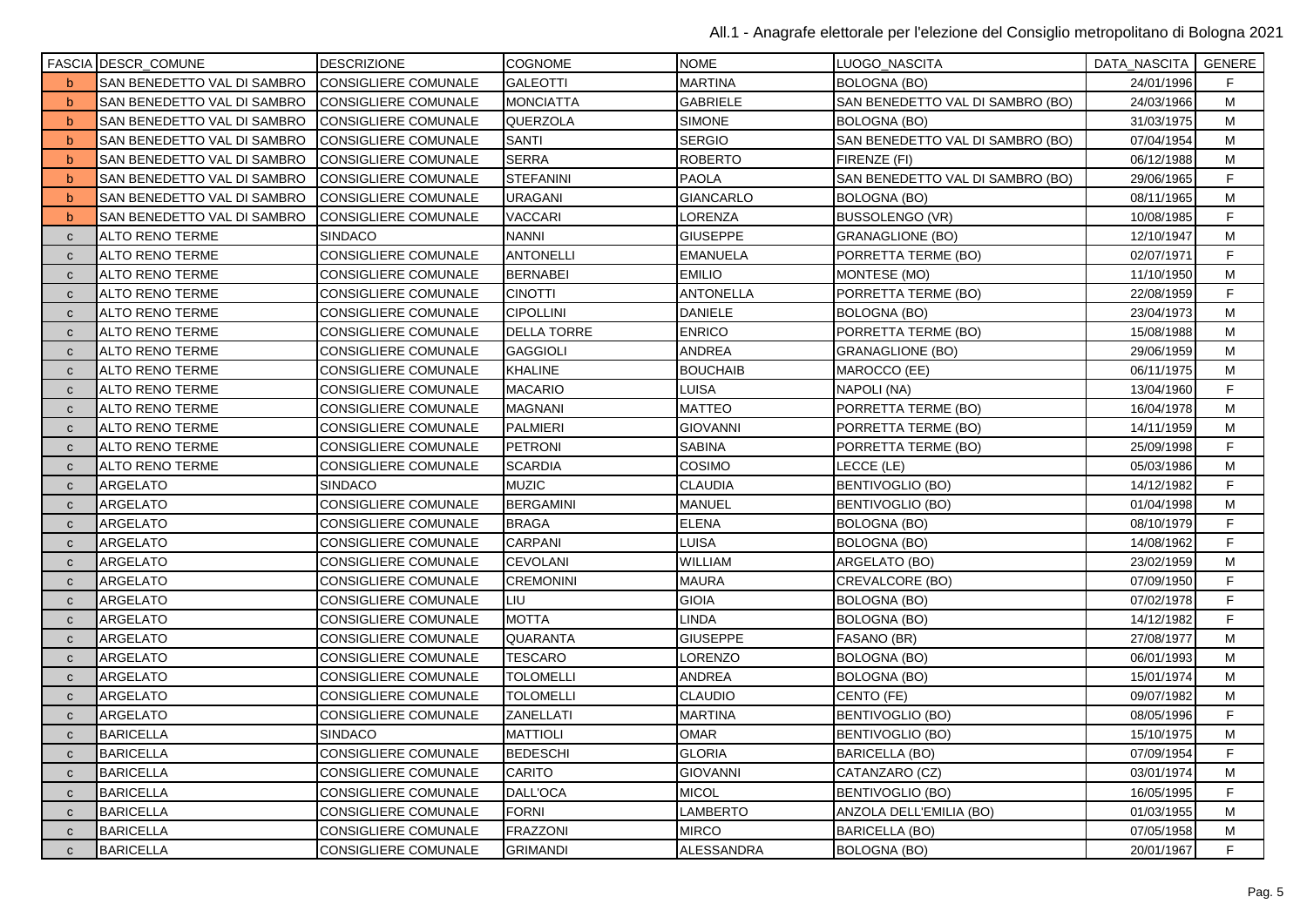|              | <b>FASCIA DESCR_COMUNE</b>    | <b>DESCRIZIONE</b>          | <b>COGNOME</b>     | <b>NOME</b>       | LUOGO_NASCITA               | DATA_NASCITA   GENERE |    |
|--------------|-------------------------------|-----------------------------|--------------------|-------------------|-----------------------------|-----------------------|----|
| $\mathbf{C}$ | <b>BARICELLA</b>              | CONSIGLIERE COMUNALE        | <b>GURIOLI</b>     | <b>ELENA</b>      | <b>BENTIVOGLIO (BO)</b>     | 20/04/1980            | F. |
| $\mathbf{C}$ | <b>BARICELLA</b>              | CONSIGLIERE COMUNALE        | LANDI              | <b>SERGIO</b>     | MINERBIO (BO)               | 24/02/1950            | M  |
| $\mathbf{C}$ | <b>BARICELLA</b>              | CONSIGLIERE COMUNALE        | LAZZARI            | <b>MIRKO</b>      | BOLOGNA (BO)                | 13/01/1975            | М  |
| $\mathbf{C}$ | <b>BARICELLA</b>              | CONSIGLIERE COMUNALE        | RAFII ZAKANI       | <b>HICHAM</b>     | MAROCCO (EE)                | 15/01/1979            | M  |
| $\mathbf{C}$ | <b>BARICELLA</b>              | <b>CONSIGLIERE COMUNALE</b> | <b>RENDA</b>       | <b>MARTINA</b>    | <b>BOLOGNA (BO)</b>         | 02/11/1992            | F. |
| $\mathbf{C}$ | <b>BARICELLA</b>              | CONSIGLIERE COMUNALE        | <b>SUTERA</b>      | <b>DARIO</b>      | ERICE (TP)                  | 26/05/1977            | M  |
| $\mathbf{C}$ | <b>BENTIVOGLIO</b>            | <b>SINDACO</b>              | <b>FERRANTI</b>    | <b>ERIKA</b>      | BENTIVOGLIO (BO)            | 10/06/1976            | F  |
| $\mathbf{C}$ | <b>BENTIVOGLIO</b>            | CONSIGLIERE COMUNALE        | <b>ANGELINI</b>    | <b>ALEX</b>       | BENTIVOGLIO (BO)            | 06/09/1999            | м  |
| $\mathbf{C}$ | <b>BENTIVOGLIO</b>            | CONSIGLIERE COMUNALE        | ARDIZZONI          | <b>GIUSEPPE</b>   | <b>BENTIVOGLIO (BO)</b>     | 19/02/1976            | M  |
| $\mathbf{C}$ | <b>BENTIVOGLIO</b>            | CONSIGLIERE COMUNALE        | <b>BASSI</b>       | LUIGI             | <b>BOLOGNA (BO)</b>         | 01/04/1967            | м  |
| $\mathbf{C}$ | <b>BENTIVOGLIO</b>            | CONSIGLIERE COMUNALE        | <b>CARBONIERI</b>  | <b>ANNA</b>       | BENTIVOGLIO (BO)            | 15/07/1994            | F  |
| $\mathbf{C}$ | <b>BENTIVOGLIO</b>            | <b>CONSIGLIERE COMUNALE</b> | <b>DIOLAITI</b>    | <b>GIORGIO</b>    | BARICELLA (BO)              | 25/04/1943            | м  |
| $\mathbf{C}$ | <b>BENTIVOGLIO</b>            | <b>CONSIGLIERE COMUNALE</b> | <b>FANTINI</b>     | <b>ILARIO</b>     | SAN GIORGIO DI PIANO (BO)   | 01/04/1956            | M  |
| $\mathbf{C}$ | <b>BENTIVOGLIO</b>            | <b>CONSIGLIERE COMUNALE</b> | <b>FRANCIAMORE</b> | <b>SONIA</b>      | <b>BENTIVOGLIO (BO)</b>     | 30/06/1971            | F  |
| $\mathbf{C}$ | <b>BENTIVOGLIO</b>            | CONSIGLIERE COMUNALE        | <b>GALLETTI</b>    | <b>ORIANA</b>     | BOLOGNA (BO)                | 10/07/1961            | F  |
| $\mathbf{C}$ | <b>BENTIVOGLIO</b>            | CONSIGLIERE COMUNALE        | <b>MENGOLI</b>     | <b>ALESSANDRO</b> | <b>BOLOGNA (BO)</b>         | 16/06/1978            | M  |
| $\mathbf{C}$ | <b>BENTIVOGLIO</b>            | CONSIGLIERE COMUNALE        | <b>MENGOLI</b>     | _ORENZO           | CASTEL MAGGIORE (BO)        | 03/09/1955            | M  |
| $\mathbf{C}$ | <b>BENTIVOGLIO</b>            | <b>CONSIGLIERE COMUNALE</b> | <b>VECCHI</b>      | <b>ALICE</b>      | <b>BENTIVOGLIO (BO)</b>     | 05/06/1988            | F  |
| $\mathbf{C}$ | <b>BENTIVOGLIO</b>            | <b>CONSIGLIERE COMUNALE</b> | <b>VIBORGI</b>     | <b>SIMONA</b>     | BOLOGNA (BO)                | 14/03/1969            | F  |
| $\mathbf{C}$ | CASTELLO D'ARGILE             | <b>SINDACO</b>              | <b>ERRIQUEZ</b>    | ALESSANDRO        | POGGIARDO (LE)              | 24/01/1976            | M  |
| $\mathbf{C}$ | CASTELLO D'ARGILE             | <b>CONSIGLIERE COMUNALE</b> | <b>CINQUE</b>      | <b>GIOVANNI</b>   | NAPOLI (NA)                 | 29/07/1964            | M  |
| $\mathbf{C}$ | CASTELLO D'ARGILE             | CONSIGLIERE COMUNALE        | COCCHI             | ANDREA            | <b>BENTIVOGLIO (BO)</b>     | 30/07/1996            | M  |
| $\mathbf{C}$ | CASTELLO D'ARGILE             | <b>CONSIGLIERE COMUNALE</b> | <b>TARTAGLIA</b>   | <b>BARBARA</b>    | BOLOGNA (BO)                | 01/01/1960            | F  |
| $\mathbf{C}$ | CASTELLO D'ARGILE             | CONSIGLIERE COMUNALE        | <b>FAELLA</b>      | <b>ALICE</b>      | CENTO (FE)                  | 18/11/1995            | F  |
| $\mathbf{C}$ | <b>CASTELLO D'ARGILE</b>      | <b>CONSIGLIERE COMUNALE</b> | <b>FAGIOLI</b>     | <b>ELENA</b>      | <b>BOLOGNA (BO)</b>         | 08/06/1968            | F. |
| $\mathbf{C}$ | CASTELLO D'ARGILE             | CONSIGLIERE COMUNALE        | <b>GAMBETTA</b>    | VALERIA           | CENTO (FE)                  | 16/07/1973            | F  |
| $\mathbf{C}$ | CASTELLO D'ARGILE             | <b>CONSIGLIERE COMUNALE</b> | <b>GIOVANNINI</b>  | <b>MICHELE</b>    | CENTO (FE)                  | 27/02/1974            | M  |
| $\mathbf{C}$ | CASTELLO D'ARGILE             | CONSIGLIERE COMUNALE        | <b>MACCAFERRI</b>  | <b>GIUSEPPE</b>   | CASTELLO D'ARGILE (BO)      | 06/04/1962            | M  |
| $\mathbf{C}$ | <b>CASTELLO D'ARGILE</b>      | <b>CONSIGLIERE COMUNALE</b> | <b>MORELLI</b>     | <b>PAOLA</b>      | CENTO (FE)                  | 23/09/1962            | F  |
| $\mathbf{C}$ | <b>CASTELLO D'ARGILE</b>      | <b>CONSIGLIERE COMUNALE</b> | <b>RAISA</b>       | TIZIANA           | POGGIO RENATICO (FE)        | 21/12/1959            | F  |
| $\mathbf{C}$ | CASTELLO D'ARGILE             | CONSIGLIERE COMUNALE        | <b>RESCA</b>       | <b>PAOLO</b>      | SALA BOLOGNESE (BO)         | 26/10/1960            | M  |
| $\mathbf{C}$ | CASTELLO D'ARGILE             | <b>CONSIGLIERE COMUNALE</b> | <b>TOSTO</b>       | <b>LUCIA</b>      | LARINO (CB)                 | 26/11/1978            | F  |
| $\mathbf{C}$ | CASTIGLIONE DEI PEPOLI        | <b>SINDACO</b>              | <b>FABBRI</b>      | <b>MAURIZIO</b>   | CASTIGLIONE DEI PEPOLI (BO) | 21/11/1977            | М  |
| $\mathbf{C}$ | CASTIGLIONE DEI PEPOLI        | <b>CONSIGLIERE COMUNALE</b> | <b>BALDI</b>       | <b>ELISA</b>      | <b>BOLOGNA (BO)</b>         | 28/07/1992            | F  |
| $\mathbf{C}$ | CASTIGLIONE DEI PEPOLI        | CONSIGLIERE COMUNALE        | <b>BALDI</b>       | <b>FEDERICO</b>   | CASTIGLIONE DEI PEPOLI (BO) | 24/12/1978            | м  |
| $\mathbf c$  | CASTIGLIONE DEI PEPOLI        | CONSIGLIERE COMUNALE        | <b>BARTOLI</b>     | <b>TIMOTHY</b>    | <b>BOLOGNA (BO)</b>         | 05/10/1987            | M  |
| $\mathbf{C}$ | CASTIGLIONE DEI PEPOLI        | <b>CONSIGLIERE COMUNALE</b> | <b>GIANNERINI</b>  | ANDREA            | <b>BOLOGNA (BO)</b>         | 03/08/1993            | M  |
| $\mathbf{C}$ | CASTIGLIONE DEI PEPOLI        | CONSIGLIERE COMUNALE        | <b>MARCHIONI</b>   | <b>RITA</b>       | CASTIGLIONE DEI PEPOLI (BO) | 15/03/1963            | F  |
| $\mathbf{C}$ | CASTIGLIONE DEI PEPOLI        | CONSIGLIERE COMUNALE        | <b>MAZZONI</b>     | <b>DAVIDE</b>     | BOLOGNA (BO)                | 19/12/1986            | М  |
| $\mathbf{C}$ | CASTIGLIONE DEI PEPOLI        | CONSIGLIERE COMUNALE        | <b>MAZZONI</b>     | <b>GIADA</b>      | PRATO (PO)                  | 09/10/1998            | F  |
| $\mathbf{C}$ | <b>CASTIGLIONE DEI PEPOLI</b> | <b>CONSIGLIERE COMUNALE</b> | <b>NUCCI</b>       | <b>MARGHERITA</b> | BOLOGNA (BO)                | 28/06/1993            | F  |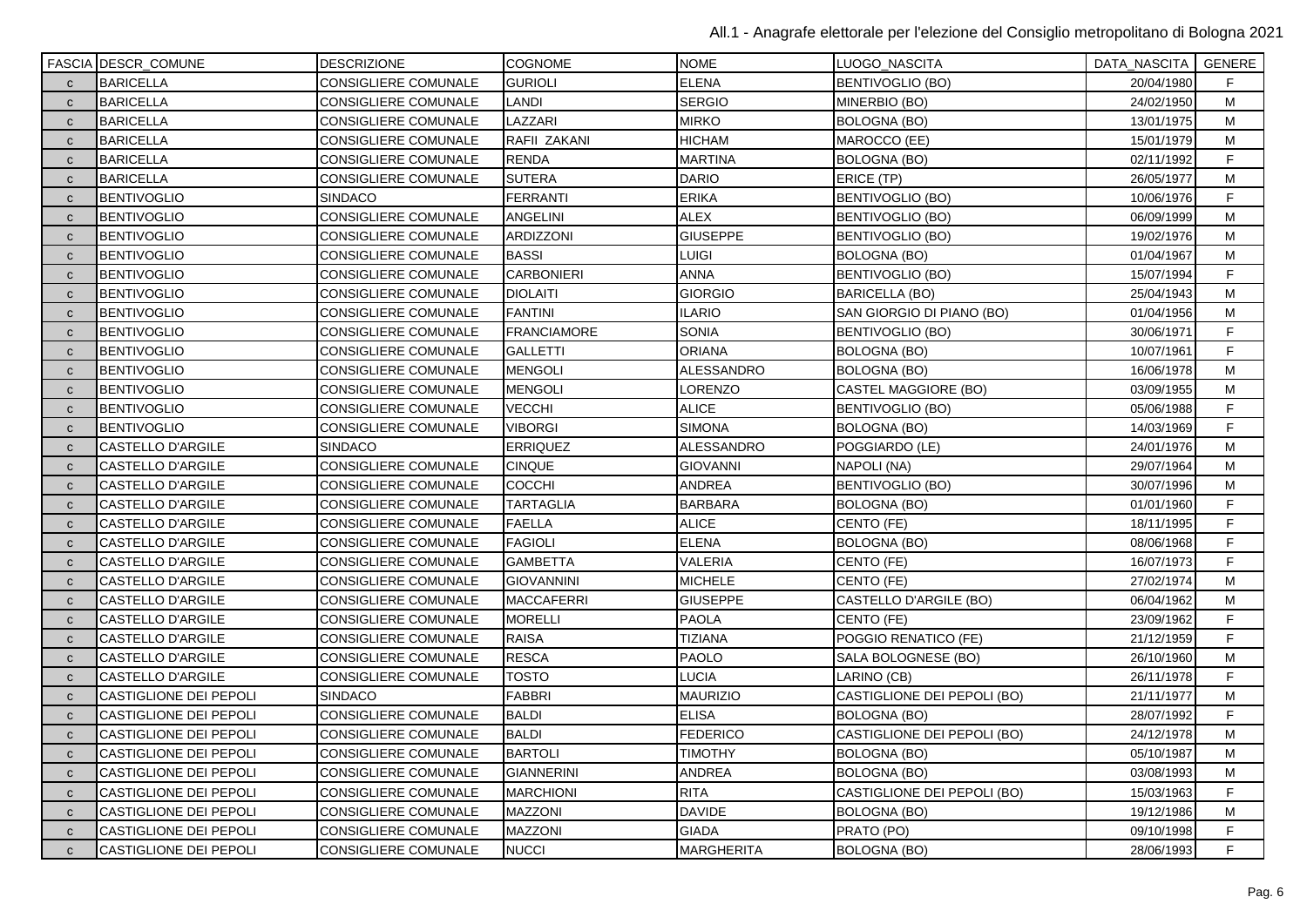|              | FASCIA DESCR_COMUNE           | <b>DESCRIZIONE</b>          | <b>COGNOME</b>     | <b>NOME</b>      | LUOGO NASCITA                | DATA_NASCITA | GENERE |
|--------------|-------------------------------|-----------------------------|--------------------|------------------|------------------------------|--------------|--------|
| $\mathbf{C}$ | <b>CASTIGLIONE DEI PEPOLI</b> | CONSIGLIERE COMUNALE        | <b>RAPEZZI</b>     | <b>DANIEL</b>    | CASTIGLIONE DEI PEPOLI (BO)  | 13/10/1972   | М      |
| $\mathbf{C}$ | <b>CASTIGLIONE DEI PEPOLI</b> | CONSIGLIERE COMUNALE        | <b>ROCCHEFORTI</b> | <b>ELENA</b>     | <b>BOLOGNA (BO)</b>          | 31/01/1982   | F.     |
| $\mathbf{C}$ | CASTIGLIONE DEI PEPOLI        | <b>CONSIGLIERE COMUNALE</b> | <b>TARABUSI</b>    | <b>TOMMASO</b>   | <b>BOLOGNA (BO)</b>          | 26/11/1981   | M      |
| $\mathbf{C}$ | <b>CASTIGLIONE DEI PEPOLI</b> | <b>CONSIGLIERE COMUNALE</b> | VANDELLI           | <b>PAOLO</b>     | RESINA (NA)                  | 21/10/1957   | M      |
| $\mathbf{C}$ | <b>DOZZA</b>                  | <b>SINDACO</b>              | <b>ALBERTAZZI</b>  | LUCA             | <b>BOLOGNA (BO)</b>          | 23/11/1985   | M      |
| $\mathbf{C}$ | <b>DOZZA</b>                  | CONSIGLIERE COMUNALE        | <b>CAMPIONE</b>    | <b>AGNESE</b>    | NAPOLI (NA)                  | 03/03/1970   | F      |
| $\mathbf{C}$ | <b>DOZZA</b>                  | <b>CONSIGLIERE COMUNALE</b> | <b>CAVINI</b>      | <b>IVAN</b>      | MILANO (MI)                  | 08/03/1970   | M      |
| $\mathbf{C}$ | <b>DOZZA</b>                  | <b>CONSIGLIERE COMUNALE</b> | <b>DAVALLE</b>     | <b>ELVIO</b>     | DOZZA (BO)                   | 26/01/1957   | M      |
| $\mathbf{C}$ | <b>DOZZA</b>                  | <b>CONSIGLIERE COMUNALE</b> | <b>ESPOSITO</b>    | <b>SANDRA</b>    | NAPOLI (NA)                  | 03/05/1964   | F      |
| $\mathbf{C}$ | <b>DOZZA</b>                  | <b>CONSIGLIERE COMUNALE</b> | <b>GALASSI</b>     | <b>GRAZIANO</b>  | DOZZA (BO)                   | 26/12/1947   | M      |
| $\mathbf{C}$ | <b>DOZZA</b>                  | <b>CONSIGLIERE COMUNALE</b> | <b>GRISONI</b>     | LORENZO          | <b>BOLOGNA (BO)</b>          | 24/10/1994   | M      |
| $\mathbf{C}$ | <b>DOZZA</b>                  | <b>CONSIGLIERE COMUNALE</b> | <b>MENGOLI</b>     | <b>GEMMA</b>     | <b>BRESCIA (BS)</b>          | 02/07/1967   | F.     |
| $\mathbf{C}$ | <b>DOZZA</b>                  | <b>CONSIGLIERE COMUNALE</b> | <b>MULLER</b>      | <b>IVANA</b>     | NAPOLI (NA)                  | 28/09/1962   | F      |
| $\mathbf{C}$ | <b>DOZZA</b>                  | <b>CONSIGLIERE COMUNALE</b> | PEZZI              | <b>BARBARA</b>   | FAENZA (RA)                  | 18/07/1968   | F.     |
| $\mathbf{C}$ | <b>DOZZA</b>                  | <b>CONSIGLIERE COMUNALE</b> | PORCELLINI         | JULIA            | CASTEL SAN PIETRO TERME (BO) | 10/03/1974   | F      |
| $\mathbf{C}$ | <b>DOZZA</b>                  | <b>CONSIGLIERE COMUNALE</b> | <b>SALMI</b>       | LORIS            | CASTEL SAN PIETRO TERME (BO) | 01/02/1979   | M      |
| $\mathbf{C}$ | <b>DOZZA</b>                  | <b>CONSIGLIERE COMUNALE</b> | <b>VANNI</b>       | LEONARDO         | FOGGIA (FG)                  | 23/09/1972   | M      |
| $\mathbf{C}$ | <b>GAGGIO MONTANO</b>         | <b>SINDACO</b>              | <b>PUCCI</b>       | <b>GIUSEPPE</b>  | <b>GAGGIO MONTANO (BO)</b>   | 21/03/1959   | M      |
| $\mathbf{C}$ | <b>GAGGIO MONTANO</b>         | <b>CONSIGLIERE COMUNALE</b> | BALDINI            | <b>ANDREA</b>    | PAVULLO NEL FRIGNANO (MO)    | 06/05/1957   | M      |
| $\mathbf{C}$ | <b>GAGGIO MONTANO</b>         | CONSIGLIERE COMUNALE        | <b>BORGOGNONI</b>  | <b>FABRIZIO</b>  | PORRETTA TERME (BO)          | 03/10/1972   | M      |
| $\mathbf{C}$ | <b>GAGGIO MONTANO</b>         | <b>CONSIGLIERE COMUNALE</b> | <b>BRUNETTI</b>    | <b>MARZIA</b>    | PORRETTA TERME (BO)          | 07/05/1971   | F      |
| $\mathbf{C}$ | <b>GAGGIO MONTANO</b>         | CONSIGLIERE COMUNALE        | <b>ELMI</b>        | <b>RACHELE</b>   | PORRETTA TERME (BO)          | 25/03/1997   | F      |
| $\mathbf{C}$ | <b>GAGGIO MONTANO</b>         | <b>CONSIGLIERE COMUNALE</b> | <b>GUCCINI</b>     | <b>SILVIA</b>    | PORRETTA TERME (BO)          | 24/08/1973   | F.     |
| $\mathbf{C}$ | <b>GAGGIO MONTANO</b>         | CONSIGLIERE COMUNALE        | <b>GUIDOTTI</b>    | ALESSANDRO       | PORRETTA TERME (BO)          | 18/07/1971   | M      |
| $\mathbf{C}$ | <b>GAGGIO MONTANO</b>         | <b>CONSIGLIERE COMUNALE</b> | <b>MALAVOLTI</b>   | <b>MAURIZIO</b>  | <b>GAGGIO MONTANO (BO)</b>   | 19/02/1959   | M      |
| $\mathbf{C}$ | <b>GAGGIO MONTANO</b>         | <b>CONSIGLIERE COMUNALE</b> | <b>MASETTI</b>     | ROLANDO MARIO    | BOLOGNA (BO)                 | 03/03/2000   | М      |
| $\mathbf c$  | <b>GAGGIO MONTANO</b>         | <b>CONSIGLIERE COMUNALE</b> | <b>STELLATO</b>    | <b>MANUELA</b>   | COSENZA (CS)                 | 30/05/1986   | F      |
| $\mathbf{C}$ | <b>GAGGIO MONTANO</b>         | CONSIGLIERE COMUNALE        | <b>TANARI</b>      | <b>GIOVANNI</b>  | <b>GAGGIO MONTANO (BO)</b>   | 11/05/1938   | M      |
| $\mathbf{C}$ | <b>GAGGIO MONTANO</b>         | CONSIGLIERE COMUNALE        | <b>TARONI</b>      | <b>ISABELLA</b>  | <b>BOLOGNA (BO)</b>          | 05/06/1960   | F.     |
| $\mathbf{C}$ | <b>GAGGIO MONTANO</b>         | <b>CONSIGLIERE COMUNALE</b> | <b>ZANINI</b>      | <b>MARCO</b>     | PORRETTA TERME (BO)          | 11/05/1975   | M      |
| $\mathbf{C}$ | <b>GALLIERA</b>               | <b>SINDACO</b>              | ZANNI              | <b>STEFANO</b>   | BENTIVOGLIO (BO)             | 04/10/1986   | M      |
| $\mathbf{C}$ | <b>GALLIERA</b>               | <b>CONSIGLIERE COMUNALE</b> | <b>AMIDEI</b>      | <b>MARA</b>      | FERRARA (FE)                 | 21/05/1971   | F      |
| $\mathbf{C}$ | <b>GALLIERA</b>               | CONSIGLIERE COMUNALE        | <b>BACCILIERI</b>  | <b>DIEGO</b>     | BENTIVOGLIO (BO)             | 12/11/1976   | M      |
| $\mathbf{C}$ | <b>GALLIERA</b>               | <b>CONSIGLIERE COMUNALE</b> | <b>BARTILUCCI</b>  | <b>ROCCO</b>     | <b>BENTIVOGLIO (BO)</b>      | 18/09/1980   | M      |
| $\mathbf{C}$ | <b>GALLIERA</b>               | <b>CONSIGLIERE COMUNALE</b> | GIOFRE'            | <b>ROSALBA</b>   | JOPPOLO (VV)                 | 28/10/1962   | F.     |
| $\mathbf{C}$ | <b>GALLIERA</b>               | <b>CONSIGLIERE COMUNALE</b> | <b>GUALANDI</b>    | VALERIO          | PORTOMAGGIORE (FE)           | 16/10/1952   | M      |
| $\mathbf{C}$ | <b>GALLIERA</b>               | CONSIGLIERE COMUNALE        | LOSCALZO           | <b>CARMELA</b>   | <b>GARAGUSO (MT)</b>         | 16/09/1965   | F.     |
| $\mathbf{C}$ | <b>GALLIERA</b>               | CONSIGLIERE COMUNALE        | <b>MANFERDINI</b>  | <b>FRANCESCO</b> | PIACENZA (PC)                | 28/09/1960   | M      |
| $\mathbf{C}$ | <b>GALLIERA</b>               | <b>CONSIGLIERE COMUNALE</b> | <b>MONTEVECCHI</b> | LINDA            | <b>BOLOGNA (BO)</b>          | 04/04/1970   | F.     |
| $\mathbf{C}$ | <b>GALLIERA</b>               | <b>CONSIGLIERE COMUNALE</b> | <b>PIVA</b>        | <b>FEDERICO</b>  | BENTIVOGLIO (BO)             | 10/11/1993   | M      |
| $\mathbf{C}$ | <b>GALLIERA</b>               | <b>CONSIGLIERE COMUNALE</b> | <b>TADDIA</b>      | <b>NICHOLAS</b>  | <b>BENTIVOGLIO (BO)</b>      | 06/01/1996   | M      |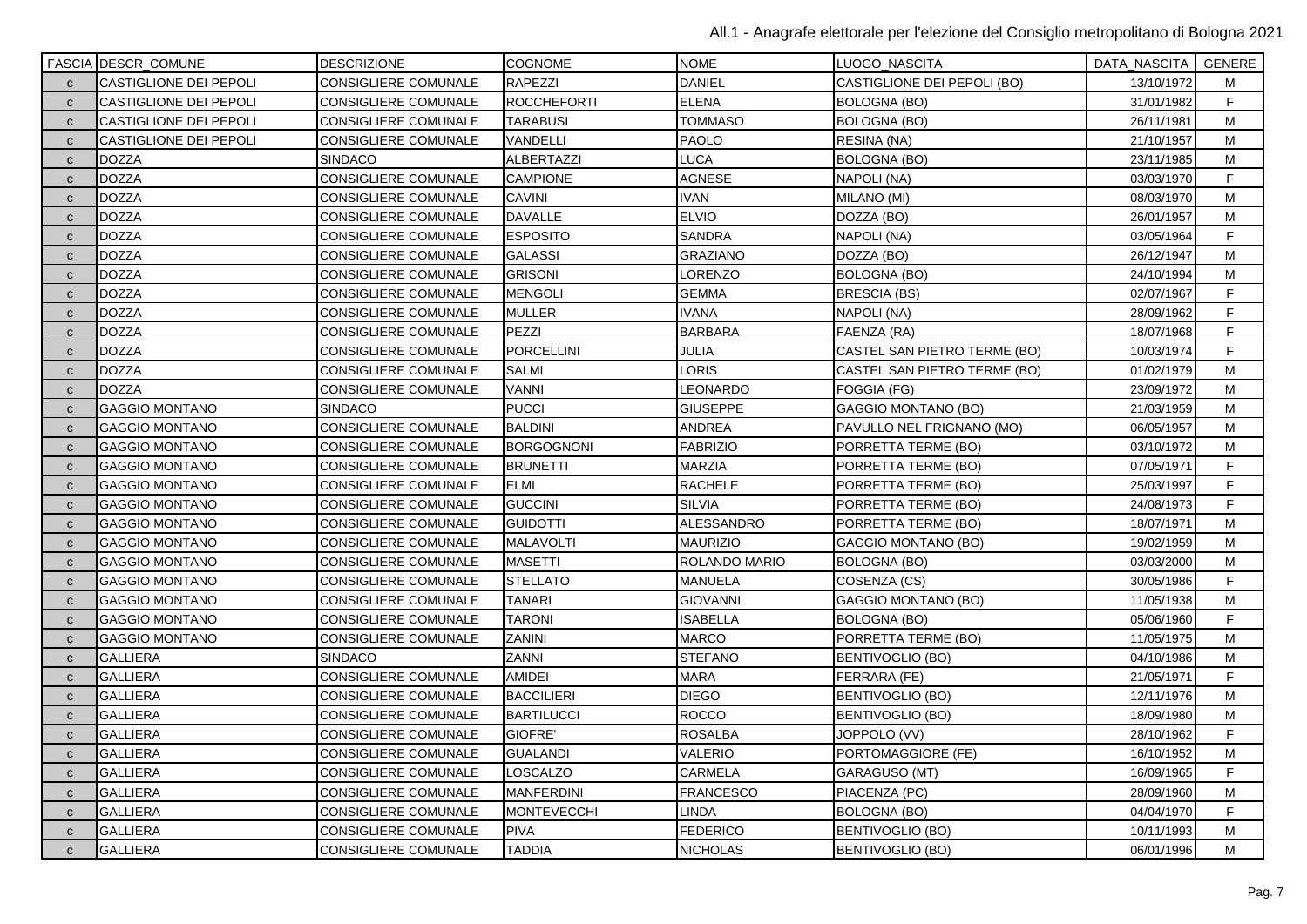|              | <b>FASCIA DESCR_COMUNE</b> | <b>DESCRIZIONE</b>          | <b>COGNOME</b>     | <b>NOME</b>         | LUOGO_NASCITA             | DATA_NASCITA   GENERE |    |
|--------------|----------------------------|-----------------------------|--------------------|---------------------|---------------------------|-----------------------|----|
| $\mathbf{C}$ | <b>GALLIERA</b>            | CONSIGLIERE COMUNALE        | <b>TASSINARI</b>   | <b>MARIA</b>        | CENTO (FE)                | 18/01/1991            | F. |
| $\mathbf{C}$ | <b>GALLIERA</b>            | <b>CONSIGLIERE COMUNALE</b> | VENTURA            | <b>GIULIA</b>       | CENTO (FE)                | 11/06/1988            | F  |
| $\mathbf{C}$ | MALALBERGO                 | <b>SINDACO</b>              | <b>GIOVANNINI</b>  | <b>MONIA</b>        | BOLOGNA (BO)              | 01/02/1975            | F. |
| $\mathbf{C}$ | MALALBERGO                 | CONSIGLIERE COMUNALE        | <b>CARLOTTI</b>    | LUCA                | <b>BENTIVOGLIO (BO)</b>   | 04/01/1971            | M  |
| $\mathbf{C}$ | MALALBERGO                 | CONSIGLIERE COMUNALE        | <b>DALLE DONNE</b> | <b>FABIO</b>        | <b>BOLOGNA (BO)</b>       | 08/06/1964            | M  |
| $\mathbf{C}$ | MALALBERGO                 | CONSIGLIERE COMUNALE        | <b>FELICANI</b>    | <b>MAURA</b>        | <b>BOLOGNA (BO)</b>       | 06/01/1969            | F  |
| $\mathbf{C}$ | MALALBERGO                 | CONSIGLIERE COMUNALE        | <b>FIORINI</b>     | <b>MORENO</b>       | MALALBERGO (BO)           | 05/08/1955            | M  |
| $\mathbf{C}$ | MALALBERGO                 | CONSIGLIERE COMUNALE        | <b>GHEDUZZI</b>    | <b>MARCO</b>        | <b>BOLOGNA (BO)</b>       | 29/07/1971            | м  |
| $\mathbf{C}$ | MALALBERGO                 | CONSIGLIERE COMUNALE        | <b>GUERCIO</b>     | <b>SALVATORE</b>    | CAPACI (PA)               | 15/05/1978            | M  |
| $\mathbf{C}$ | <b>MALALBERGO</b>          | CONSIGLIERE COMUNALE        | LAMBERTINI         | <b>FRANCESCO</b>    | <b>BOLOGNA (BO)</b>       | 25/10/2000            | M  |
| $\mathbf{C}$ | MALALBERGO                 | CONSIGLIERE COMUNALE        | <b>MAZZINI</b>     | <b>SARA</b>         | CENTO (FE)                | 18/08/1979            | F  |
| $\mathbf{C}$ | MALALBERGO                 | CONSIGLIERE COMUNALE        | <b>PANCALDI</b>    | <b>ALESSIA</b>      | BOLOGNA (BO)              | 20/09/1974            | F  |
| $\mathbf{C}$ | MALALBERGO                 | CONSIGLIERE COMUNALE        | <b>ROMEO</b>       | <b>MARIO</b>        | AVELLINO (AV)             | 17/06/1978            | M  |
| $\mathbf{C}$ | MALALBERGO                 | <b>CONSIGLIERE COMUNALE</b> | <b>TARTARI</b>     | <b>LUCA</b>         | <b>BENTIVOGLIO (BO)</b>   | 09/02/1985            | M  |
| $\mathbf{C}$ | MALALBERGO                 | CONSIGLIERE COMUNALE        | <b>VOGLI</b>       | <b>MASSIMILIANO</b> | <b>BOLOGNA (BO)</b>       | 28/03/1971            | M  |
| $\mathbf{C}$ | <b>MARZABOTTO</b>          | <b>SINDACO</b>              | <b>CUPPI</b>       | <b>VALENTINA</b>    | <b>BOLOGNA (BO)</b>       | 19/08/1983            | F  |
| $\mathbf{C}$ | <b>MARZABOTTO</b>          | CONSIGLIERE COMUNALE        | <b>BALZOTTI</b>    | <b>CONCETTA</b>     | BOLOGNA (BO)              | 26/01/1979            | F  |
| $\mathbf{C}$ | <b>MARZABOTTO</b>          | <b>CONSIGLIERE COMUNALE</b> | <b>BATTISTINI</b>  | <b>MORRIS</b>       | BOLOGNA (BO)              | 28/01/1987            | M  |
| $\mathbf{C}$ | <b>MARZABOTTO</b>          | <b>CONSIGLIERE COMUNALE</b> | <b>BENASSI</b>     | <b>MARIA RITA</b>   | BOLOGNA (BO)              | 06/09/1998            | F  |
| $\mathbf{C}$ | <b>MARZABOTTO</b>          | CONSIGLIERE COMUNALE        | <b>BENASSI</b>     | <b>SIMONA</b>       | <b>BOLOGNA (BO)</b>       | 17/05/1970            | F  |
| $\mathbf{C}$ | <b>MARZABOTTO</b>          | CONSIGLIERE COMUNALE        | <b>BORGHI</b>      | <b>ALESSANDRO</b>   | BOLOGNA (BO)              | 15/02/1970            | M  |
| $\mathbf{C}$ | <b>MARZABOTTO</b>          | CONSIGLIERE COMUNALE        | <b>FUENTES</b>     | MARIELA EVANGELINA  | ARGENTINA (EE)            | 23/03/1976            | F  |
| $\mathbf{C}$ | <b>MARZABOTTO</b>          | <b>CONSIGLIERE COMUNALE</b> | LOVATI             | <b>ROBERTO</b>      | BOLOGNA (BO)              | 07/08/1957            | м  |
| $\mathbf{C}$ | <b>MARZABOTTO</b>          | CONSIGLIERE COMUNALE        | <b>MENINI</b>      | <b>DANIEL</b>       | <b>BOLOGNA (BO)</b>       | 25/02/1981            | М  |
| $\mathbf{C}$ | <b>MARZABOTTO</b>          | <b>CONSIGLIERE COMUNALE</b> | <b>MURACA</b>      | <b>DOMENICO</b>     | LAMEZIA TERME (CZ)        | 19/01/1974            | M  |
| $\mathbf{C}$ | <b>MARZABOTTO</b>          | CONSIGLIERE COMUNALE        | SPADONI            | <b>BRUNO</b>        | ALGHERO (SS)              | 25/08/1949            | М  |
| $\mathbf{C}$ | <b>MARZABOTTO</b>          | <b>CONSIGLIERE COMUNALE</b> | <b>TESTA</b>       | ANNAMARIA           | SAN SEVERO (FG)           | 03/05/1960            | F  |
| $\mathbf{C}$ | <b>MARZABOTTO</b>          | CONSIGLIERE COMUNALE        | <b>VIGNOLI</b>     | <b>LUCA</b>         | <b>BOLOGNA (BO)</b>       | 01/10/1999            | М  |
| $\mathbf{C}$ | <b>MINERBIO</b>            | <b>SINDACO</b>              | <b>BONORI</b>      | <b>ROBERTA</b>      | MALALBERGO (BO)           | 20/01/1957            | F  |
| $\mathbf{C}$ | <b>MINERBIO</b>            | CONSIGLIERE COMUNALE        | <b>ATTI</b>        | LAURO               | <b>BOLOGNA (BO)</b>       | 05/12/1955            | м  |
| $\mathbf{C}$ | <b>MINERBIO</b>            | CONSIGLIERE COMUNALE        | <b>BACILIERI</b>   | <b>LIBERO</b>       | <b>BOLOGNA (BO)</b>       | 07/06/1962            | M  |
| $\mathbf{C}$ | <b>MINERBIO</b>            | <b>CONSIGLIERE COMUNALE</b> | <b>BALLANDI</b>    | <b>GIACOMO</b>      | <b>BENTIVOGLIO (BO)</b>   | 28/06/1989            | M  |
| $\mathbf{C}$ | <b>MINERBIO</b>            | CONSIGLIERE COMUNALE        | <b>CANTELLI</b>    | <b>CINZIA</b>       | BORGONOVO VAL TIDONE (PC) | 16/07/1956            | F  |
| $\mathsf{C}$ | <b>MINERBIO</b>            | CONSIGLIERE COMUNALE        | <b>FACCHINI</b>    | NICOLO'             | BENTIVOGLIO (BO)          | 21/09/1994            | М  |
| $\mathbf{C}$ | <b>MINERBIO</b>            | CONSIGLIERE COMUNALE        | LAZZARI            | <b>MANUEL</b>       | BENTIVOGLIO (BO)          | 07/02/1978            | М  |
| $\mathbf{C}$ | <b>MINERBIO</b>            | CONSIGLIERE COMUNALE        | POLUZZI            | <b>NICOLA</b>       | <b>BOLOGNA (BO)</b>       | 29/12/1983            | M  |
| $\mathbf{C}$ | <b>MINERBIO</b>            | CONSIGLIERE COMUNALE        | <b>RICCI</b>       | <b>FEDERICO</b>     | <b>BOLOGNA (BO)</b>       | 01/09/1993            | М  |
| $\mathbf{C}$ | <b>MINERBIO</b>            | CONSIGLIERE COMUNALE        | <b>SGARGI</b>      | <b>DARIA</b>        | BOLOGNA (BO)              | 24/06/1986            | F  |
| $\mathbf{C}$ | <b>MINERBIO</b>            | CONSIGLIERE COMUNALE        | TASSINARI          | <b>EURA</b>         | CASTELLO D'ARGILE (BO)    | 28/07/1949            | F  |
| $\mathbf{C}$ | <b>MINERBIO</b>            | CONSIGLIERE COMUNALE        | TURRINI            | <b>ELENA</b>        | <b>BENTIVOGLIO (BO)</b>   | 05/08/1985            | F  |
| $\mathbf{C}$ | <b>MINERBIO</b>            | <b>CONSIGLIERE COMUNALE</b> | <b>VERRI</b>       | <b>CLAUDIO</b>      | BOLOGNA (BO)              | 27/01/1956            | м  |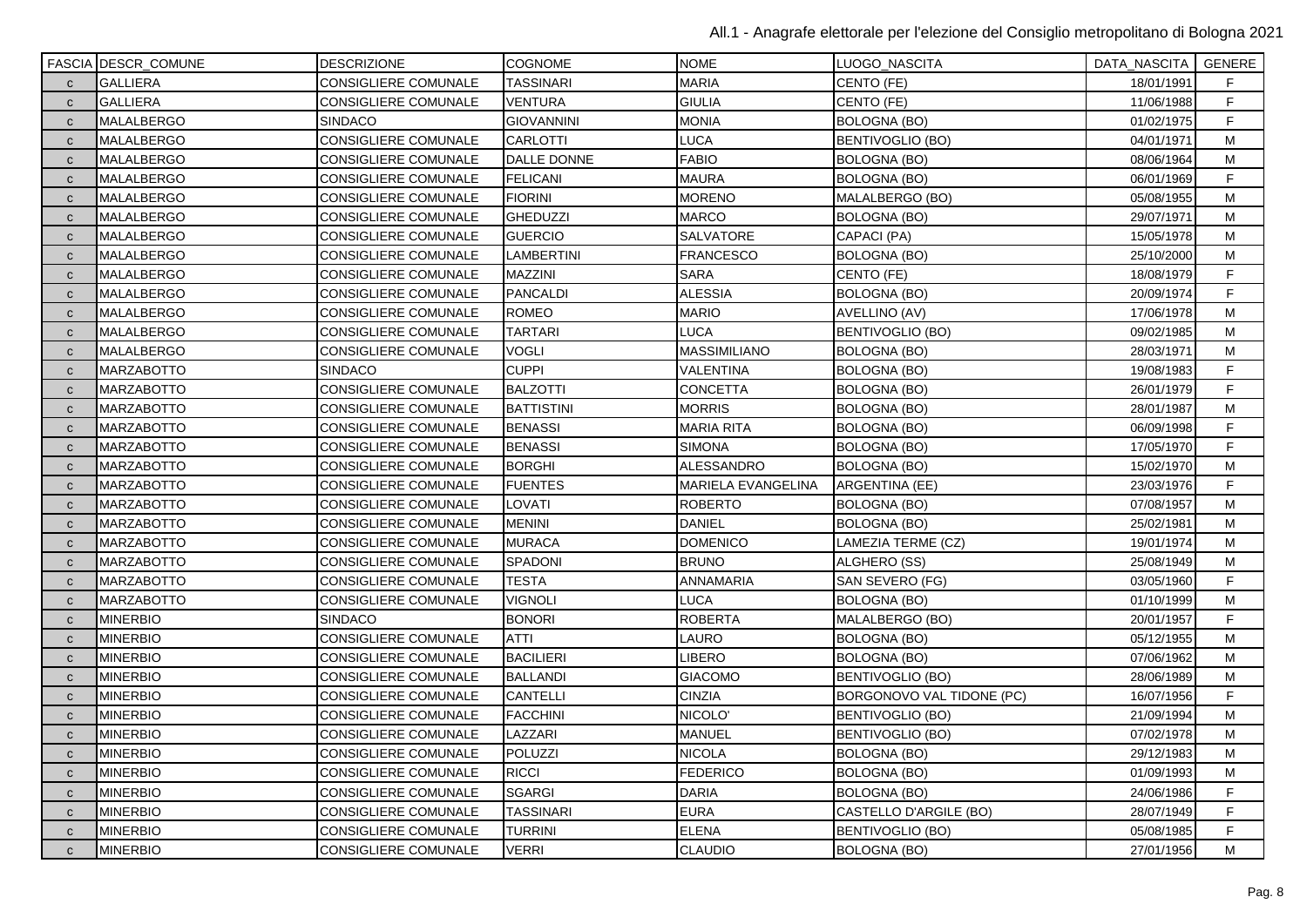|              | <b>FASCIA DESCR_COMUNE</b> | <b>DESCRIZIONE</b>          | <b>COGNOME</b>          | <b>NOME</b>       | LUOGO_NASCITA                  | DATA_NASCITA   GENERE |   |
|--------------|----------------------------|-----------------------------|-------------------------|-------------------|--------------------------------|-----------------------|---|
| $\mathbf{C}$ | <b>MONTERENZIO</b>         | <b>SINDACO</b>              | <b>MANTOVANI</b>        | <b>IVAN</b>       | <b>BOLOGNA (BO)</b>            | 19/05/1962            | м |
| $\mathbf{C}$ | MONTERENZIO                | <b>CONSIGLIERE COMUNALE</b> | <b>BERTI</b>            | <b>ELISABETTA</b> | <b>BOLOGNA (BO)</b>            | 18/07/1971            | F |
| $\mathbf{C}$ | <b>MONTERENZIO</b>         | CONSIGLIERE COMUNALE        | CARILLO                 | ANNA MARIA        | LIBIA (EE)                     | 01/04/1955            | F |
| $\mathbf{C}$ | <b>MONTERENZIO</b>         | CONSIGLIERE COMUNALE        | <b>CARRAFIELLO</b>      | <b>VITO</b>       | EBOLI (SA)                     | 11/07/1948            | M |
| $\mathbf{C}$ | <b>MONTERENZIO</b>         | CONSIGLIERE COMUNALE        | <b>D'ONOFRIO</b>        | <b>ANTONIO</b>    | CHIETI (CH)                    | 19/08/1964            | M |
| $\mathbf{C}$ | <b>MONTERENZIO</b>         | CONSIGLIERE COMUNALE        | <b>FERIOLI</b>          | <b>MARCO</b>      | BOLOGNA (BO)                   | 26/01/1967            | M |
| $\mathbf{C}$ | <b>MONTERENZIO</b>         | CONSIGLIERE COMUNALE        | <b>MANZARI</b>          | <b>GIULIA</b>     | ACQUAVIVA DELLE FONTI (BA)     | 14/04/1972            | F |
| $\mathbf{C}$ | <b>MONTERENZIO</b>         | CONSIGLIERE COMUNALE        | <b>MILANI</b>           | <b>MARTINA</b>    | <b>BOLOGNA (BO)</b>            | 23/11/1979            | F |
| $\mathbf{C}$ | <b>MONTERENZIO</b>         | CONSIGLIERE COMUNALE        | <b>PELLICCIARI</b>      | <b>PIETRO</b>     | MONTERENZIO (BO)               | 16/07/1957            | M |
| $\mathbf{C}$ | <b>MONTERENZIO</b>         | CONSIGLIERE COMUNALE        | SPADONI                 | PIERDANTE         | MILANO (MI)                    | 29/04/1966            | M |
| $\mathbf{C}$ | <b>MONTERENZIO</b>         | CONSIGLIERE COMUNALE        | STALAGMITI o STALADMITI | <b>MARCO</b>      | <b>BOLOGNA (BO)</b>            | 09/04/1966            | M |
| $\mathbf{C}$ | <b>MONTERENZIO</b>         | CONSIGLIERE COMUNALE        | TAGLIAVINI              | <b>ELISA</b>      | CASTEL SAN PIETRO TERME (BO)   | 20/08/1989            | F |
| $\mathbf{C}$ | <b>MONTERENZIO</b>         | CONSIGLIERE COMUNALE        | VANTI                   | LORENZO           | BOLOGNA (BO)                   | 17/11/1998            | M |
| $\mathbf{C}$ | <b>MONZUNO</b>             | SINDACO                     | <b>PASQUINI</b>         | <b>BRUNO</b>      | <b>BOLOGNA (BO)</b>            | 31/05/1955            | M |
| $\mathbf{C}$ | MONZUNO                    | CONSIGLIERE COMUNALE        | <b>BATTISTINI</b>       | <b>STEFANO</b>    | BOLOGNA (BO)                   | 03/11/1975            | M |
| $\mathsf{C}$ | <b>MONZUNO</b>             | CONSIGLIERE COMUNALE        | <b>BERTUSI</b>          | <b>CINZIA</b>     | <b>BOLOGNA (BO)</b>            | 17/07/1971            | F |
| $\mathbf{C}$ | <b>MONZUNO</b>             | CONSIGLIERE COMUNALE        | <b>DALLOLIO</b>         | <b>LUCIA</b>      | <b>BOLOGNA (BO)</b>            | 04/11/1945            | F |
| $\mathbf{C}$ | <b>MONZUNO</b>             | <b>CONSIGLIERE COMUNALE</b> | <b>DI NATALE</b>        | <b>ELISABETTA</b> | CALTANISSETTA (CL)             | 06/03/1957            | F |
| $\mathbf{C}$ | <b>MONZUNO</b>             | <b>CONSIGLIERE COMUNALE</b> | <b>EPIFANI</b>          | <b>LUIGI</b>      | MONZUNO (BO)                   | 21/06/1955            | M |
| $\mathbf{C}$ | MONZUNO                    | CONSIGLIERE COMUNALE        | <b>FIORINI</b>          | <b>FABIO</b>      | SAN GIOVANNI IN PERSICETO (BO) | 04/02/1977            | M |
| $\mathbf{C}$ | <b>MONZUNO</b>             | CONSIGLIERE COMUNALE        | <b>MORINI</b>           | <b>MONICA</b>     | <b>BOLOGNA (BO)</b>            | 25/12/1967            | F |
| $\mathbf{C}$ | <b>MONZUNO</b>             | CONSIGLIERE COMUNALE        | <b>MUSOLESI</b>         | <b>GIANLUCA</b>   | <b>BOLOGNA (BO)</b>            | 20/06/1973            | M |
| $\mathbf{C}$ | <b>MONZUNO</b>             | <b>CONSIGLIERE COMUNALE</b> | <b>PAVESI</b>           | ERMANNO-MANLIO    | BOLOGNA (BO)                   | 03/10/1975            | M |
| $\mathbf{C}$ | MONZUNO                    | CONSIGLIERE COMUNALE        | <b>RICÒ</b>             | <b>MORENA</b>     | <b>BOLOGNA (BO)</b>            | 11/06/1972            | F |
| $\mathbf{C}$ | <b>MONZUNO</b>             | CONSIGLIERE COMUNALE        | <b>TAGLIATI</b>         | <b>MASSIMO</b>    | PORTOMAGGIORE (FE)             | 27/11/1954            | м |
| $\mathbf{C}$ | Monzuno                    | CONSIGLIERE COMUNALE        | ZAMPINI                 | <b>GIULIA</b>     | <b>BOLOGNA (BO)</b>            | 06/09/1988            | F |
| $\mathbf{C}$ | PIEVE DI CENTO             | <b>SINDACO</b>              | <b>BORSARI</b>          | <b>LUCA</b>       | BOLOGNA (BO)                   | 04/04/1980            | М |
| $\mathbf{C}$ | PIEVE DI CENTO             | CONSIGLIERE COMUNALE        | <b>BONAZZI</b>          | <b>GIOVANNA</b>   | PIEVE DI CENTO (BO)            | 15/05/1967            | F |
| $\mathbf{C}$ | PIEVE DI CENTO             | CONSIGLIERE COMUNALE        | <b>CAMPANINI</b>        | <b>BARBARA</b>    | PIEVE DI CENTO (BO)            | 07/11/1968            | F |
| $\mathbf{C}$ | PIEVE DI CENTO             | CONSIGLIERE COMUNALE        | <b>FINI</b>             | <b>GRETEL</b>     | SAN GIOVANNI IN PERSICETO (BO) | 14/04/1978            | F |
| $\mathbf{C}$ | PIEVE DI CENTO             | CONSIGLIERE COMUNALE        | <b>GALLERANI</b>        | <b>ROBERTO</b>    | CENTO (FE)                     | 29/03/1969            | M |
| $\mathbf{C}$ | PIEVE DI CENTO             | CONSIGLIERE COMUNALE        | <b>MEROLA</b>           | <b>PIERLUIGI</b>  | RAVENNA (RA)                   | 23/04/1964            | M |
| $\mathbf{C}$ | PIEVE DI CENTO             | CONSIGLIERE COMUNALE        | <b>TADDIA</b>           | LUCIANO           | PIEVE DI CENTO (BO)            | 04/03/1956            | M |
| $\mathbf{C}$ | PIEVE DI CENTO             | CONSIGLIERE COMUNALE        | <b>TADDIA</b>           | <b>VITTORIO</b>   | PIEVE DI CENTO (BO)            | 26/02/1966            | М |
| $\mathbf{C}$ | PIEVE DI CENTO             | CONSIGLIERE COMUNALE        | <b>TARTARINI</b>        | <b>MICHELA</b>    | CENTO (FE)                     | 23/06/1950            | F |
| $\mathbf{C}$ | PIEVE DI CENTO             | CONSIGLIERE COMUNALE        | <b>TASSINARI</b>        | <b>ALICE</b>      | CENTO (FE)                     | 20/02/1985            | F |
| $\mathbf{C}$ | PIEVE DI CENTO             | CONSIGLIERE COMUNALE        | <b>TASSINARI</b>        | <b>CRISTINA</b>   | LIBIA (EE)                     | 04/11/1953            | F |
| $\mathbf{C}$ | PIEVE DI CENTO             | CONSIGLIERE COMUNALE        | <b>TASSINARI</b>        | <b>INDIA</b>      | CENTO (FE)                     | 25/09/1994            | F |
| $\mathbf{C}$ | PIEVE DI CENTO             | CONSIGLIERE COMUNALE        | <b>TREVISANI</b>        | <b>MATTEO</b>     | CENTO (FE)                     | 25/10/1988            | м |
| $\mathbf{C}$ | SALA BOLOGNESE             | SINDACO                     | <b>BASSI</b>            | <b>EMANUELE</b>   | SAN GIOVANNI IN PERSICETO (BO) | 17/04/1971            | М |
| $\mathbf{C}$ | SALA BOLOGNESE             | <b>CONSIGLIERE COMUNALE</b> | <b>ANDREOLI</b>         | <b>ORIETTA</b>    | <b>RIVA DEL GARDA (TN)</b>     | 06/11/1967            | F |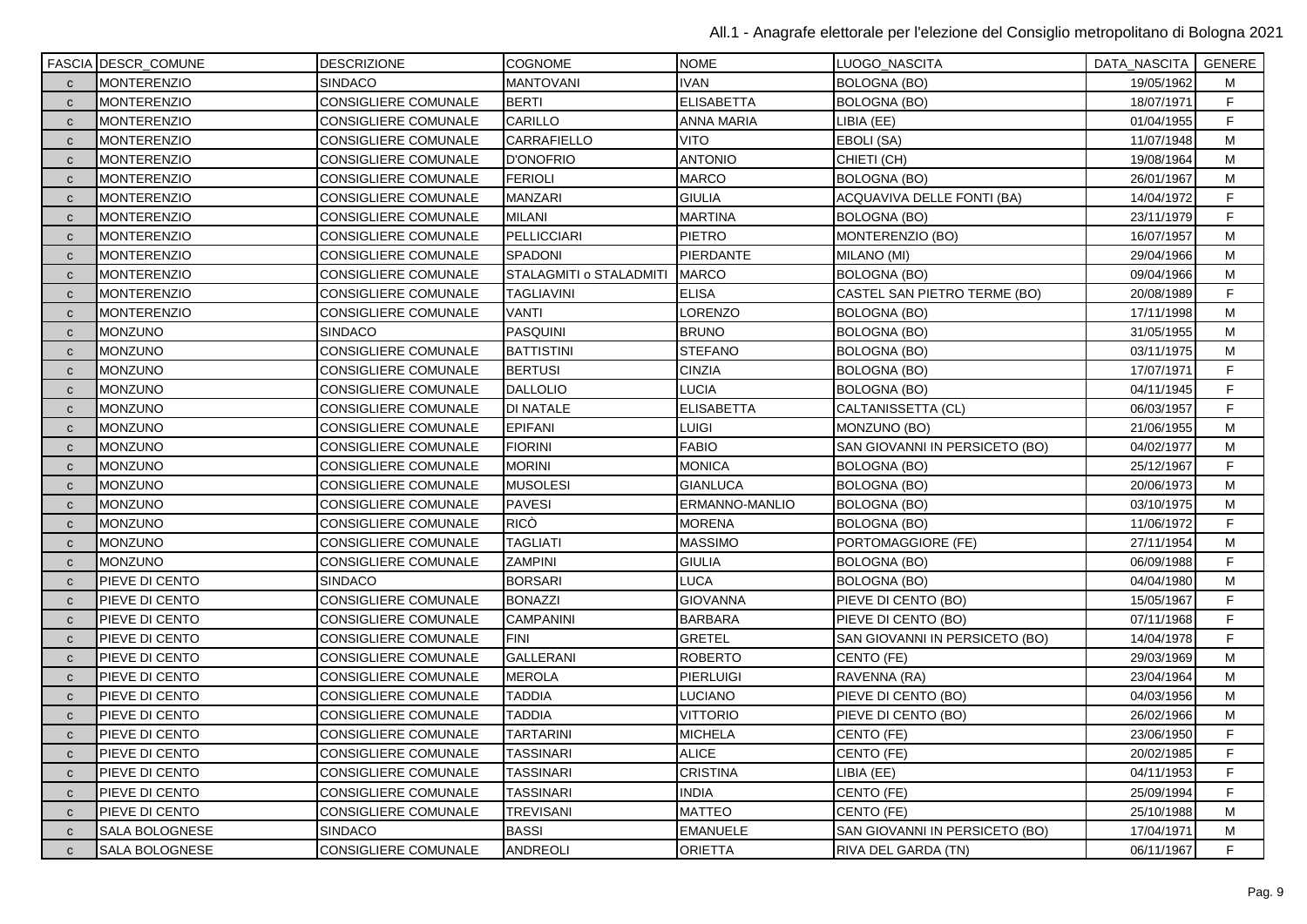|              | <b>FASCIA DESCR_COMUNE</b>  | <b>DESCRIZIONE</b>   | <b>COGNOME</b>          | <b>NOME</b>        | LUOGO_NASCITA                  | DATA_NASCITA   GENERE |    |
|--------------|-----------------------------|----------------------|-------------------------|--------------------|--------------------------------|-----------------------|----|
| $\mathbf{C}$ | <b>SALA BOLOGNESE</b>       | CONSIGLIERE COMUNALE | <b>BELLINI</b>          | <b>CINZIA</b>      | <b>BOLOGNA (BO)</b>            | 22/05/1962            | F. |
| $\mathbf{C}$ | SALA BOLOGNESE              | CONSIGLIERE COMUNALE | <b>BERTONI</b>          | ANGELA             | <b>BOLOGNA (BO)</b>            | 09/03/1968            | F  |
| $\mathbf{C}$ | SALA BOLOGNESE              | CONSIGLIERE COMUNALE | <b>CHIARI</b>           | <b>CINZIA</b>      | SALA BOLOGNESE (BO)            | 15/11/1960            | F  |
| $\mathbf{C}$ | SALA BOLOGNESE              | CONSIGLIERE COMUNALE | <b>CREPALDI</b>         | <b>BRUNO</b>       | SALA BOLOGNESE (BO)            | 06/12/1965            | M  |
| $\mathbf{C}$ | SALA BOLOGNESE              | CONSIGLIERE COMUNALE | <b>FERRAGUTI</b>        | LUCA               | BOLOGNA (BO)                   | 08/12/1998            | M  |
| $\mathbf{C}$ | <b>SALA BOLOGNESE</b>       | CONSIGLIERE COMUNALE | INCOGNITO               | NUNZIATA           | NASO (ME)                      | 09/06/1964            | F  |
| $\mathbf{C}$ | SALA BOLOGNESE              | CONSIGLIERE COMUNALE | <b>LIPPARINI</b>        | <b>GIACOMO</b>     | <b>BENTIVOGLIO (BO)</b>        | 18/08/1995            | м  |
| $\mathbf{C}$ | <b>SALA BOLOGNESE</b>       | CONSIGLIERE COMUNALE | MAZZONI                 | <b>STEFANO</b>     | SALA BOLOGNESE (BO)            | 10/06/1957            | M  |
| $\mathbf{C}$ | <b>SALA BOLOGNESE</b>       | CONSIGLIERE COMUNALE | <b>MIRFAKHRAIE</b>      | <b>MARCELLO</b>    | BOLOGNA (BO)                   | 06/06/1992            | M  |
| $\mathbf{C}$ | SALA BOLOGNESE              | CONSIGLIERE COMUNALE | <b>RIBERTO</b>          | <b>ELEONORA</b>    | SAN GIOVANNI IN PERSICETO (BO) | 15/04/1984            | F  |
| $\mathbf{C}$ | SALA BOLOGNESE              | CONSIGLIERE COMUNALE | TOSI                    | <b>ELISABETTA</b>  | BOLOGNA (BO)                   | 09/08/1978            | F  |
| $\mathbf{C}$ | SAN GIORGIO DI PIANO        | SINDACO              | <b>CRESCIMBENI</b>      | <b>PAOLO</b>       | BENTIVOGLIO (BO)               | 25/06/1967            | М  |
| $\mathbf{C}$ | SAN GIORGIO DI PIANO        | CONSIGLIERE COMUNALE | <b>BONORA</b>           | <b>GIULIA</b>      | CENTO (FE)                     | 19/12/1989            | F  |
| $\mathbf{C}$ | SAN GIORGIO DI PIANO        | CONSIGLIERE COMUNALE | <b>BONORA</b>           | <b>MARCO</b>       | SAN GIORGIO DI PIANO (BO)      | 26/05/1956            | M  |
| $\mathbf{C}$ | SAN GIORGIO DI PIANO        | CONSIGLIERE COMUNALE | <b>CALANDRI</b>         | <b>FRANCESCA</b>   | <b>BOLOGNA (BO)</b>            | 18/10/1995            | F  |
| $\mathbf{C}$ | SAN GIORGIO DI PIANO        | CONSIGLIERE COMUNALE | <b>CAMPOMORI</b>        | <b>FRANCESCA</b>   | FAENZA (RA)                    | 02/06/1972            | F  |
| $\mathbf{C}$ | SAN GIORGIO DI PIANO        | CONSIGLIERE COMUNALE | <b>CONTINI</b>          | <b>ALBERTO</b>     | SAN PIETRO IN CASALE (BO)      | 23/07/1962            | M  |
| $\mathbf{C}$ | <b>SAN GIORGIO DI PIANO</b> | CONSIGLIERE COMUNALE | <b>CORBO</b>            | <b>MATTEO</b>      | COSENZA (CS)                   | 25/11/1991            | M  |
| $\mathbf{C}$ | SAN GIORGIO DI PIANO        | CONSIGLIERE COMUNALE | LEONI                   | <b>MANUELA</b>     | BOLOGNA (BO)                   | 20/03/1965            | F  |
| $\mathbf{C}$ | <b>SAN GIORGIO DI PIANO</b> | CONSIGLIERE COMUNALE | <b>MUGAVERO</b>         | <b>ROBERTO</b>     | <b>BOLOGNA (BO)</b>            | 27/07/1962            | M  |
| $\mathbf{C}$ | SAN GIORGIO DI PIANO        | CONSIGLIERE COMUNALE | PESSARELLI              | <b>ROBERTO</b>     | <b>BOLOGNA (BO)</b>            | 11/08/1963            | M  |
| $\mathbf{C}$ | <b>SAN GIORGIO DI PIANO</b> | CONSIGLIERE COMUNALE | <b>PICHIERRI</b>        | FRANCESCO          | <b>MANDURIA (TA)</b>           | 16/08/1974            | M  |
| $\mathbf{C}$ | SAN GIORGIO DI PIANO        | CONSIGLIERE COMUNALE | <b>VANNINI</b>          | LAURA              | BENTIVOGLIO (BO)               | 14/05/1969            | F  |
| $\mathbf{C}$ | SAN GIORGIO DI PIANO        | CONSIGLIERE COMUNALE | <b>ZOBOLI</b>           | <b>GIORGIA</b>     | <b>BOLOGNA (BO)</b>            | 12/12/1977            | F  |
| $\mathbf{C}$ | SANT'AGATA BOLOGNESE        | <b>SINDACO</b>       | <b>VICINELLI</b>        | <b>GIUSEPPE</b>    | SAN GIOVANNI IN PERSICETO (BO) | 18/07/1963            | M  |
| $\mathbf{C}$ | SANT'AGATA BOLOGNESE        | CONSIGLIERE COMUNALE | <b>ANNICHIARICO</b>     | ALBERTO            | BENTIVOGLIO (BO)               | 04/03/1996            | м  |
| $\mathbf{C}$ | SANT'AGATA BOLOGNESE        | CONSIGLIERE COMUNALE | <b>BARLOTTI</b>         | <b>CARMINE</b>     | <b>BATTIPAGLIA (SA)</b>        | 23/06/1973            | M  |
| $\mathbf{C}$ | SANT'AGATA BOLOGNESE        | CONSIGLIERE COMUNALE | <b>CAVRINI</b>          | <b>FRANCESCA</b>   | SAN GIOVANNI IN PERSICETO (BO) | 20/11/1969            | F  |
| $\mathbf{C}$ | SANT'AGATA BOLOGNESE        | CONSIGLIERE COMUNALE | GAIBA                   | MARCO              | SANT'AGATA BOLOGNESE (BO)      | 05/04/1957            | M  |
| $\mathbf{C}$ | SANT'AGATA BOLOGNESE        | CONSIGLIERE COMUNALE | LENZI                   | <b>DENIS</b>       | CASTELFRANCO EMILIA (MO)       | 12/11/1974            | М  |
| $\mathbf{C}$ | SANT'AGATA BOLOGNESE        | CONSIGLIERE COMUNALE | <b>LIPPARINI</b>        | JESSICA            | <b>BENTIVOGLIO (BO)</b>        | 26/10/1990            | F  |
| $\mathbf{C}$ | SANT'AGATA BOLOGNESE        | CONSIGLIERE COMUNALE | <b>MANTOVANI</b>        | <b>STEFANO</b>     | BENTIVOGLIO (BO)               | 23/03/1994            | M  |
| $\mathbf{C}$ | SANT'AGATA BOLOGNESE        | CONSIGLIERE COMUNALE | <b>PIGNATTI</b>         | <b>GILBERTO</b>    | SANT'AGATA BOLOGNESE (BO)      | 05/11/1967            | M  |
| $\mathsf{C}$ | SANT'AGATA BOLOGNESE        | CONSIGLIERE COMUNALE | PIZZI                   | MARIA IOLANDA      | SANT'AGATA BOLOGNESE (BO)      | 10/02/1963            | F  |
| $\mathbf{C}$ | SANT'AGATA BOLOGNESE        | CONSIGLIERE COMUNALE | <b>SANTORO</b>          | SALVATORE          | PAOLA (CS)                     | 07/01/1956            | м  |
| $\mathbf{C}$ | SANT'AGATA BOLOGNESE        | CONSIGLIERE COMUNALE | <b>SCANDELLARI</b>      | <b>VITTORIO</b>    | SANT'AGATA BOLOGNESE (BO)      | 07/08/1953            | M  |
| $\mathbf{C}$ | SANT'AGATA BOLOGNESE        | CONSIGLIERE COMUNALE | <b>TOGNI CLEMENTONI</b> | <b>ELEONORA</b>    | FERRARA (FE)                   | 03/06/1987            | F  |
| $\mathbf{C}$ | VERGATO                     | <b>SINDACO</b>       | ARGENTIERI              | <b>GIUSEPPE</b>    | <b>BOLOGNA (BO)</b>            | 17/02/1971            | M  |
| $\mathbf{C}$ | VERGATO                     | CONSIGLIERE COMUNALE | <b>BONANTINI</b>        | LORIS              | VERGATO (BO)                   | 26/03/1971            | М  |
| $\mathbf{C}$ | VERGATO                     | CONSIGLIERE COMUNALE | <b>GAMBARI</b>          | PATRIZIA           | VERGATO (BO)                   | 22/05/1957            | F  |
| $\mathbf{C}$ | <b>VERGATO</b>              | CONSIGLIERE COMUNALE | <b>GARDENGHI</b>        | <b>TADDEO LUCA</b> | BOLOGNA (BO)                   | 21/11/1990            | M  |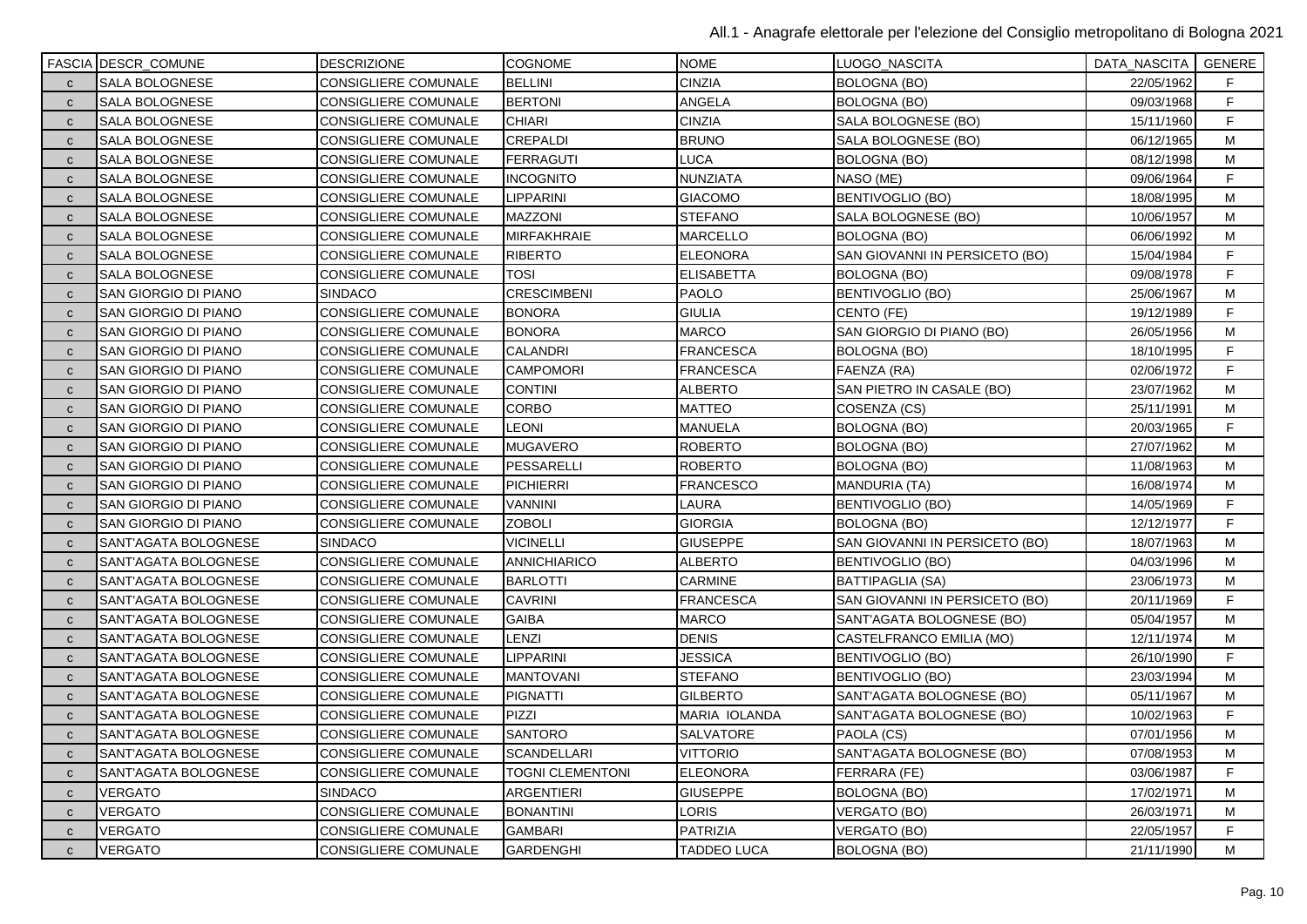|              | <b>FASCIA DESCR_COMUNE</b> | <b>DESCRIZIONE</b>          | <b>COGNOME</b>    | <b>NOME</b>       | LUOGO NASCITA                  | DATA_NASCITA   GENERE |    |
|--------------|----------------------------|-----------------------------|-------------------|-------------------|--------------------------------|-----------------------|----|
| $\mathbf{C}$ | <b>VERGATO</b>             | CONSIGLIERE COMUNALE        | <b>GENTILINI</b>  | <b>ADRIANO</b>    | CASTEL DI CASIO (BO)           | 24/03/1956            | м  |
| $\mathbf{C}$ | VERGATO                    | <b>CONSIGLIERE COMUNALE</b> | <b>GIUSTI</b>     | <b>ROBERTO</b>    | <b>BOLOGNA (BO)</b>            | 19/03/1999            | M  |
| $\mathbf{C}$ | VERGATO                    | CONSIGLIERE COMUNALE        | <b>GNUDI</b>      | <b>MASSIMO</b>    | <b>BOLOGNA (BO)</b>            | 27/12/1954            | М  |
| $\mathbf{C}$ | <b>VERGATO</b>             | <b>CONSIGLIERE COMUNALE</b> | <b>LEONI</b>      | <b>ENRICA</b>     | GRIZZANA MORANDI (BO)          | 13/02/1953            | F  |
| $\mathbf{C}$ | <b>VERGATO</b>             | CONSIGLIERE COMUNALE        | <b>MOLINARO</b>   | <b>NICOLINO</b>   | TRIVENTO (CB)                  | 14/01/1962            | M  |
| $\mathbf{C}$ | VERGATO                    | <b>CONSIGLIERE COMUNALE</b> | <b>PETRI</b>      | <b>FERDINANDO</b> | TUORO SUL TRASIMENO (PG)       | 01/06/1953            | M  |
| $\mathbf{C}$ | VERGATO                    | CONSIGLIERE COMUNALE        | POZZI             | <b>STEFANO</b>    | PORRETTA TERME (BO)            | 20/12/1956            | M  |
| $\mathbf{C}$ | <b>VERGATO</b>             | CONSIGLIERE COMUNALE        | <b>RONCHETTI</b>  | <b>CHIARA</b>     | PORRETTA TERME (BO)            | 19/09/1992            | F  |
| $\mathbf{C}$ | <b>VERGATO</b>             | CONSIGLIERE COMUNALE        | <b>SARTI</b>      | <b>PAOLA</b>      | <b>BOLOGNA (BO)</b>            | 28/08/1965            | F. |
| d            | ANZOLA DELL'EMILIA         | <b>SINDACO</b>              | <b>VERONESI</b>   | <b>GIAMPIERO</b>  | <b>BOLOGNA (BO)</b>            | 18/05/1974            | M  |
| d            | ANZOLA DELL'EMILIA         | <b>CONSIGLIERE COMUNALE</b> | <b>ACCORSI</b>    | <b>NICOLE</b>     | <b>BOLOGNA (BO)</b>            | 09/04/1992            | F  |
| d            | ANZOLA DELL'EMILIA         | CONSIGLIERE COMUNALE        | <b>BALBONI</b>    | <b>PAOLO</b>      | BOLOGNA (BO)                   | 19/10/1963            | M  |
| <sub>d</sub> | ANZOLA DELL'EMILIA         | CONSIGLIERE COMUNALE        | <b>BERTOLANI</b>  | <b>LUCIA</b>      | MODENA (MO)                    | 29/12/1960            | F  |
| d            | ANZOLA DELL'EMILIA         | <b>CONSIGLIERE COMUNALE</b> | <b>BIRDAHA</b>    | AHMED OUSSAMA     | MAROCCO (EE)                   | 11/08/1994            | M  |
| <sub>d</sub> | ANZOLA DELL'EMILIA         | <b>CONSIGLIERE COMUNALE</b> | <b>BORSARINI</b>  | <b>SONIA</b>      | <b>BOLOGNA (BO)</b>            | 28/09/1970            | F  |
| d            | ANZOLA DELL'EMILIA         | CONSIGLIERE COMUNALE        | <b>BUSATTO</b>    | <b>SILVIA</b>     | SAN GIOVANNI IN PERSICETO (BO) | 19/08/1975            | F. |
| -d           | ANZOLA DELL'EMILIA         | <b>CONSIGLIERE COMUNALE</b> | CANNONE           | <b>TIZIANA</b>    | BOLOGNA (BO)                   | 01/06/1956            | F  |
| <sub>d</sub> | ANZOLA DELL'EMILIA         | <b>CONSIGLIERE COMUNALE</b> | <b>CAVINA</b>     | <b>CRISTIAN</b>   | <b>BOLOGNA (BO)</b>            | 26/09/1969            | M  |
| <sub>d</sub> | ANZOLA DELL'EMILIA         | <b>CONSIGLIERE COMUNALE</b> | <b>FACCHINI</b>   | <b>MICHELE</b>    | <b>BOLOGNA (BO)</b>            | 30/10/1983            | M  |
| d            | ANZOLA DELL'EMILIA         | <b>CONSIGLIERE COMUNALE</b> | <b>GOBBI</b>      | <b>ALESSANDRO</b> | <b>BOLOGNA (BO)</b>            | 05/02/1983            | M  |
| d            | ANZOLA DELL'EMILIA         | <b>CONSIGLIERE COMUNALE</b> | <b>SCARPELLI</b>  | <b>ANDREA</b>     | <b>BOLOGNA (BO)</b>            | 21/04/1984            | M  |
| <sub>d</sub> | ANZOLA DELL'EMILIA         | CONSIGLIERE COMUNALE        | <b>TAYEB</b>      | MOHAMED YASSER    | SIRIA (EE)                     | 04/02/1967            | M  |
| <sub>d</sub> | ANZOLA DELL'EMILIA         | <b>CONSIGLIERE COMUNALE</b> | <b>TOGNETTI</b>   | <b>CHIARA</b>     | <b>BOLOGNA (BO)</b>            | 08/02/1974            | F  |
| d            | ANZOLA DELL'EMILIA         | CONSIGLIERE COMUNALE        | ZAVATTARO         | LEONARDO          | <b>BOLOGNA (BO)</b>            | 12/06/1982            | M  |
| d            | ANZOLA DELL'EMILIA         | <b>CONSIGLIERE COMUNALE</b> | ZOCCA             | <b>LUIGI</b>      | MODENA (MO)                    | 04/03/1956            | М  |
| d            | ANZOLA DELL'EMILIA         | <b>CONSIGLIERE COMUNALE</b> | <b>ZUCCHINI</b>   | <b>EDOARDO</b>    | <b>BOLOGNA (BO)</b>            | 15/11/1988            | M  |
| <sub>d</sub> | <b>BUDRIO</b>              | <b>SINDACO</b>              | MAZZANTI          | <b>MAURIZIO</b>   | <b>BOLOGNA (BO)</b>            | 21/07/1962            | M  |
| d            | <b>BUDRIO</b>              | CONSIGLIERE COMUNALE        | <b>ARNOFOLI</b>   | <b>PAOLA</b>      | <b>BUDRIO (BO)</b>             | 04/07/1956            | F. |
| <sub>d</sub> | <b>BUDRIO</b>              | <b>CONSIGLIERE COMUNALE</b> | <b>BADIALI</b>    | <b>DEBORA</b>     | <b>BOLOGNA (BO)</b>            | 30/08/1991            | F  |
| <sub>d</sub> | <b>BUDRIO</b>              | <b>CONSIGLIERE COMUNALE</b> | <b>BORTOLOTTI</b> | <b>DANIELE</b>    | <b>BUDRIO (BO)</b>             | 12/07/1955            | M  |
| d,           | <b>BUDRIO</b>              | CONSIGLIERE COMUNALE        | <b>BUCCHERI</b>   | <b>ENRICO</b>     | PALERMO (PA)                   | 11/08/1972            | M  |
| <sub>d</sub> | <b>BUDRIO</b>              | CONSIGLIERE COMUNALE        | <b>CESARI</b>     | <b>MAURIZIO</b>   | <b>BUDRIO (BO)</b>             | 07/06/1957            | M  |
| d.           | <b>BUDRIO</b>              | <b>CONSIGLIERE COMUNALE</b> | DALL'OLIO         | <b>ANNA</b>       | CASALECCHIO DI RENO (BO)       | 13/12/1958            | F  |
| d            | <b>BUDRIO</b>              | <b>CONSIGLIERE COMUNALE</b> | <b>GALLETTI</b>   | <b>FRANCESCA</b>  | <b>BOLOGNA (BO)</b>            | 06/03/1973            | F. |
| <sub>d</sub> | <b>BUDRIO</b>              | <b>CONSIGLIERE COMUNALE</b> | <b>GAMBERINI</b>  | <b>MARCO</b>      | <b>BUDRIO (BO)</b>             | 10/02/1962            | М  |
| d.           | <b>BUDRIO</b>              | <b>CONSIGLIERE COMUNALE</b> | <b>MAGRIN</b>     | <b>TIZIANO</b>    | <b>MOLINELLA (BO)</b>          | 23/07/1973            | M  |
| d            | <b>BUDRIO</b>              | <b>CONSIGLIERE COMUNALE</b> | <b>SERRA</b>      | <b>SONIA</b>      | BAZZANO (BO)                   | 13/02/1951            | F  |
| d            | <b>BUDRIO</b>              | <b>CONSIGLIERE COMUNALE</b> | TINTI             | <b>ROBERTO</b>    | <b>BOLOGNA (BO)</b>            | 08/02/1966            | M  |
| d            | <b>BUDRIO</b>              | CONSIGLIERE COMUNALE        | TIRRITO           | <b>GIOVANNI</b>   | BENTIVOGLIO (BO)               | 06/03/1998            | М  |
| -d           | <b>BUDRIO</b>              | <b>CONSIGLIERE COMUNALE</b> | <b>TODESCHINI</b> | <b>MATTEO</b>     | <b>BOLOGNA (BO)</b>            | 21/07/1972            | M  |
| d            | <b>BUDRIO</b>              | CONSIGLIERE COMUNALE        | <b>ZAMBRANO</b>   | <b>MICHELE</b>    | CALVANICO (SA)                 | 04/01/1949            | M  |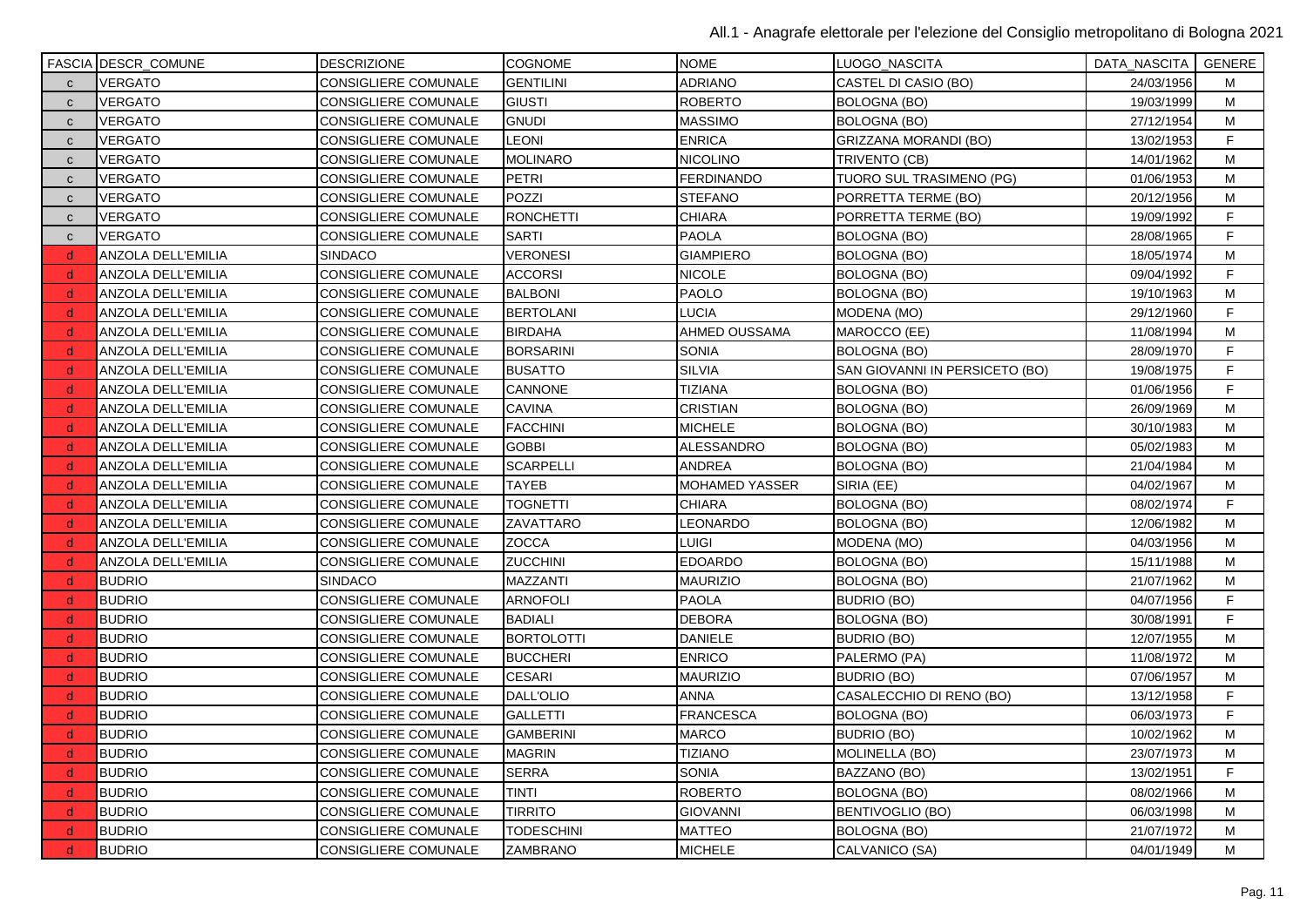|              | <b>FASCIA DESCR_COMUNE</b> | <b>DESCRIZIONE</b>          | <b>COGNOME</b>          | <b>NOME</b>          | LUOGO_NASCITA                  | DATA_NASCITA   GENERE |    |
|--------------|----------------------------|-----------------------------|-------------------------|----------------------|--------------------------------|-----------------------|----|
| $\mathbf d$  | <b>BUDRIO</b>              | CONSIGLIERE COMUNALE        | <b>ZUPPIROLI</b>        | <b>ORIANA</b>        | CASTENASO (BO)                 | 27/09/1956            | F. |
| d.           | <b>BUDRIO</b>              | <b>CONSIGLIERE COMUNALE</b> | ZURLA                   | <b>ALFONSO</b>       | <b>BUDRIO (BO)</b>             | 14/02/1970            | М  |
| -d           | CALDERARA DI RENO          | <b>SINDACO</b>              | <b>FALZONE</b>          | <b>GIAMPIERO</b>     | LOCRI (RC)                     | 13/06/1978            | М  |
| d.           | CALDERARA DI RENO          | CONSIGLIERE COMUNALE        | <b>BORDENGA</b>         | <b>CLELIA</b>        | MUSSOMELI (CL)                 | 19/02/1985            | F  |
| d.           | CALDERARA DI RENO          | CONSIGLIERE COMUNALE        | <b>CAFFARRI</b>         | <b>MARIA LINDA</b>   | <b>BOLOGNA (BO)</b>            | 16/01/1976            | F  |
| -d           | CALDERARA DI RENO          | <b>CONSIGLIERE COMUNALE</b> | <b>CAPPELLETTI</b>      | <b>SIMONE</b>        | BOLOGNA (BO)                   | 27/04/1983            | M  |
| <sub>d</sub> | CALDERARA DI RENO          | CONSIGLIERE COMUNALE        | <b>DONATO</b>           | LORENZO              | <b>BOLOGNA (BO)</b>            | 30/12/1993            | M  |
| -d           | CALDERARA DI RENO          | CONSIGLIERE COMUNALE        | <b>FARSETTI</b>         | <b>SARA</b>          | BOLOGNA (BO)                   | 30/09/1994            | F  |
| d.           | CALDERARA DI RENO          | CONSIGLIERE COMUNALE        | <b>FRANCESCHELLI</b>    | <b>TOMMASO</b>       | CENTO (FE)                     | 30/12/1997            | M  |
| <sub>d</sub> | CALDERARA DI RENO          | <b>CONSIGLIERE COMUNALE</b> | <b>GHERARDI</b>         | LUCA                 | BOLOGNA (BO)                   | 05/03/1974            | M  |
| d.           | CALDERARA DI RENO          | CONSIGLIERE COMUNALE        | <b>GUERMANDI</b>        | <b>MARCO</b>         | SAN GIOVANNI IN PERSICETO (BO) | 22/06/1961            | M  |
| <sub>d</sub> | CALDERARA DI RENO          | CONSIGLIERE COMUNALE        | LANEVE                  | <b>MARINO</b>        | <b>CEGLIE MESSAPICA (BR)</b>   | 22/05/1974            | M  |
| d.           | CALDERARA DI RENO          | <b>CONSIGLIERE COMUNALE</b> | LUMIA                   | <b>SIMONE</b>        | <b>BOLOGNA (BO)</b>            | 15/07/1985            | M  |
| $\mathsf{d}$ | CALDERARA DI RENO          | <b>CONSIGLIERE COMUNALE</b> | <b>MATTIOLI OVIGLIO</b> | <b>MARIA CLAUDIA</b> | BOLOGNA (BO)                   | 07/09/1957            | F  |
| d.           | CALDERARA DI RENO          | CONSIGLIERE COMUNALE        | <b>PALTRINIERI</b>      | <b>FEDERICO</b>      | <b>BOLOGNA (BO)</b>            | 25/01/1994            | M  |
| d.           | CALDERARA DI RENO          | CONSIGLIERE COMUNALE        | <b>TAROZZI</b>          | <b>LUANA</b>         | BOLOGNA (BO)                   | 05/08/1992            | F. |
| -d           | CALDERARA DI RENO          | CONSIGLIERE COMUNALE        | <b>TINTI</b>            | <b>RICCARDO</b>      | <b>BOLOGNA (BO)</b>            | 25/02/1995            | М  |
| d.           | CALDERARA DI RENO          | <b>CONSIGLIERE COMUNALE</b> | <b>VALERIO</b>          | <b>ANTONIO</b>       | <b>BITONTO (BA)</b>            | 04/09/1996            | M  |
| d.           | CALDERARA DI RENO          | <b>CONSIGLIERE COMUNALE</b> | <b>VERONESI</b>         | <b>LEO</b>           | BOLOGNA (BO)                   | 22/01/1989            | М  |
| $\mathsf{d}$ | <b>CASTEL MAGGIORE</b>     | <b>SINDACO</b>              | <b>GOTTARDI</b>         | <b>BELINDA</b>       | BOLOGNA (BO)                   | 08/03/1970            | F  |
| -d           | <b>CASTEL MAGGIORE</b>     | CONSIGLIERE COMUNALE        | <b>BONVICINI</b>        | <b>STEFANIA</b>      | PARMA (PR)                     | 14/01/1963            | F. |
| d.           | CASTEL MAGGIORE            | CONSIGLIERE COMUNALE        | CAVALLARI               | ANDREA               | FERRARA (FE)                   | 26/09/1949            | M  |
| <sub>d</sub> | <b>CASTEL MAGGIORE</b>     | <b>CONSIGLIERE COMUNALE</b> | <b>FERRONI</b>          | <b>GRATA</b>         | <b>BOLOGNA (BO)</b>            | 24/12/1973            | F  |
| -d           | CASTEL MAGGIORE            | CONSIGLIERE COMUNALE        | <b>GIROTTI</b>          | <b>MICHELE</b>       | <b>BOLOGNA (BO)</b>            | 05/10/1969            | M  |
| <sub>d</sub> | CASTEL MAGGIORE            | CONSIGLIERE COMUNALE        | <b>GRANDINI</b>         | VILLIAM              | BENTIVOGLIO (BO)               | 18/07/1966            | м  |
| -d           | <b>CASTEL MAGGIORE</b>     | CONSIGLIERE COMUNALE        | <b>GRASSI</b>           | <b>GIOVANNI</b>      | BOLOGNA (BO)                   | 17/10/1964            | M  |
| d.           | <b>CASTEL MAGGIORE</b>     | <b>CONSIGLIERE COMUNALE</b> | <b>IANNACCONE</b>       | <b>MAURIZIO</b>      | ROMA (RM)                      | 25/01/1972            | M  |
| d.           | CASTEL MAGGIORE            | CONSIGLIERE COMUNALE        | LUONGO                  | <b>CLOTILDE</b>      | ATRIPALDA (AV)                 | 01/10/1982            | F  |
| $\mathsf{d}$ | <b>CASTEL MAGGIORE</b>     | <b>CONSIGLIERE COMUNALE</b> | <b>MAGLI</b>            | <b>BARBARA</b>       | BOLOGNA (BO)                   | 19/10/1974            | F  |
| <sub>d</sub> | <b>CASTEL MAGGIORE</b>     | CONSIGLIERE COMUNALE        | MONESI                  | <b>MARCO</b>         | <b>BOLOGNA (BO)</b>            | 25/04/1955            | м  |
| d.           | CASTEL MAGGIORE            | CONSIGLIERE COMUNALE        | NAPOLI                  | <b>LUCA</b>          | <b>BOLOGNA (BO)</b>            | 15/05/1974            | M  |
| <sub>d</sub> | CASTEL MAGGIORE            | CONSIGLIERE COMUNALE        | <b>PARESCHI</b>         | <b>ANDREA</b>        | <b>BOLOGNA (BO)</b>            | 21/10/1991            | M  |
| -d           | <b>CASTEL MAGGIORE</b>     | CONSIGLIERE COMUNALE        | <b>RANOCCHIA</b>        | CARLO                | NAPOLI (NA)                    | 18/11/1963            | M  |
| d.           | <b>CASTEL MAGGIORE</b>     | CONSIGLIERE COMUNALE        | <b>TARTARINI</b>        | <b>FABIO</b>         | BOLOGNA (BO)                   | 19/10/1988            | м  |
| -d           | <b>CASTEL MAGGIORE</b>     | CONSIGLIERE COMUNALE        | VALLESE                 | <b>GAIA</b>          | BOLOGNA (BO)                   | 27/10/2000            | F  |
| d.           | <b>CASTEL MAGGIORE</b>     | <b>CONSIGLIERE COMUNALE</b> | <b>VOLTA</b>            | <b>DANIELA</b>       | <b>BOLOGNA (BO)</b>            | 21/10/1960            | F. |
| d.           | CASTEL SAN PIETRO TERME    | <b>SINDACO</b>              | <b>TINTI</b>            | <b>FAUSTO</b>        | <b>BOLOGNA (BO)</b>            | 05/07/1965            | M  |
| $\mathsf{d}$ | CASTEL SAN PIETRO TERME    | <b>CONSIGLIERE COMUNALE</b> | <b>BELLUZZI</b>         | <b>DAVIDE</b>        | POGGIO RUSCO (MN)              | 11/08/1954            | M  |
| -d           | CASTEL SAN PIETRO TERME    | <b>CONSIGLIERE COMUNALE</b> | <b>BONETTI</b>          | <b>MICHELE</b>       | CASTEL SAN PIETRO TERME (BO)   | 09/11/1993            | M  |
| ∣d.          | CASTEL SAN PIETRO TERME    | <b>CONSIGLIERE COMUNALE</b> | <b>BOTTIGLIERI</b>      | <b>GIOVANNI</b>      | POMPEI (NA)                    | 12/12/1982            | M  |
| d.           | CASTEL SAN PIETRO TERME    | <b>CONSIGLIERE COMUNALE</b> | <b>CAPITANI</b>         | <b>FABRIZIA</b>      | CASTEL SAN PIETRO TERME (BO)   | 04/04/1973            | F  |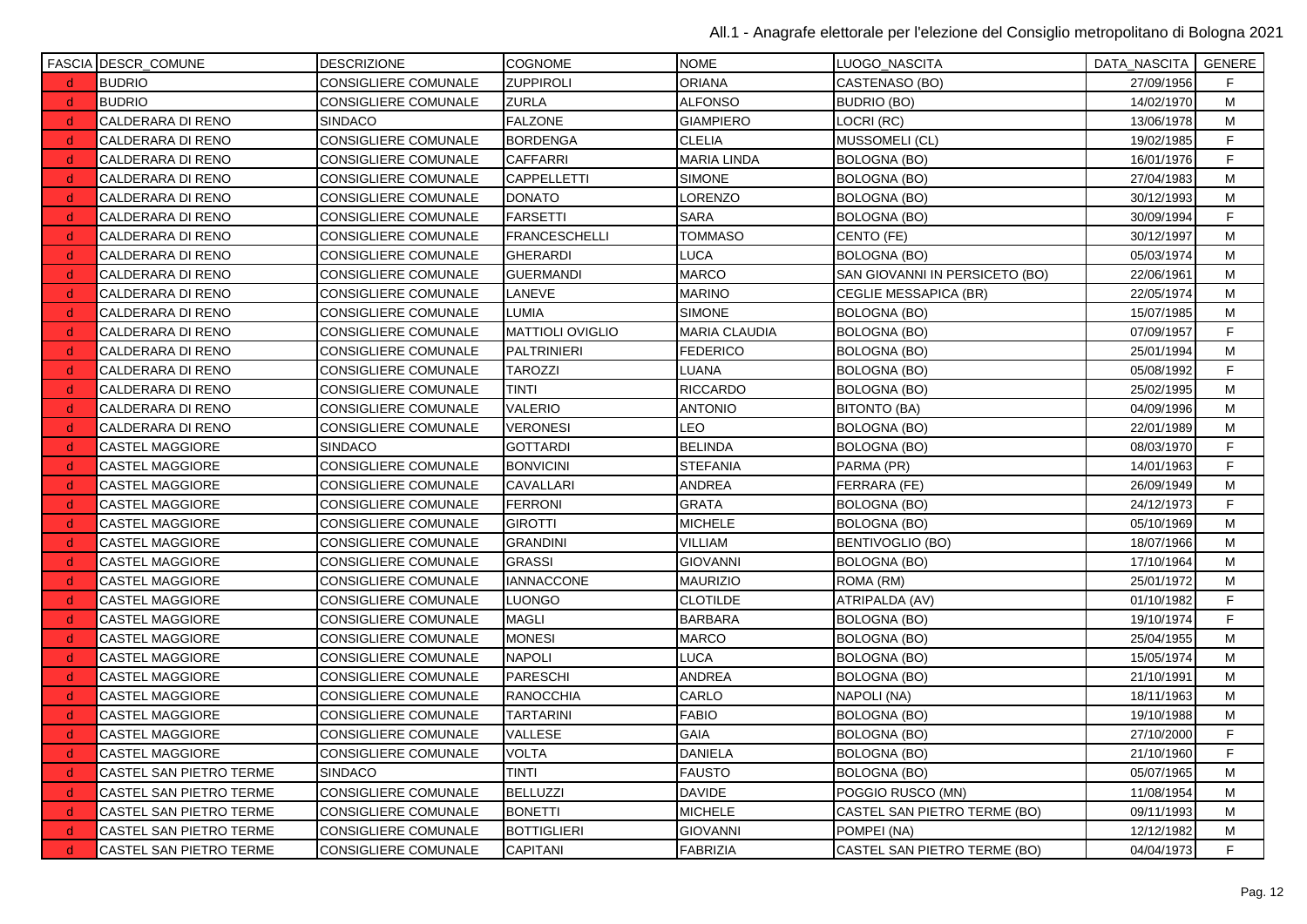|              | <b>FASCIA DESCR_COMUNE</b>     | <b>DESCRIZIONE</b>          | <b>COGNOME</b>    | <b>NOME</b>        | LUOGO NASCITA                  | DATA_NASCITA   GENERE |    |
|--------------|--------------------------------|-----------------------------|-------------------|--------------------|--------------------------------|-----------------------|----|
| d            | CASTEL SAN PIETRO TERME        | CONSIGLIERE COMUNALE        | CARATI            | <b>ELISABETTA</b>  | <b>BOLOGNA (BO)</b>            | 22/09/1965            | F. |
| d            | <b>CASTEL SAN PIETRO TERME</b> | <b>CONSIGLIERE COMUNALE</b> | <b>CENNI</b>      | <b>TOMAS</b>       | CASTEL SAN PIETRO TERME (BO)   | 07/01/1978            | M  |
| d            | CASTEL SAN PIETRO TERME        | CONSIGLIERE COMUNALE        | <b>DALL</b> ¿OLIO | <b>ANDREA</b>      | CASTEL SAN PIETRO TERME (BO)   | 30/05/1969            | М  |
| -d           | <b>CASTEL SAN PIETRO TERME</b> | <b>CONSIGLIERE COMUNALE</b> | <b>FRANZONI</b>   | <b>CLAUDIO</b>     | <b>BOLOGNA (BO)</b>            | 07/08/1955            | M  |
| d            | <b>CASTEL SAN PIETRO TERME</b> | <b>CONSIGLIERE COMUNALE</b> | LATRONICO         | <b>PIETRO</b>      | <b>BOLOGNA (BO)</b>            | 25/08/1964            | M  |
| d.           | <b>CASTEL SAN PIETRO TERME</b> | <b>CONSIGLIERE COMUNALE</b> | <b>MARCHETTI</b>  | <b>FRANCESCA</b>   | CASTEL SAN PIETRO TERME (BO)   | 04/06/1980            | F  |
| <sub>d</sub> | CASTEL SAN PIETRO TERME        | <b>CONSIGLIERE COMUNALE</b> | MAURIZZI          | <b>ELISA</b>       | <b>BOLOGNA (BO)</b>            | 17/09/1983            | F  |
| -d           | <b>CASTEL SAN PIETRO TERME</b> | <b>CONSIGLIERE COMUNALE</b> | <b>MAZZONI</b>    | <b>DAVIDE</b>      | CASTEL SAN PIETRO TERME (BO)   | 12/04/1996            | м  |
| <sub>d</sub> | CASTEL SAN PIETRO TERME        | CONSIGLIERE COMUNALE        | <b>MORINI</b>     | <b>LUCA</b>        | <b>BOLOGNA (BO)</b>            | 01/12/1978            | M  |
| d            | CASTEL SAN PIETRO TERME        | <b>CONSIGLIERE COMUNALE</b> | <b>RANGONI</b>    | <b>MARTINA</b>     | CASTEL SAN PIETRO TERME (BO)   | 04/09/1986            | F  |
| <sub>d</sub> | CASTEL SAN PIETRO TERME        | <b>CONSIGLIERE COMUNALE</b> | <b>ROUIBI</b>     | <b>SARA</b>        | CASTEL SAN PIETRO TERME (BO)   | 15/06/1991            | F  |
| <sub>d</sub> | <b>CASTEL SAN PIETRO TERME</b> | <b>CONSIGLIERE COMUNALE</b> | <b>SCALORBI</b>   | <b>ANDREA</b>      | CASTEL SAN PIETRO TERME (BO)   | 18/12/1989            | м  |
| -d           | <b>CASTENASO</b>               | <b>SINDACO</b>              | <b>GUBELLINI</b>  | CARLO              | BOLOGNA (BO)                   | 18/12/1966            | M  |
| d            | <b>CASTENASO</b>               | <b>CONSIGLIERE COMUNALE</b> | BARUGOLO          | <b>ALBERTO</b>     | MODENA (MO)                    | 29/04/1961            | M  |
| <sub>d</sub> | <b>CASTENASO</b>               | CONSIGLIERE COMUNALE        | <b>CASTELLI</b>   | <b>ANDREA</b>      | <b>BOLOGNA (BO)</b>            | 03/10/1964            | M  |
| d            | CASTENASO                      | <b>CONSIGLIERE COMUNALE</b> | <b>CAVINA</b>     | <b>MATTIA</b>      | <b>BOLOGNA (BO)</b>            | 16/08/1993            | м  |
| -d           | <b>CASTENASO</b>               | <b>CONSIGLIERE COMUNALE</b> | <b>CERVELLATI</b> | <b>CHIARA</b>      | <b>BUDRIO (BO)</b>             | 10/03/1974            | F  |
| d.           | <b>CASTENASO</b>               | <b>CONSIGLIERE COMUNALE</b> | <b>CUPPINI</b>    | <b>CRISTIANO</b>   | <b>BOLOGNA (BO)</b>            | 10/10/1977            | M  |
| d            | <b>CASTENASO</b>               | CONSIGLIERE COMUNALE        | DA RE             | <b>LAURA</b>       | <b>BUDRIO (BO)</b>             | 26/06/1975            | F  |
| d            | <b>CASTENASO</b>               | <b>CONSIGLIERE COMUNALE</b> | <b>GIOVANNINI</b> | <b>CARLO</b>       | <b>BOLOGNA (BO)</b>            | 22/11/1983            | M  |
| <sub>d</sub> | <b>CASTENASO</b>               | <b>CONSIGLIERE COMUNALE</b> | <b>MARCHESINI</b> | <b>MONICA</b>      | <b>BOLOGNA (BO)</b>            | 18/11/1972            | F. |
| -d           | <b>CASTENASO</b>               | <b>CONSIGLIERE COMUNALE</b> | <b>MARZADURI</b>  | <b>GIOVANNI</b>    | SAN LAZZARO DI SAVENA (BO)     | 05/07/1960            | M  |
| d            | <b>CASTENASO</b>               | <b>CONSIGLIERE COMUNALE</b> | MAZZACURATI       | <b>FRANCESCA</b>   | <b>BOLOGNA (BO)</b>            | 12/09/1978            | F  |
| d            | <b>CASTENASO</b>               | <b>CONSIGLIERE COMUNALE</b> | <b>MAZZONCINI</b> | ANGELO             | <b>BOLOGNA (BO)</b>            | 08/05/1969            | M  |
| <sub>d</sub> | <b>CASTENASO</b>               | <b>CONSIGLIERE COMUNALE</b> | <b>MENGOLI</b>    | <b>MAURO</b>       | <b>BOLOGNA (BO)</b>            | 10/04/1967            | M  |
| -d           | <b>CASTENASO</b>               | <b>CONSIGLIERE COMUNALE</b> | PARESCHI          | <b>DARIO</b>       | <b>BOLOGNA (BO)</b>            | 06/05/1993            | M  |
| <sub>d</sub> | <b>CASTENASO</b>               | CONSIGLIERE COMUNALE        | <b>ROMEO</b>      | FORTUNATO GASPARE  | REGGIO DI CALABRIA (RC)        | 18/03/1974            | M  |
| d            | <b>CASTENASO</b>               | <b>CONSIGLIERE COMUNALE</b> | <b>SELLERI</b>    | <b>FABIO</b>       | <b>BOLOGNA (BO)</b>            | 03/06/1958            | M  |
| d            | <b>CASTENASO</b>               | CONSIGLIERE COMUNALE        | <b>SERMENGHI</b>  | <b>ANDREA</b>      | <b>BOLOGNA (BO)</b>            | 23/10/1973            | M  |
| <sub>d</sub> | CREVALCORE                     | <b>SINDACO</b>              | <b>MARTELLI</b>   | <b>MARCO</b>       | CREVALCORE (BO)                | 01/10/1960            | М  |
| -d           | CREVALCORE                     | CONSIGLIERE COMUNALE        | <b>ACCORSI</b>    | <b>MARINA</b>      | CREVALCORE (BO)                | 10/10/1961            | F. |
| d            | <b>CREVALCORE</b>              | <b>CONSIGLIERE COMUNALE</b> | <b>BALBONI</b>    | <b>GIANCARLO</b>   | SAN GIOVANNI IN PERSICETO (BO) | 20/08/1958            | M  |
| <sub>d</sub> | CREVALCORE                     | CONSIGLIERE COMUNALE        | <b>BALBONI</b>    | LORENZO            | MILANO (MI)                    | 29/12/1975            | M  |
| d            | <b>CREVALCORE</b>              | <b>CONSIGLIERE COMUNALE</b> | <b>BARALDI</b>    | <b>GIULIA</b>      | <b>BOLOGNA (BO)</b>            | 14/12/1992            | F  |
| -d           | CREVALCORE                     | <b>CONSIGLIERE COMUNALE</b> | <b>BARBIERI</b>   | <b>GESSICA</b>     | SAN GIOVANNI IN PERSICETO (BO) | 18/02/1991            | F  |
| <sub>d</sub> | CREVALCORE                     | <b>CONSIGLIERE COMUNALE</b> | <b>BERGAMINI</b>  | <b>ANNALISA</b>    | SAN GIOVANNI IN PERSICETO (BO) | 31/03/1974            | F  |
| d            | CREVALCORE                     | CONSIGLIERE COMUNALE        | <b>CASELLI</b>    | <b>FEDERICA</b>    | SAN GIOVANNI IN PERSICETO (BO) | 03/07/1979            | F. |
| -d           | CREVALCORE                     | <b>CONSIGLIERE COMUNALE</b> | <b>DE RISIO</b>   | <b>EMANUELE</b>    | CASTELFRANCO EMILIA (MO)       | 04/10/1976            | M  |
| <sub>d</sub> | CREVALCORE                     | <b>CONSIGLIERE COMUNALE</b> | <b>EL ARBAOUI</b> | <b>SALAH EDDIN</b> | BENTIVOGLIO (BO)               | 03/09/1993            | м  |
| d            | <b>CREVALCORE</b>              | <b>CONSIGLIERE COMUNALE</b> | <b>FERRIANI</b>   | <b>MARCO</b>       | FINALE EMILIA (MO)             | 16/11/1973            | M  |
| <sub>d</sub> | CREVALCORE                     | <b>CONSIGLIERE COMUNALE</b> | <b>FIORESI</b>    | <b>ELENA</b>       | SAN GIOVANNI IN PERSICETO (BO) | 21/11/1977            | F  |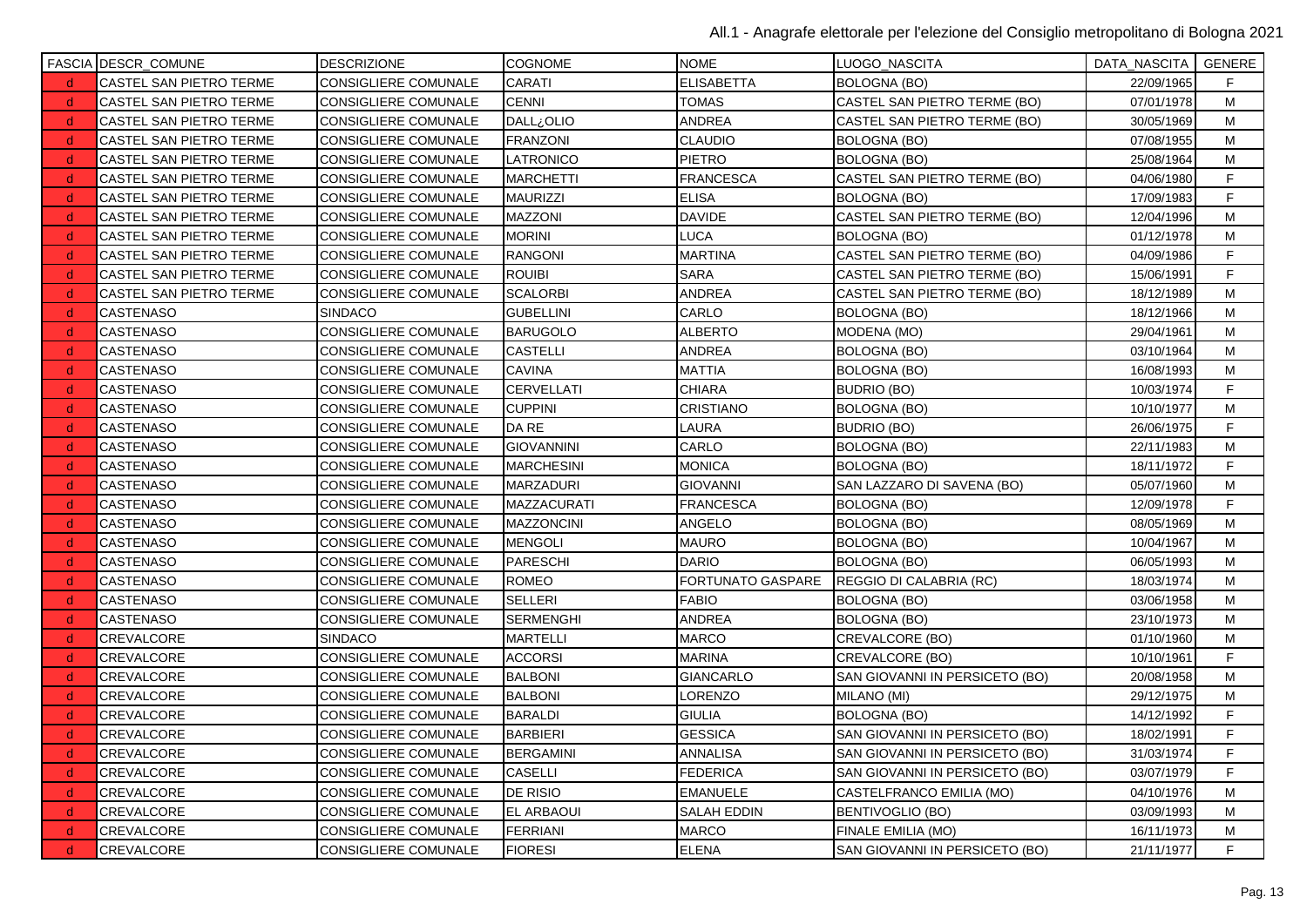|              | <b>FASCIA DESCR_COMUNE</b>   | <b>DESCRIZIONE</b>          | <b>COGNOME</b>    | <b>NOME</b>      | LUOGO_NASCITA                  | DATA_NASCITA   GENERE |    |
|--------------|------------------------------|-----------------------------|-------------------|------------------|--------------------------------|-----------------------|----|
| $\mathsf{d}$ | CREVALCORE                   | CONSIGLIERE COMUNALE        | <b>GHELFI</b>     | <b>FEDERICO</b>  | <b>BOLOGNA (BO)</b>            | 03/07/1974            | м  |
| d            | CREVALCORE                   | <b>CONSIGLIERE COMUNALE</b> | LENZI             | LORENZO          | <b>BENTIVOGLIO (BO)</b>        | 24/06/1996            | M  |
| <sub>d</sub> | CREVALCORE                   | CONSIGLIERE COMUNALE        | <b>MONTORI</b>    | ANDREA           | SAN GIOVANNI IN PERSICETO (BO) | 23/07/1978            | M  |
| -d           | CREVALCORE                   | <b>CONSIGLIERE COMUNALE</b> | <b>PAPI</b>       | <b>ALFREDO</b>   | CREVALCORE (BO)                | 14/01/1958            | M  |
| <sub>d</sub> | CREVALCORE                   | CONSIGLIERE COMUNALE        | <b>TOMMASINI</b>  | <b>FRANCESCO</b> | CENTO (FE)                     | 02/10/1993            | M  |
| d            | <b>GRANAROLO DELL'EMILIA</b> | <b>SINDACO</b>              | <b>RICCI</b>      | ALESSANDRO       | <b>BOLOGNA (BO)</b>            | 01/11/1960            | M  |
| d            | <b>GRANAROLO DELL'EMILIA</b> | <b>CONSIGLIERE COMUNALE</b> | <b>ALDROVANDI</b> | <b>SILVIA</b>    | <b>BENTIVOGLIO (BO)</b>        | 31/07/1990            | F  |
| <sub>d</sub> | <b>GRANAROLO DELL'EMILIA</b> | CONSIGLIERE COMUNALE        | <b>BAROZZI</b>    | <b>ANDREA</b>    | <b>BOLOGNA (BO)</b>            | 23/10/1974            | М  |
| d.           | <b>GRANAROLO DELL'EMILIA</b> | <b>CONSIGLIERE COMUNALE</b> | <b>BETTI</b>      | <b>CARLOTTA</b>  | <b>BOLOGNA (BO)</b>            | 04/08/1994            | F. |
| -d           | <b>GRANAROLO DELL'EMILIA</b> | CONSIGLIERE COMUNALE        | <b>BIONDI</b>     | ANGELO           | GRANAROLO DELL'EMILIA (BO)     | 19/11/1947            | M  |
| d            | <b>GRANAROLO DELL'EMILIA</b> | <b>CONSIGLIERE COMUNALE</b> | <b>DAVOLI</b>     | <b>CECILIA</b>   | REGGIO NELL'EMILIA (RE)        | 15/07/1971            | F  |
| d            | <b>GRANAROLO DELL'EMILIA</b> | CONSIGLIERE COMUNALE        | DI VINCENZO       | <b>MATTEO</b>    | L'AQUILA (AQ)                  | 13/07/1979            | M  |
| d            | <b>GRANAROLO DELL'EMILIA</b> | CONSIGLIERE COMUNALE        | <b>FALCO</b>      | <b>FORTUNATO</b> | CARIATI (CS)                   | 26/02/1980            | M  |
| <sub>d</sub> | <b>GRANAROLO DELL'EMILIA</b> | CONSIGLIERE COMUNALE        | <b>GOTTI</b>      | <b>JACOPO</b>    | <b>BOLOGNA (BO)</b>            | 10/01/1995            | M  |
| <sub>d</sub> | <b>GRANAROLO DELL'EMILIA</b> | <b>CONSIGLIERE COMUNALE</b> | <b>LANDI</b>      | <b>STEFANO</b>   | <b>BENTIVOGLIO (BO)</b>        | 30/03/1978            | M  |
| <sub>d</sub> | <b>GRANAROLO DELL'EMILIA</b> | <b>CONSIGLIERE COMUNALE</b> | LANZI             | <b>CHRISTIAN</b> | <b>BOLOGNA (BO)</b>            | 08/06/1972            | M  |
| d            | <b>GRANAROLO DELL'EMILIA</b> | CONSIGLIERE COMUNALE        | <b>LICAUSI</b>    | <b>ENRICO</b>    | LA SPEZIA (SP)                 | 12/01/1977            | M  |
| -d           | <b>GRANAROLO DELL'EMILIA</b> | <b>CONSIGLIERE COMUNALE</b> | <b>MASI</b>       | <b>PAOLA</b>     | <b>BOLOGNA (BO)</b>            | 07/08/1982            | F. |
| d            | <b>GRANAROLO DELL'EMILIA</b> | <b>CONSIGLIERE COMUNALE</b> | <b>MINISSALE</b>  | <b>GIUSEPPE</b>  | <b>MESSINA (ME)</b>            | 21/08/1952            | M  |
| d            | <b>GRANAROLO DELL'EMILIA</b> | <b>CONSIGLIERE COMUNALE</b> | <b>MORETTI</b>    | <b>MARCO</b>     | <b>BOLOGNA (BO)</b>            | 14/09/1993            | M  |
| <sub>d</sub> | <b>GRANAROLO DELL'EMILIA</b> | <b>CONSIGLIERE COMUNALE</b> | <b>SARTI</b>      | <b>BEATRICE</b>  | <b>BOLOGNA (BO)</b>            | 27/08/1971            | F. |
| d            | <b>GRANAROLO DELL'EMILIA</b> | <b>CONSIGLIERE COMUNALE</b> | SPARACINO         | <b>FRANCESCA</b> | <b>BOLOGNA (BO)</b>            | 13/08/1998            | F  |
| d            | <b>MEDICINA</b>              | <b>SINDACO</b>              | <b>MONTANARI</b>  | <b>MATTEO</b>    | MEDICINA (BO)                  | 29/11/1982            | M  |
| -d           | <b>MEDICINA</b>              | <b>CONSIGLIERE COMUNALE</b> | <b>BELLOBUONO</b> | <b>GAETANO</b>   | NAPOLI (NA)                    | 29/08/1976            | M  |
| <sub>d</sub> | <b>MEDICINA</b>              | <b>CONSIGLIERE COMUNALE</b> | <b>CAMPESATO</b>  | <b>SUSANNA</b>   | MEDICINA (BO)                  | 23/10/1984            | F  |
| d            | <b>MEDICINA</b>              | CONSIGLIERE COMUNALE        | <b>CANGINI</b>    | <b>ARIANNA</b>   | <b>BOLOGNA (BO)</b>            | 10/02/1977            | F  |
| d            | <b>MEDICINA</b>              | <b>CONSIGLIERE COMUNALE</b> | <b>CAPRARA</b>    | <b>ENRICO</b>    | <b>MEDICINA (BO)</b>           | 28/09/1971            | M  |
| d            | <b>MEDICINA</b>              | <b>CONSIGLIERE COMUNALE</b> | CATTANI           | <b>MICHELE</b>   | MEDICINA (BO)                  | 17/10/1986            | M  |
| <sub>d</sub> | <b>MEDICINA</b>              | <b>CONSIGLIERE COMUNALE</b> | CAVALLI           | <b>FABIO</b>     | <b>MEDICINA (BO)</b>           | 21/12/1981            | м  |
| <sub>d</sub> | <b>MEDICINA</b>              | CONSIGLIERE COMUNALE        | CAVINA            | CRISTIAN         | CASTEL SAN PIETRO TERME (BO)   | 12/05/1984            | M  |
| d            | <b>MEDICINA</b>              | <b>CONSIGLIERE COMUNALE</b> | <b>CUSCINI</b>    | SALVATORE        | MEDICINA (BO)                  | 17/10/1954            | M  |
| d            | <b>MEDICINA</b>              | <b>CONSIGLIERE COMUNALE</b> | DE CHECCHI        | <b>ANDREA</b>    | <b>BOLOGNA (BO)</b>            | 23/07/1977            | M  |
| -d           | <b>MEDICINA</b>              | <b>CONSIGLIERE COMUNALE</b> | <b>GARELLI</b>    | <b>ERCOLE</b>    | <b>BENTIVOGLIO (BO)</b>        | 14/01/1994            | M  |
| <sub>d</sub> | <b>MEDICINA</b>              | <b>CONSIGLIERE COMUNALE</b> | <b>LANDI</b>      | <b>FRANCESCO</b> | MEDICINA (BO)                  | 04/09/1964            | М  |
| d            | <b>MEDICINA</b>              | <b>CONSIGLIERE COMUNALE</b> | LONGHI            | <b>EMANUELE</b>  | MEDICINA (BO)                  | 23/08/1975            | м  |
| -d           | <b>MEDICINA</b>              | CONSIGLIERE COMUNALE        | <b>MEZZETTI</b>   | <b>AVIO</b>      | <b>MEDICINA (BO)</b>           | 12/11/1954            | M  |
| d            | <b>MEDICINA</b>              | <b>CONSIGLIERE COMUNALE</b> | <b>QUARTIERI</b>  | <b>SIMONA</b>    | BENTIVOGLIO (BO)               | 30/01/1993            | F  |
| d            | <b>MEDICINA</b>              | <b>CONSIGLIERE COMUNALE</b> | <b>REBECCHI</b>   | <b>NARA</b>      | <b>MEDICINA (BO)</b>           | 25/08/1949            | F  |
| <sub>d</sub> | <b>MEDICINA</b>              | CONSIGLIERE COMUNALE        | SASDELLI          | <b>CLAUDIO</b>   | MEDICINA (BO)                  | 25/12/1956            | M  |
| d            | <b>MOLINELLA</b>             | <b>SINDACO</b>              | <b>MANTOVANI</b>  | <b>DARIO</b>     | <b>BOLOGNA (BO)</b>            | 09/11/1982            | М  |
| d            | <b>MOLINELLA</b>             | CONSIGLIERE COMUNALE        | <b>BARBATANO</b>  | <b>GIUSEPPE</b>  | SAN LUCA (RC)                  | 21/08/1962            | M  |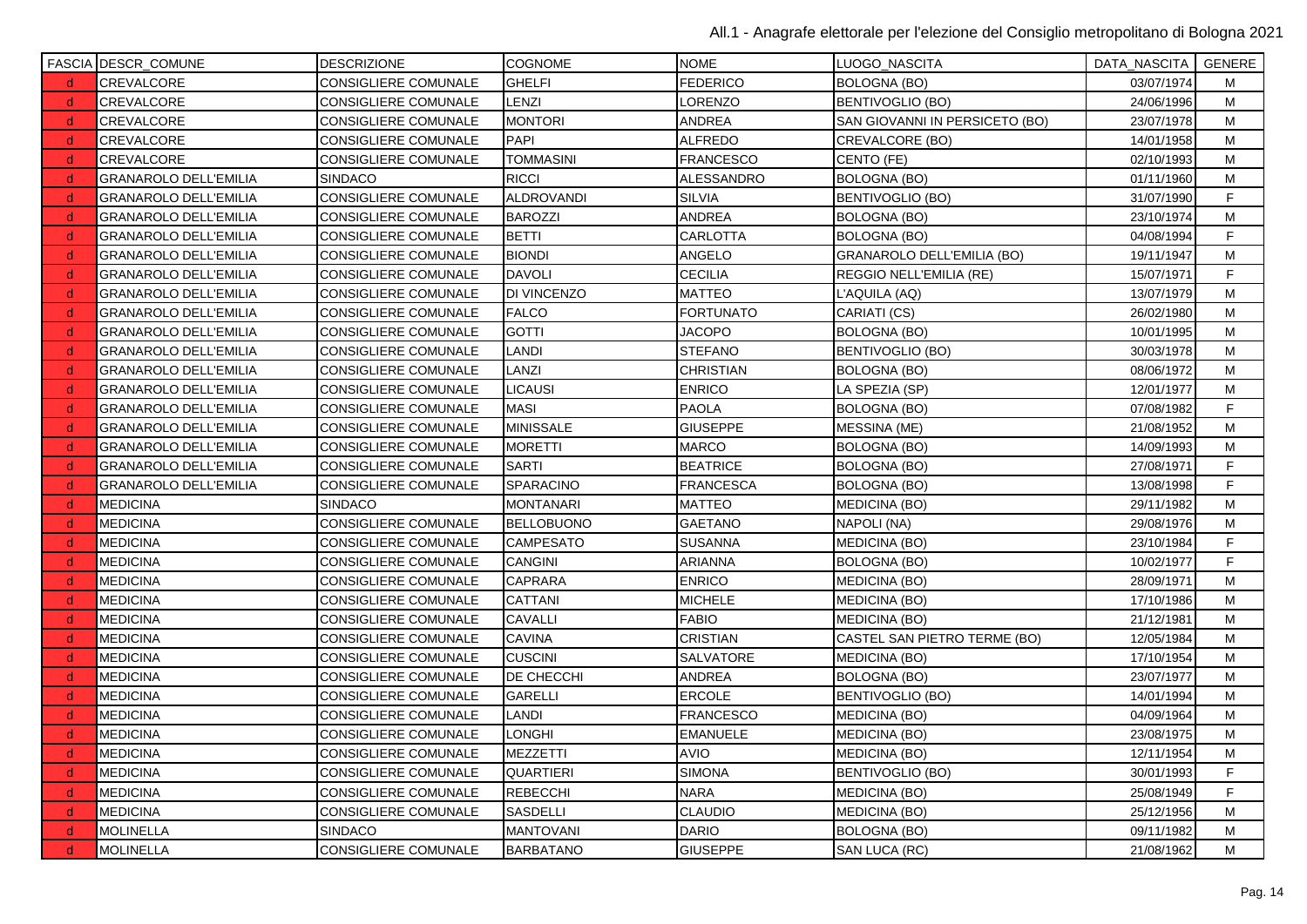|              | <b>FASCIA DESCR_COMUNE</b> | <b>DESCRIZIONE</b>          | <b>COGNOME</b>    | <b>NOME</b>               | LUOGO_NASCITA                | DATA_NASCITA   GENERE |             |
|--------------|----------------------------|-----------------------------|-------------------|---------------------------|------------------------------|-----------------------|-------------|
| d            | <b>MOLINELLA</b>           | CONSIGLIERE COMUNALE        | <b>BORSETTI</b>   | <b>ARIANNA</b>            | <b>MEDICINA (BO)</b>         | 08/05/1992            | F.          |
| d            | <b>MOLINELLA</b>           | <b>CONSIGLIERE COMUNALE</b> | <b>FEDELE</b>     | <b>MIMMO</b>              | COSENZA (CS)                 | 10/06/1973            | М           |
| d            | <b>MOLINELLA</b>           | CONSIGLIERE COMUNALE        | <b>GRUPPIONI</b>  | <b>GIORGIO</b>            | <b>MOLINELLA (BO)</b>        | 27/09/1949            | М           |
| -d           | <b>MOLINELLA</b>           | <b>CONSIGLIERE COMUNALE</b> | <b>LANDI</b>      | VALENTINA                 | <b>BOLOGNA (BO)</b>          | 05/02/1985            | $\mathsf F$ |
| d            | <b>MOLINELLA</b>           | <b>CONSIGLIERE COMUNALE</b> | <b>MATTEUCCI</b>  | <b>UMBERTO</b>            | TERLIZZI (BA)                | 22/10/1991            | M           |
| -d           | <b>MOLINELLA</b>           | <b>CONSIGLIERE COMUNALE</b> | <b>MAZZA</b>      | <b>GLORIANA ANTONELLA</b> | <b>MANDURIA (TA)</b>         | 19/08/1980            | F           |
| d            | <b>MOLINELLA</b>           | <b>CONSIGLIERE COMUNALE</b> | MEZZAPELLE        | <b>ANDREA</b>             | <b>BOLOGNA (BO)</b>          | 18/04/1998            | M           |
| -d           | <b>MOLINELLA</b>           | <b>CONSIGLIERE COMUNALE</b> | <b>MIMMI</b>      | LETIZIA                   | MOLINELLA (BO)               | 13/09/1961            | F.          |
| <sub>d</sub> | <b>MOLINELLA</b>           | CONSIGLIERE COMUNALE        | <b>PADERNI</b>    | <b>MASSIMO</b>            | MEDICINA (BO)                | 18/09/1982            | M           |
| d            | <b>MOLINELLA</b>           | CONSIGLIERE COMUNALE        | PRENCIPE          | <b>ILARIA</b>             | MANFREDONIA (FG)             | 20/10/1988            | F.          |
| d,           | <b>MOLINELLA</b>           | CONSIGLIERE COMUNALE        | <b>SOVERINI</b>   | <b>PAOLO</b>              | <b>BUDRIO (BO)</b>           | 18/11/1961            | М           |
| <sub>d</sub> | <b>MOLINELLA</b>           | <b>CONSIGLIERE COMUNALE</b> | <b>STAGNI</b>     | <b>ESTER</b>              | PORTOMAGGIORE (FE)           | 20/11/1994            | F           |
| - d          | <b>MOLINELLA</b>           | <b>CONSIGLIERE COMUNALE</b> | <b>STEGANI</b>    | <b>MARCO</b>              | <b>MOLINELLA (BO)</b>        | 08/07/1956            | M           |
| d            | <b>MOLINELLA</b>           | <b>CONSIGLIERE COMUNALE</b> | <b>VESTRUCCI</b>  | <b>SARA</b>               | LUGO (RA)                    | 22/11/1987            | F.          |
| d            | <b>MOLINELLA</b>           | <b>CONSIGLIERE COMUNALE</b> | <b>ZERBINI</b>    | <b>GIAMPAOLO</b>          | MOLINELLA (BO)               | 19/12/1962            | M           |
| -d           | MONTE SAN PIETRO           | <b>SINDACO</b>              | <b>CINTI</b>      | <b>MONICA</b>             | <b>BOLOGNA (BO)</b>          | 10/04/1971            | F.          |
| d            | <b>MONTE SAN PIETRO</b>    | CONSIGLIERE COMUNALE        | <b>ANDREOLI</b>   | <b>MARIA ALESSANDRA</b>   | MONTE SAN PIETRO (BO)        | 31/03/1958            | F           |
| <sub>d</sub> | MONTE SAN PIETRO           | CONSIGLIERE COMUNALE        | <b>BATTISTINI</b> | <b>MAURO</b>              | MONTE SAN PIETRO (BO)        | 07/07/1961            | M           |
| d            | <b>MONTE SAN PIETRO</b>    | CONSIGLIERE COMUNALE        | <b>BERTARINI</b>  | <b>FLAVIO</b>             | <b>BOLOGNA (BO)</b>          | 19/11/1980            | M           |
| -d           | MONTE SAN PIETRO           | CONSIGLIERE COMUNALE        | <b>CORBARI</b>    | <b>ALESSANDRO</b>         | <b>BOLOGNA (BO)</b>          | 26/04/1970            | M           |
| <sub>d</sub> | <b>MONTE SAN PIETRO</b>    | <b>CONSIGLIERE COMUNALE</b> | <b>FABBRI</b>     | <b>BARBARA</b>            | BOLOGNA (BO)                 | 08/03/1967            | F           |
| <sub>d</sub> | <b>MONTE SAN PIETRO</b>    | <b>CONSIGLIERE COMUNALE</b> | <b>FORNI</b>      | <b>ITALO</b>              | SASSO MARCONI (BO)           | 09/09/1950            | M           |
| d            | <b>MONTE SAN PIETRO</b>    | <b>CONSIGLIERE COMUNALE</b> | <b>GAMBARINI</b>  | <b>SIMONE</b>             | <b>BOLOGNA (BO)</b>          | 12/10/1971            | M           |
| d            | MONTE SAN PIETRO           | CONSIGLIERE COMUNALE        | <b>IODICE</b>     | MARIACONCETTA             | LATINA (LT)                  | 30/04/1976            | F           |
| d            | <b>MONTE SAN PIETRO</b>    | <b>CONSIGLIERE COMUNALE</b> | <b>LELLI</b>      | <b>NICCOLÒ</b>            | <b>BOLOGNA (BO)</b>          | 06/01/1989            | M           |
| -d           | <b>MONTE SAN PIETRO</b>    | <b>CONSIGLIERE COMUNALE</b> | <b>MAIORELLI</b>  | <b>BARBARA</b>            | RAVENNA (RA)                 | 02/09/1994            | F.          |
| d            | <b>MONTE SAN PIETRO</b>    | <b>CONSIGLIERE COMUNALE</b> | <b>NANNETTI</b>   | <b>IRENE</b>              | <b>BOLOGNA (BO)</b>          | 18/09/1991            | F           |
| d            | <b>MONTE SAN PIETRO</b>    | <b>CONSIGLIERE COMUNALE</b> | <b>REINA</b>      | <b>ALICE</b>              | <b>BOLOGNA (BO)</b>          | 22/11/1978            | F           |
| -d           | <b>MONTE SAN PIETRO</b>    | <b>CONSIGLIERE COMUNALE</b> | <b>VENTURA</b>    | <b>STEFANIA</b>           | <b>BOLOGNA (BO)</b>          | 12/03/1972            | F           |
| d            | MONTE SAN PIETRO           | <b>CONSIGLIERE COMUNALE</b> | VENTURELLI        | <b>FABRIZIO</b>           | <b>BOLOGNA (BO)</b>          | 12/06/1963            | М           |
| - d          | <b>MONTE SAN PIETRO</b>    | <b>CONSIGLIERE COMUNALE</b> | VILLANOVA         | COSIMO                    | ROMA (RM)                    | 18/08/1949            | M           |
| <sub>d</sub> | MONTE SAN PIETRO           | <b>CONSIGLIERE COMUNALE</b> | <b>ZANARINI</b>   | <b>STEFANO</b>            | <b>BOLOGNA (BO)</b>          | 19/05/1992            | M           |
| d            | OZZANO DELL'EMILIA         | <b>SINDACO</b>              | <b>LELLI</b>      | <b>LUCA</b>               | <b>BOLOGNA (BO)</b>          | 17/05/1976            | М           |
| <sub>d</sub> | OZZANO DELL'EMILIA         | <b>CONSIGLIERE COMUNALE</b> | <b>BANDINI</b>    | <b>BRUNA</b>              | IMOLA (BO)                   | 14/06/1964            | F.          |
| d            | OZZANO DELL'EMILIA         | <b>CONSIGLIERE COMUNALE</b> | <b>BEATRICE</b>   | <b>RICCARDO</b>           | CASTEL SAN PIETRO TERME (BO) | 13/06/1989            | М           |
| -d           | OZZANO DELL'EMILIA         | CONSIGLIERE COMUNALE        | <b>CEVENINI</b>   | <b>FEDERICA</b>           | <b>BOLOGNA (BO)</b>          | 26/10/1983            | F           |
| d            | OZZANO DELL'EMILIA         | <b>CONSIGLIERE COMUNALE</b> | <b>CORRADO</b>    | MARIANGELA                | <b>BOLOGNA (BO)</b>          | 02/04/1966            | F           |
| d            | OZZANO DELL'EMILIA         | CONSIGLIERE COMUNALE        | <b>CORRENTE</b>   | <b>CARMINE</b>            | SAN LAZZARO DI SAVENA (BO)   | 26/05/1954            | M           |
| d            | OZZANO DELL'EMILIA         | <b>CONSIGLIERE COMUNALE</b> | <b>CUOMO</b>      | <b>ALESSIA</b>            | <b>BOLOGNA (BO)</b>          | 22/02/1993            | F.          |
| <sub>d</sub> | OZZANO DELL'EMILIA         | CONSIGLIERE COMUNALE        | D'ARCO            | <b>MATTEO</b>             | <b>BOLOGNA (BO)</b>          | 23/02/1989            | M           |
| d.           | OZZANO DELL'EMILIA         | <b>CONSIGLIERE COMUNALE</b> | DALL'OLIO         | <b>MIRCO</b>              | CASTEL SAN PIETRO TERME (BO) | 12/11/1973            | M           |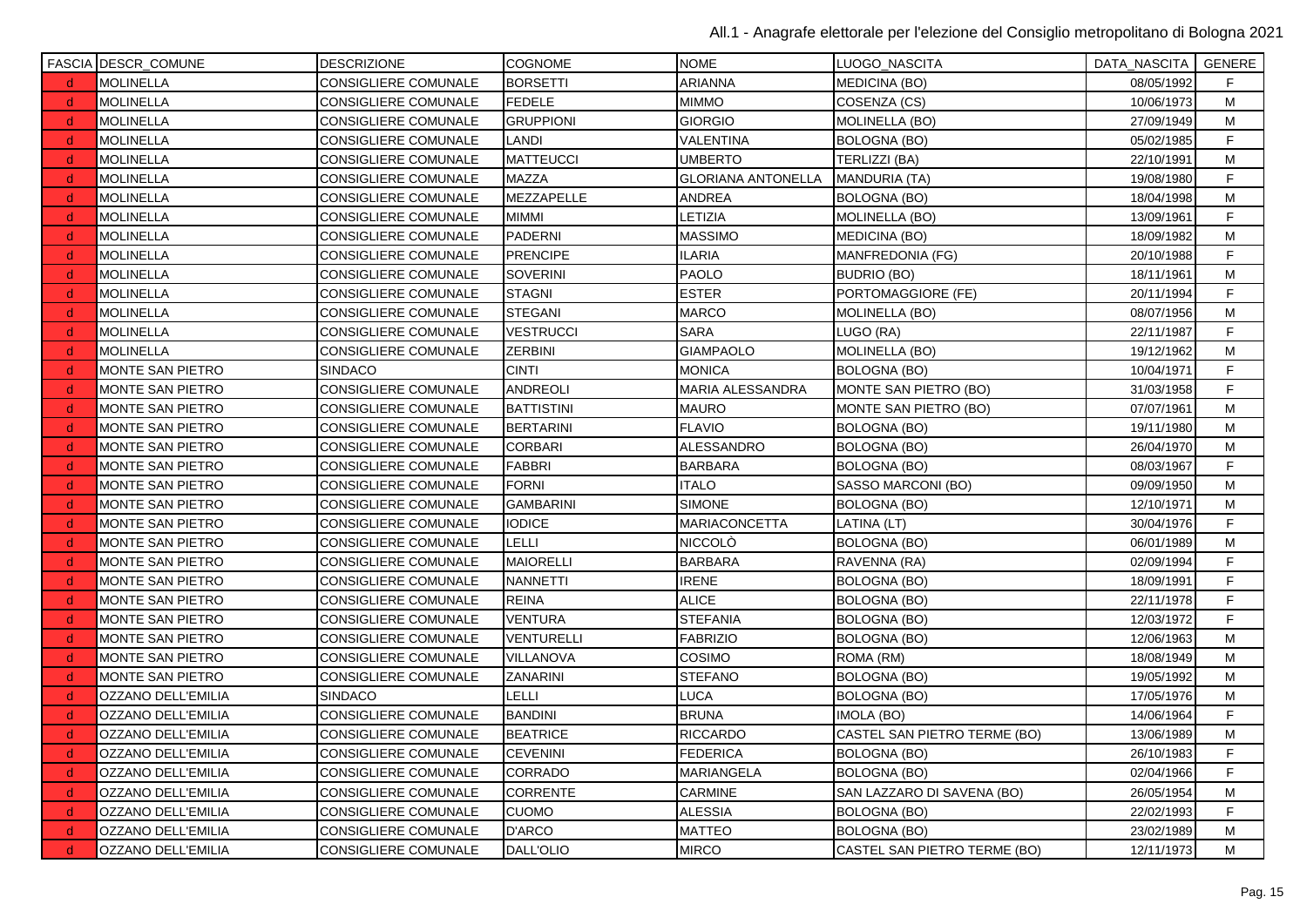|              | FASCIA DESCR_COMUNE       | <b>DESCRIZIONE</b>          | <b>COGNOME</b>      | <b>NOME</b>          | ILUOGO NASCITA                 | DATA_NASCITA | GENERE      |
|--------------|---------------------------|-----------------------------|---------------------|----------------------|--------------------------------|--------------|-------------|
| d.           | OZZANO DELL'EMILIA        | <b>CONSIGLIERE COMUNALE</b> | DI OTO              | <b>MATTEO</b>        | <b>BOLOGNA (BO)</b>            | 13/11/1978   | м           |
| d.           | OZZANO DELL'EMILIA        | <b>CONSIGLIERE COMUNALE</b> | <b>GORI</b>         | <b>ALDO</b>          | SOGLIANO AL RUBICONE (FC)      | 06/08/1946   | M           |
| d.           | OZZANO DELL'EMILIA        | <b>CONSIGLIERE COMUNALE</b> | LANZARINI           | <b>FABIO</b>         | CASTEL SAN PIETRO TERME (BO)   | 16/08/1976   | M           |
| d.           | OZZANO DELL'EMILIA        | <b>CONSIGLIERE COMUNALE</b> | <b>MAGAROLI</b>     | <b>MILENA</b>        | CASTEL SAN PIETRO TERME (BO)   | 18/08/1970   | F           |
| d.           | OZZANO DELL'EMILIA        | <b>CONSIGLIERE COMUNALE</b> | <b>RIVOLA</b>       | <b>MARCO</b>         | CASTEL SAN PIETRO TERME (BO)   | 03/06/1989   | M           |
| d.           | OZZANO DELL'EMILIA        | CONSIGLIERE COMUNALE        | <b>TREVISAN</b>     | <b>TIZIANA</b>       | CASTEL SAN PIETRO TERME (BO)   | 11/01/1978   | F           |
| d.           | OZZANO DELL'EMILIA        | <b>CONSIGLIERE COMUNALE</b> | <b>VALERIO</b>      | <b>ELENA</b>         | CASTEL SAN PIETRO TERME (BO)   | 03/04/1983   | F           |
| <sub>d</sub> | OZZANO DELL'EMILIA        | CONSIGLIERE COMUNALE        | VASON               | <b>MONIA</b>         | CASTEL SAN PIETRO TERME (BO)   | 14/03/1976   | F           |
| d.           | <b>PIANORO</b>            | <b>SINDACO</b>              | <b>FILIPPINI</b>    | <b>FRANCA</b>        | PIANORO (BO)                   | 16/01/1960   | F           |
| $\mathsf{d}$ | <b>PIANORO</b>            | <b>CONSIGLIERE COMUNALE</b> | ABBRUZZESE          | <b>ALBERTO</b>       | CATANZARO (CZ)                 | 06/09/1967   | M           |
| d .          | <b>PIANORO</b>            | CONSIGLIERE COMUNALE        | <b>BENAZZI</b>      | <b>FRANCESCA</b>     | <b>BOLOGNA (BO)</b>            | 24/01/1984   | $\mathsf F$ |
| -d           | <b>PIANORO</b>            | <b>CONSIGLIERE COMUNALE</b> | <b>BERNARDI</b>     | <b>MASSIMO</b>       | <b>BOLOGNA (BO)</b>            | 01/04/1968   | M           |
| ∣d.          | <b>PIANORO</b>            | CONSIGLIERE COMUNALE        | <b>CAVALIERI</b>    | <b>EDOARDO</b>       | <b>BOLOGNA (BO)</b>            | 06/03/1991   | M           |
| d.           | <b>PIANORO</b>            | <b>CONSIGLIERE COMUNALE</b> | <b>COLANTUONI</b>   | <b>IRENE</b>         | BOLOGNA (BO)                   | 18/10/1979   | F.          |
| d.           | <b>PIANORO</b>            | CONSIGLIERE COMUNALE        | <b>D'ORISTANO</b>   | <b>LUCA</b>          | MONFALCONE (GO)                | 23/01/1970   | M           |
| d.           | <b>PIANORO</b>            | CONSIGLIERE COMUNALE        | <b>FRANCI</b>       | <b>VALENTINA</b>     | <b>BOLOGNA (BO)</b>            | 12/09/1969   | F           |
| d.           | <b>PIANORO</b>            | CONSIGLIERE COMUNALE        | LELLI               | <b>GIANLUCA</b>      | BOLOGNA (BO)                   | 07/04/1971   | М           |
| d.           | <b>PIANORO</b>            | <b>CONSIGLIERE COMUNALE</b> | <b>MINGHETTI</b>    | <b>GABRIELE</b>      | PIANORO (BO)                   | 02/05/1956   | M           |
| $\mathsf{d}$ | <b>PIANORO</b>            | CONSIGLIERE COMUNALE        | <b>RIZA</b>         | <b>FRANCESCA</b>     | <b>BOLOGNA (BO)</b>            | 23/07/1985   | F           |
| d .          | <b>PIANORO</b>            | <b>CONSIGLIERE COMUNALE</b> | <b>ROCCA</b>        | PIER-LUIGI           | <b>BOLOGNA (BO)</b>            | 18/02/1972   | M           |
| -d           | <b>PIANORO</b>            | CONSIGLIERE COMUNALE        | <b>SKUK</b>         | ALESSANDRO           | <b>BOLOGNA (BO)</b>            | 09/12/1996   | M           |
| -d           | <b>PIANORO</b>            | CONSIGLIERE COMUNALE        | <b>TINTI</b>        | <b>CONSUELO</b>      | BOLOGNA (BO)                   | 28/02/1986   | F           |
| d.           | <b>PIANORO</b>            | <b>CONSIGLIERE COMUNALE</b> | <b>TOVOLI</b>       | <b>GIULIA</b>        | <b>BOLOGNA (BO)</b>            | 16/12/1995   | F.          |
| d.           | <b>PIANORO</b>            | <b>CONSIGLIERE COMUNALE</b> | <b>VECCHIETTINI</b> | <b>LUCA</b>          | BOLOGNA (BO)                   | 06/03/1998   | M           |
| d.           | <b>PIANORO</b>            | <b>CONSIGLIERE COMUNALE</b> | <b>ZANIBONI</b>     | <b>FILIPPO MARIA</b> | BOLOGNA (BO)                   | 20/07/1988   | м           |
| <sub>d</sub> | SAN GIOVANNI IN PERSICETO | <b>SINDACO</b>              | PELLEGATTI          | _ORENZO              | FICAROLO (RO)                  | 23/11/1953   | М           |
| d.           | SAN GIOVANNI IN PERSICETO | <b>CONSIGLIERE COMUNALE</b> | <b>ACCORSI</b>      | <b>SARA</b>          | SAN GIOVANNI IN PERSICETO (BO) | 27/11/1980   | F           |
| d.           | SAN GIOVANNI IN PERSICETO | <b>CONSIGLIERE COMUNALE</b> | <b>BIANCHI</b>      | <b>ANDREA</b>        | SAN GIOVANNI IN PERSICETO (BO) | 30/05/1977   | M           |
| d .          | SAN GIOVANNI IN PERSICETO | CONSIGLIERE COMUNALE        | <b>BONZAGNI</b>     | <b>VITTORIA</b>      | CENTO (FE)                     | 20/02/2002   | $\mathsf F$ |
| -d           | SAN GIOVANNI IN PERSICETO | <b>CONSIGLIERE COMUNALE</b> | <b>BOTTAZZI</b>     | <b>MIRCO</b>         | SAN GIOVANNI IN PERSICETO (BO) | 20/07/1975   | M           |
| - d          | SAN GIOVANNI IN PERSICETO | CONSIGLIERE COMUNALE        | <b>CAPPONCELLI</b>  | <b>PAOLO</b>         | SAN GIOVANNI IN PERSICETO (BO) | 27/01/1982   | м           |
| d.           | SAN GIOVANNI IN PERSICETO | <b>CONSIGLIERE COMUNALE</b> | <b>COCCHI</b>       | <b>RACHELE</b>       | SAN GIOVANNI IN PERSICETO (BO) | 18/05/1983   | F           |
| d.           | SAN GIOVANNI IN PERSICETO | CONSIGLIERE COMUNALE        | <b>EPIFANI</b>      | <b>CARMELA</b>       | SAN VITO DEI NORMANNI (BR)     | 18/12/1951   | F           |
| d            | SAN GIOVANNI IN PERSICETO | <b>CONSIGLIERE COMUNALE</b> | GARAGNANI           | LORENZO              | SAN GIOVANNI IN PERSICETO (BO) | 24/04/1991   | M           |
| d,           | SAN GIOVANNI IN PERSICETO | <b>CONSIGLIERE COMUNALE</b> | <b>GRANDI</b>       | <b>PAOLO</b>         | BOLOGNA (BO)                   | 23/06/1949   | м           |
| $\mathsf{d}$ | SAN GIOVANNI IN PERSICETO | <b>CONSIGLIERE COMUNALE</b> | <b>MALAGUTI</b>     | <b>TOMAS</b>         | CENTO (FE)                     | 21/07/1984   | M           |
| d.           | SAN GIOVANNI IN PERSICETO | CONSIGLIERE COMUNALE        | <b>MERICIO</b>      | <b>GIAN PIERO</b>    | SAN VITO AL TAGLIAMENTO (PN)   | 11/09/1959   | M           |
| d            | SAN GIOVANNI IN PERSICETO | <b>CONSIGLIERE COMUNALE</b> | <b>ROMANELLI</b>    | <b>MARTINA</b>       | FIRENZE (FI)                   | 01/10/1978   | F           |
| d,           | SAN GIOVANNI IN PERSICETO | <b>CONSIGLIERE COMUNALE</b> | <b>SANTI</b>        | <b>MICHAEL</b>       | SAN GIOVANNI IN PERSICETO (BO) | 28/02/1989   | м           |
| -d           | SAN GIOVANNI IN PERSICETO | CONSIGLIERE COMUNALE        | <b>SERRA</b>        | <b>ELENA</b>         | SAN GIOVANNI IN PERSICETO (BO) | 27/02/1968   | F           |
| d.           | SAN GIOVANNI IN PERSICETO | <b>CONSIGLIERE COMUNALE</b> | <b>SERRA</b>        | <b>MICHELA</b>       | SAN GIOVANNI IN PERSICETO (BO) | 20/12/1980   | F           |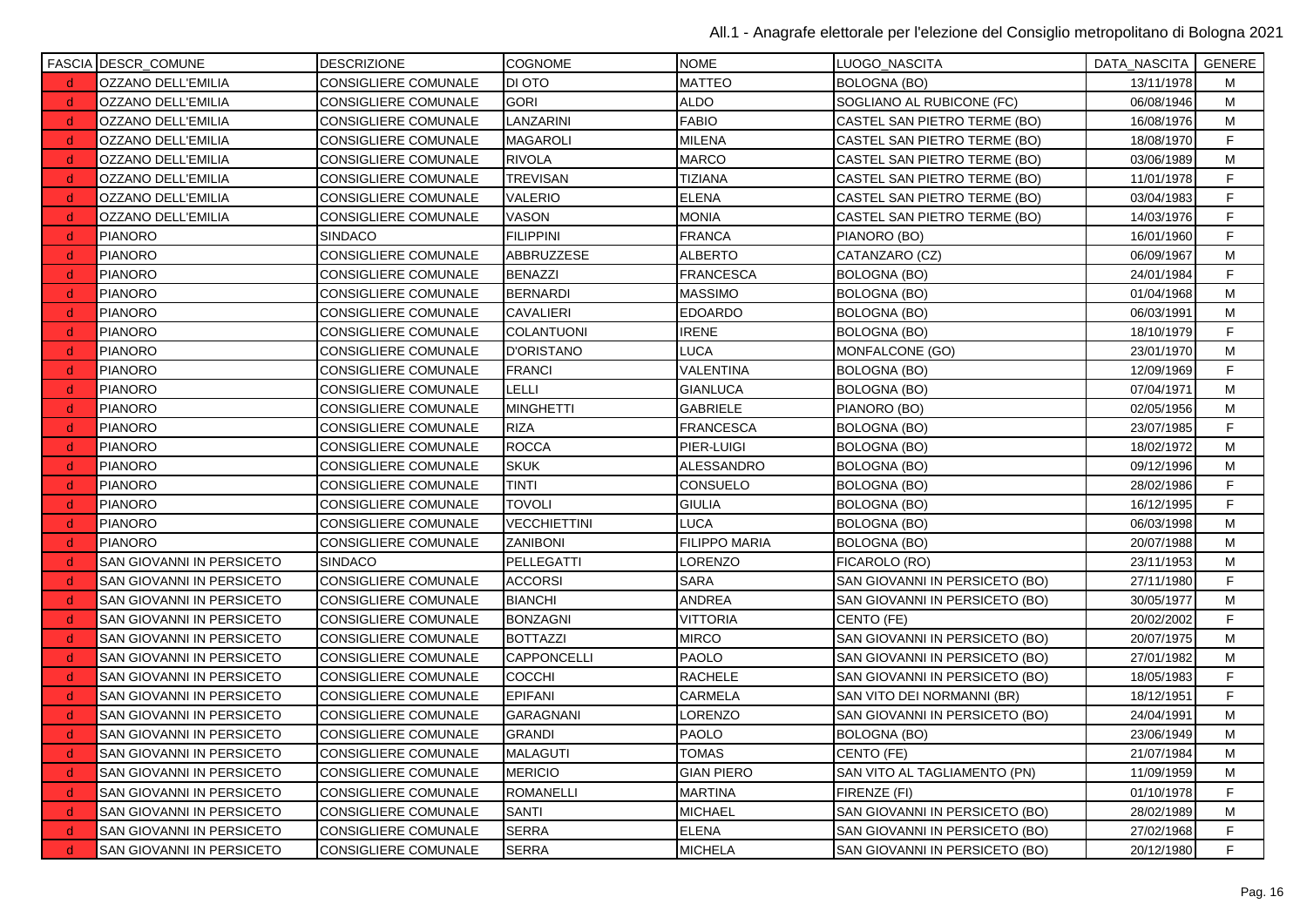|              | FASCIA DESCR_COMUNE       | <b>DESCRIZIONE</b>          | <b>COGNOME</b>    | <b>NOME</b>     | LUOGO NASCITA                  | DATA_NASCITA   GENERE |   |
|--------------|---------------------------|-----------------------------|-------------------|-----------------|--------------------------------|-----------------------|---|
| $\mathsf{d}$ | SAN GIOVANNI IN PERSICETO | <b>CONSIGLIERE COMUNALE</b> | <b>SUCCI</b>      | <b>DAVIDE</b>   | SAN GIOVANNI IN PERSICETO (BO) | 29/11/1976            | м |
| d.           | SAN PIETRO IN CASALE      | <b>SINDACO</b>              | PEZZOLI           | <b>CLAUDIO</b>  | SAN PIETRO IN CASALE (BO)      | 04/08/1963            | М |
| d            | SAN PIETRO IN CASALE      | CONSIGLIERE COMUNALE        | <b>BELMONTE</b>   | <b>GELORMA</b>  | <b>GERMANIA (EE)</b>           | 22/05/1970            | F |
| d,           | SAN PIETRO IN CASALE      | CONSIGLIERE COMUNALE        | <b>BRUNELLI</b>   | <b>MONICA</b>   | CENTO (FE)                     | 17/01/1965            | F |
| d.           | SAN PIETRO IN CASALE      | CONSIGLIERE COMUNALE        | <b>CECCONI</b>    | VALERIA         | <b>BOLOGNA (BO)</b>            | 14/09/1995            | F |
| d.           | SAN PIETRO IN CASALE      | CONSIGLIERE COMUNALE        | <b>FELICANI</b>   | <b>DAVIDE</b>   | <b>BENTIVOGLIO (BO)</b>        | 22/01/1993            | M |
| d            | SAN PIETRO IN CASALE      | CONSIGLIERE COMUNALE        | GALLERANI         | <b>SIMONE</b>   | <b>BOLOGNA (BO)</b>            | 05/10/1999            | M |
| -d           | SAN PIETRO IN CASALE      | CONSIGLIERE COMUNALE        | MAZZANTI          | <b>DIEGO</b>    | <b>BOLOGNA (BO)</b>            | 24/10/1971            | м |
| d.           | SAN PIETRO IN CASALE      | <b>CONSIGLIERE COMUNALE</b> | <b>MEDRI</b>      | <b>DAVIDE</b>   | CESENA (FC)                    | 30/11/1967            | M |
| <sub>d</sub> | SAN PIETRO IN CASALE      | CONSIGLIERE COMUNALE        | <b>NERI</b>       | <b>ANDREA</b>   | <b>BOLOGNA (BO)</b>            | 20/09/1991            | M |
| d.           | SAN PIETRO IN CASALE      | <b>CONSIGLIERE COMUNALE</b> | <b>POLAZZI</b>    | <b>MATTIA</b>   | CENTO (FE)                     | 05/05/1987            | M |
| d            | SAN PIETRO IN CASALE      | CONSIGLIERE COMUNALE        | POZZATO           | LUCIANO         | CAVARZERE (VE)                 | 17/09/1958            | М |
| d.           | SAN PIETRO IN CASALE      | <b>CONSIGLIERE COMUNALE</b> | RIZZI             | <b>SILVIA</b>   | <b>BOLOGNA (BO)</b>            | 13/12/1975            | F |
| d.           | SAN PIETRO IN CASALE      | CONSIGLIERE COMUNALE        | <b>SERAFINI</b>   | <b>MONIKA</b>   | BENTIVOGLIO (BO)               | 26/11/1997            | F |
| d.           | SAN PIETRO IN CASALE      | CONSIGLIERE COMUNALE        | TARTARI           | <b>DANIELA</b>  | SAN PIETRO IN CASALE (BO)      | 19/11/1959            | F |
| d            | SAN PIETRO IN CASALE      | CONSIGLIERE COMUNALE        | TERRACCIANO       | <b>ANTONIO</b>  | POLLENA TROCCHIA (NA)          | 18/04/1982            | M |
| -d           | SAN PIETRO IN CASALE      | CONSIGLIERE COMUNALE        | <b>VENTUROLI</b>  | <b>MANUELA</b>  | SAN PIETRO IN CASALE (BO)      | 01/01/1962            | F |
| d.           | SAN PIETRO IN CASALE      | <b>CONSIGLIERE COMUNALE</b> | <b>FERRARA</b>    | <b>VINCENZO</b> | PAGANI (SA)                    | 22/03/1977            | M |
| <sub>d</sub> | SASSO MARCONI             | <b>SINDACO</b>              | PARMEGGIANI       | <b>ROBERTO</b>  | <b>BOLOGNA (BO)</b>            | 14/09/1976            | M |
| <sub>d</sub> | SASSO MARCONI             | <b>CONSIGLIERE COMUNALE</b> | <b>ARMAROLI</b>   | <b>CHIARA</b>   | <b>BOLOGNA (BO)</b>            | 21/07/1976            | F |
| d            | SASSO MARCONI             | CONSIGLIERE COMUNALE        | <b>BERNABEI</b>   | <b>IRENE</b>    | BOLOGNA (BO)                   | 22/07/1985            | F |
| d.           | <b>SASSO MARCONI</b>      | CONSIGLIERE COMUNALE        | <b>BIGNAMI</b>    | <b>CLAUDIO</b>  | SASSO MARCONI (BO)             | 13/07/1961            | M |
| <sub>d</sub> | SASSO MARCONI             | CONSIGLIERE COMUNALE        | CHILLARI          | <b>ACHILLE</b>  | ROMA (RM)                      | 12/11/1985            | M |
| d.           | <b>SASSO MARCONI</b>      | CONSIGLIERE COMUNALE        | <b>FELIZIANI</b>  | <b>FEDERICO</b> | <b>BOLOGNA (BO)</b>            | 10/06/1993            | M |
| d            | SASSO MARCONI             | CONSIGLIERE COMUNALE        | LENZI             | <b>MARILENA</b> | <b>BOLOGNA (BO)</b>            | 20/04/1956            | F |
| -d           | SASSO MARCONI             | CONSIGLIERE COMUNALE        | LODI              | <b>SIMONE</b>   | <b>BONDENO (FE)</b>            | 14/05/1975            | М |
| d.           | SASSO MARCONI             | <b>CONSIGLIERE COMUNALE</b> | LOLLI             | <b>FRANCA</b>   | MONTE SAN PIETRO (BO)          | 26/06/1959            | F |
| d.           | <b>SASSO MARCONI</b>      | CONSIGLIERE COMUNALE        | <b>MARTINI</b>    | <b>SILVIA</b>   | <b>BOLOGNA (BO)</b>            | 07/03/1968            | F |
| <sub>d</sub> | SASSO MARCONI             | <b>CONSIGLIERE COMUNALE</b> | <b>MASTACCHI</b>  | <b>MARCO</b>    | MONZUNO (BO)                   | 20/04/1962            | M |
| d            | SASSO MARCONI             | CONSIGLIERE COMUNALE        | MURATORI          | <b>MAURO</b>    | BOLOGNA (BO)                   | 18/07/1967            | М |
| d.           | <b>SASSO MARCONI</b>      | CONSIGLIERE COMUNALE        | <b>RASCHI</b>     | ALESSANDRO      | PORRETTA TERME (BO)            | 31/12/1969            | M |
| <sub>d</sub> | SASSO MARCONI             | CONSIGLIERE COMUNALE        | <b>RUSSO</b>      | <b>LUCIANO</b>  | ANGHIARI (AR)                  | 24/08/1954            | M |
| d.           | SASSO MARCONI             | CONSIGLIERE COMUNALE        | VENTURI           | <b>ALBERTO</b>  | SASSO MARCONI (BO)             | 06/07/1962            | M |
| d            | SASSO MARCONI             | CONSIGLIERE COMUNALE        | <b>VERONESI</b>   | <b>MARCO</b>    | <b>BOLOGNA (BO)</b>            | 06/09/1973            | м |
| -d           | SASSO MARCONI             | CONSIGLIERE COMUNALE        | <b>VINCENZI</b>   | <b>MATTEO</b>   | BOLOGNA (BO)                   | 05/01/1996            | M |
| d.           | VALSAMOGGIA               | <b>SINDACO</b>              | <b>RUSCIGNO</b>   | <b>DANIELE</b>  | <b>BOLOGNA (BO)</b>            | 26/07/1974            | M |
| d.           | VALSAMOGGIA               | <b>CONSIGLIERE COMUNALE</b> | ADANI             | <b>SILVIA</b>   | CASTELFRANCO EMILIA (MO)       | 21/09/1976            | F |
| <sub>d</sub> | VALSAMOGGIA               | CONSIGLIERE COMUNALE        | <b>BERTACCINI</b> | <b>ANDREA</b>   | <b>BOLOGNA (BO)</b>            | 04/06/1997            | M |
| <sub>d</sub> | VALSAMOGGIA               | CONSIGLIERE COMUNALE        | <b>BINI</b>       | <b>SIMONE</b>   | <b>BOLOGNA (BO)</b>            | 12/05/1979            | М |
| d,           | VALSAMOGGIA               | CONSIGLIERE COMUNALE        | COLANGELI         | <b>STEFANO</b>  | IMOLA (BO)                     | 07/11/1964            | M |
| d.           | VALSAMOGGIA               | <b>CONSIGLIERE COMUNALE</b> | <b>FALCO</b>      | <b>GIUSEPPE</b> | CORATO (BA)                    | 17/05/1959            | M |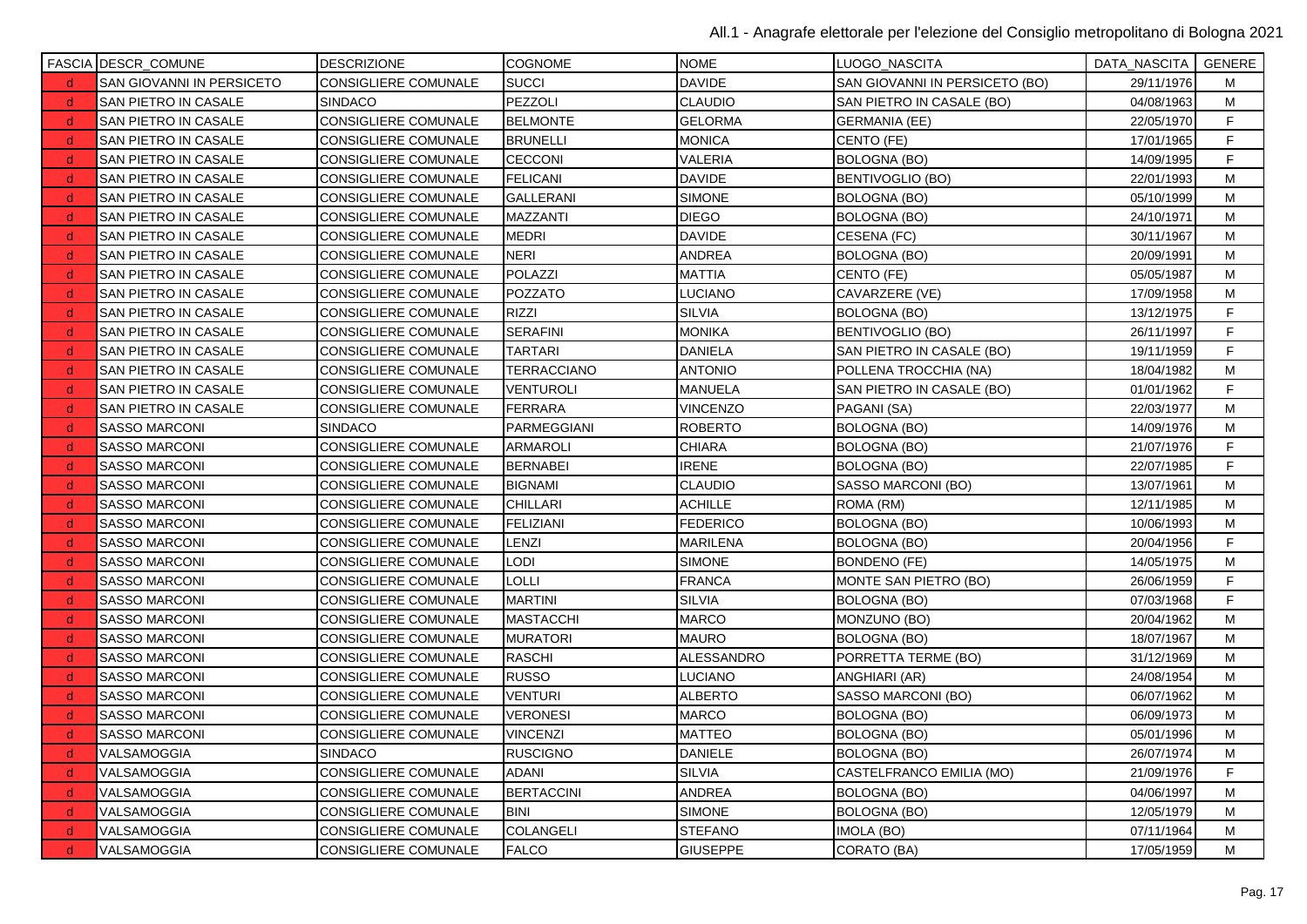|              | <b>FASCIA DESCR_COMUNE</b> | <b>DESCRIZIONE</b>          | <b>COGNOME</b>     | <b>NOME</b>           | LUOGO_NASCITA                    | DATA_NASCITA   GENERE |             |
|--------------|----------------------------|-----------------------------|--------------------|-----------------------|----------------------------------|-----------------------|-------------|
| <sub>d</sub> | VALSAMOGGIA                | CONSIGLIERE COMUNALE        | <b>GAIBA</b>       | <b>SILVIA</b>         | <b>BOLOGNA (BO)</b>              | 21/12/1962            | F.          |
| d.           | VALSAMOGGIA                | CONSIGLIERE COMUNALE        | <b>GRASSELLI</b>   | LUCA                  | CASTELFRANCO EMILIA (MO)         | 29/01/1975            | М           |
| d.           | VALSAMOGGIA                | CONSIGLIERE COMUNALE        | <b>GRAZIANO</b>    | <b>EMANUELA</b>       | PESARO (PU)                      | 24/10/1958            | F           |
| -d           | VALSAMOGGIA                | CONSIGLIERE COMUNALE        | <b>GUGLIELMI</b>   | <b>DANIELA</b>        | SANDRIGO (VI)                    | 03/01/1985            | $\mathsf F$ |
| d.           | VALSAMOGGIA                | CONSIGLIERE COMUNALE        | LELLI              | <b>SILVIA</b>         | VIGNOLA (MO)                     | 04/10/1974            | F           |
| d.           | VALSAMOGGIA                | CONSIGLIERE COMUNALE        | LUZZI              | <b>ROSELLA</b>        | COSENZA (CS)                     | 02/06/1969            | F           |
| <sub>d</sub> | VALSAMOGGIA                | CONSIGLIERE COMUNALE        | <b>MANZINI</b>     | <b>STEFANIA</b>       | BAZZANO (BO)                     | 19/05/1969            | F           |
| -d           | VALSAMOGGIA                | CONSIGLIERE COMUNALE        | <b>RIMONDI</b>     | <b>SIMONE</b>         | <b>BOLOGNA (BO)</b>              | 21/06/1972            | M           |
| d.           | VALSAMOGGIA                | CONSIGLIERE COMUNALE        | <b>ROMAGNO</b>     | PASQUALE RENATO       | CARBONIA (CI)                    | 06/08/1975            | M           |
| d.           | VALSAMOGGIA                | <b>CONSIGLIERE COMUNALE</b> | <b>ZAGNONI</b>     | JURI                  | <b>BOLOGNA (BO)</b>              | 21/05/1975            | М           |
| d.           | ZOLA PREDOSA               | <b>SINDACO</b>              | DALL'OMO           | <b>DAVIDE</b>         | <b>BOLOGNA (BO)</b>              | 14/05/1975            | M           |
| d,           | ZOLA PREDOSA               | CONSIGLIERE COMUNALE        | <b>BEGHELLI</b>    | <b>ILARIA</b>         | BOLOGNA (BO)                     | 01/09/1990            | F.          |
| d.           | ZOLA PREDOSA               | CONSIGLIERE COMUNALE        | <b>BIGNAMI</b>     | <b>GLORIA</b>         | BOLOGNA (BO)                     | 07/05/1967            | F           |
| d.           | <b>ZOLA PREDOSA</b>        | <b>CONSIGLIERE COMUNALE</b> | <b>BONORA</b>      | <b>GIORGIA</b>        | <b>BOLOGNA (BO)</b>              | 11/07/1990            | $\mathsf F$ |
| d.           | ZOLA PREDOSA               | CONSIGLIERE COMUNALE        | CARDO              | <b>SERGIO</b>         | CASTELVETERE IN VAL FORTORE (BN) | 05/12/1971            | М           |
| -d           | ZOLA PREDOSA               | CONSIGLIERE COMUNALE        | <b>DE LUCIA</b>    | <b>CAROLINA</b>       | NAPOLI (NA)                      | 30/10/1990            | F           |
| -d           | ZOLA PREDOSA               | CONSIGLIERE COMUNALE        | <b>FILIPPELLI</b>  | MATTEO                | <b>BOLOGNA (BO)</b>              | 27/03/1993            | M           |
| d.           | ZOLA PREDOSA               | CONSIGLIERE COMUNALE        | LORENZINI          | LUCA                  | <b>BOLOGNA (BO)</b>              | 07/05/1983            | M           |
| <sub>d</sub> | ZOLA PREDOSA               | CONSIGLIERE COMUNALE        | MAZZOLI            | <b>MARA</b>           | ZOLA PREDOSA (BO)                | 07/03/1957            | F           |
| d.           | ZOLA PREDOSA               | CONSIGLIERE COMUNALE        | <b>MONTESANO</b>   | <b>MARIA</b>          | ALIANO (MT)                      | 30/10/1959            | $\mathsf F$ |
| -d           | ZOLA PREDOSA               | CONSIGLIERE COMUNALE        | <b>NICOTRI</b>     | LUCA                  | <b>BOLOGNA (BO)</b>              | 08/04/1975            | M           |
| -d           | ZOLA PREDOSA               | CONSIGLIERE COMUNALE        | <b>NUCARA</b>      | <b>FRANCESCO</b>      | <b>BOLOGNA (BO)</b>              | 21/10/1972            | M           |
| d.           | ZOLA PREDOSA               | CONSIGLIERE COMUNALE        | <b>PISCHEDDA</b>   | LIDIA ROSA            | SASSARI (SS)                     | 06/10/1981            | F           |
| d.           | ZOLA PREDOSA               | CONSIGLIERE COMUNALE        | <b>RISI</b>        | <b>MARISA</b>         | REGGIO NELL'EMILIA (RE)          | 24/05/1949            | F           |
| <sub>d</sub> | ZOLA PREDOSA               | CONSIGLIERE COMUNALE        | TORCHI             | PATRIZIA              | MONTEVEGLIO (BO)                 | 31/07/1956            | F           |
| -d           | ZOLA PREDOSA               | CONSIGLIERE COMUNALE        | VANELLI            | <b>MARIO</b>          | <b>BOLOGNA (BO)</b>              | 04/08/1986            | м           |
| d.           | ZOLA PREDOSA               | CONSIGLIERE COMUNALE        | ZANETTI            | <b>TIZIANO</b>        | <b>BOLOGNA (BO)</b>              | 14/11/1971            | M           |
| $\mathbf{e}$ | CASALECCHIO DI RENO        | <b>SINDACO</b>              | <b>BOSSO</b>       | <b>MASSIMO</b>        | CASALECCHIO DI RENO (BO)         | 15/01/1958            | М           |
| e            | CASALECCHIO DI RENO        | CONSIGLIERE COMUNALE        | ABAGNATO           | SAMUELE               | <b>BOLOGNA (BO)</b>              | 25/05/1996            | M           |
| $\mathbf{e}$ | CASALECCHIO DI RENO        | CONSIGLIERE COMUNALE        | <b>AGOSTINELLI</b> | <b>FABRIZIO</b>       | FABRIANO (AN)                    | 13/12/1976            | м           |
| e            | CASALECCHIO DI RENO        | CONSIGLIERE COMUNALE        | <b>ATTANASIO</b>   | <b>MARIA</b>          | <b>BOLOGNA (BO)</b>              | 05/03/1966            | F           |
| $\mathbf{e}$ | CASALECCHIO DI RENO        | <b>CONSIGLIERE COMUNALE</b> | <b>BAGLIERI</b>    | <b>GIOVANNI</b>       | <b>BOLOGNA (BO)</b>              | 19/05/1955            | м           |
| e            | CASALECCHIO DI RENO        | CONSIGLIERE COMUNALE        | <b>BONIFAZI</b>    | <b>GIULIO ALBERTO</b> | <b>BOLOGNA (BO)</b>              | 27/07/1989            | M           |
| $\mathbf{e}$ | CASALECCHIO DI RENO        | CONSIGLIERE COMUNALE        | <b>CAPPELLINI</b>  | <b>PIETRO</b>         | SASSUOLO (MO)                    | 20/01/1980            | м           |
| e            | CASALECCHIO DI RENO        | CONSIGLIERE COMUNALE        | <b>CASONI</b>      | CHIARA                | <b>BOLOGNA (BO)</b>              | 05/08/1974            | F           |
| $\mathbf{e}$ | CASALECCHIO DI RENO        | <b>CONSIGLIERE COMUNALE</b> | <b>CEVENINI</b>    | <b>BRUNO</b>          | CASALECCHIO DI RENO (BO)         | 14/09/1942            | м           |
| e            | CASALECCHIO DI RENO        | CONSIGLIERE COMUNALE        | <b>CIRAULO</b>     | <b>FRANCO</b>         | POLIZZI GENEROSA (PA)            | 11/08/1957            | M           |
| $\mathbf{e}$ | CASALECCHIO DI RENO        | CONSIGLIERE COMUNALE        | <b>DALBONI</b>     | <b>GABRIELE</b>       | BOLOGNA (BO)                     | 07/04/1962            | M           |
| $\mathbf{e}$ | CASALECCHIO DI RENO        | CONSIGLIERE COMUNALE        | <b>DURANTE</b>     | <b>MARIO</b>          | SAN GIORGIO ALBANESE (CS)        | 30/10/1953            | м           |
| e.           | CASALECCHIO DI RENO        | CONSIGLIERE COMUNALE        | <b>FRASCAROLI</b>  | <b>TAMARA</b>         | CASALECCHIO DI RENO (BO)         | 23/06/1951            | F           |
| e            | CASALECCHIO DI RENO        | <b>CONSIGLIERE COMUNALE</b> | <b>GUIDOTTI</b>    | <b>ISABELLA</b>       | <b>BOLOGNA (BO)</b>              | 27/11/1969            | F           |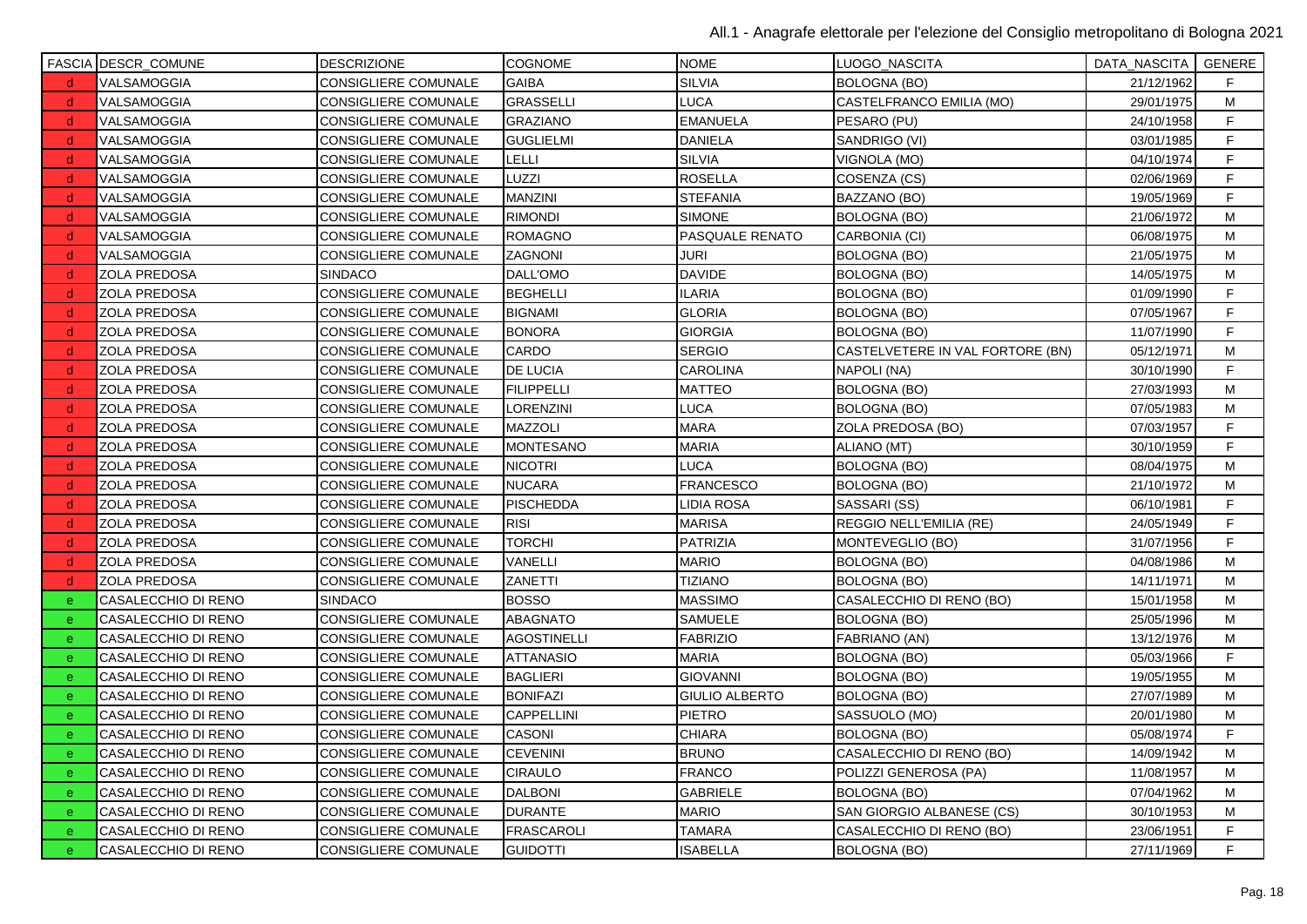|              | <b>FASCIA DESCR_COMUNE</b>   | <b>DESCRIZIONE</b>          | <b>COGNOME</b>       | <b>NOME</b>         | LUOGO_NASCITA                | DATA_NASCITA   GENERE |    |
|--------------|------------------------------|-----------------------------|----------------------|---------------------|------------------------------|-----------------------|----|
| e.           | CASALECCHIO DI RENO          | CONSIGLIERE COMUNALE        | <b>GURIOLI</b>       | <b>ANDREA</b>       | <b>BOLOGNA (BO)</b>          | 12/11/1983            | м  |
| $\mathbf{e}$ | <b>CASALECCHIO DI RENO</b>   | <b>CONSIGLIERE COMUNALE</b> | <b>LA MORGIA</b>     | <b>UMBERTO</b>      | ROMA (RM)                    | 15/02/1989            | м  |
| e            | CASALECCHIO DI RENO          | CONSIGLIERE COMUNALE        | <b>MAZZA</b>         | <b>MARIA</b>        | POTENZA (PZ)                 | 12/10/1966            | F  |
| $\mathbf{e}$ | CASALECCHIO DI RENO          | <b>CONSIGLIERE COMUNALE</b> | <b>MELI</b>          | <b>GIULIA</b>       | FIRENZE (FI)                 | 02/11/1980            | F  |
| e            | CASALECCHIO DI RENO          | CONSIGLIERE COMUNALE        | <b>MOROTTI</b>       | <b>ALICE</b>        | <b>BOLOGNA (BO)</b>          | 05/02/1982            | F  |
| $\mathbf{e}$ | CASALECCHIO DI RENO          | <b>CONSIGLIERE COMUNALE</b> | <b>PEDICA</b>        | <b>MIRKO</b>        | <b>BOLOGNA (BO)</b>          | 31/05/1983            | м  |
| $\mathbf{e}$ | CASALECCHIO DI RENO          | CONSIGLIERE COMUNALE        | PERI                 | LORENA              | <b>BOLOGNA (BO)</b>          | 29/06/1967            | F  |
| $\mathbf{e}$ | CASALECCHIO DI RENO          | CONSIGLIERE COMUNALE        | <b>RATTI</b>         | <b>IRENE</b>        | BOLOGNA (BO)                 | 25/01/1995            | F  |
| e            | CASALECCHIO DI RENO          | CONSIGLIERE COMUNALE        | <b>SETA</b>          | <b>ERIKA</b>        | <b>BOLOGNA (BO)</b>          | 17/07/1974            | F. |
| e            | CASALECCHIO DI RENO          | <b>CONSIGLIERE COMUNALE</b> | <b>TONELLI</b>       | <b>ANDREA</b>       | <b>BOLOGNA (BO)</b>          | 02/11/1961            | M  |
| $\mathbf{e}$ | CASALECCHIO DI RENO          | CONSIGLIERE COMUNALE        | <b>TRITTONI</b>      | <b>GABRIELLA</b>    | CRESPELLANO (BO)             | 03/05/1957            | F  |
| e            | <b>IMOLA</b>                 | <b>SINDACO</b>              | <b>PANIERI</b>       | <b>MARCO</b>        | CASTEL SAN PIETRO TERME (BO) | 19/08/1990            | м  |
| $\mathbf{e}$ | <b>IMOLA</b>                 | CONSIGLIERE COMUNALE        | <b>BARBIERI</b>      | <b>DALIA</b>        | CASTEL SAN PIETRO TERME (BO) | 27/09/1993            | F  |
| e            | <b>IMOLA</b>                 | <b>CONSIGLIERE COMUNALE</b> | <b>BUGANI</b>        | <b>SERENA</b>       | <b>BOLOGNA (BO)</b>          | 03/04/1997            | F  |
| $\mathbf{e}$ | <b>IMOLA</b>                 | <b>CONSIGLIERE COMUNALE</b> | CARAPIA              | <b>SIMONE</b>       | IMOLA (BO)                   | 25/07/1972            | М  |
| $\mathbf{e}$ | <b>IMOLA</b>                 | <b>CONSIGLIERE COMUNALE</b> | <b>CHIARINI</b>      | <b>REBECCA</b>      | IMOLA (BO)                   | 28/12/1975            | F  |
| e            | <b>IMOLA</b>                 | <b>CONSIGLIERE COMUNALE</b> | DE VEREDICIS         | <b>ANNA PIA</b>     | FOGGIA (FG)                  | 09/12/1997            | F  |
| e            | <b>IMOLA</b>                 | <b>CONSIGLIERE COMUNALE</b> | <b>DEGLI ESPOSTI</b> | <b>FRANCESCA</b>    | CASTEL SAN PIETRO TERME (BO) | 16/03/1990            | F  |
| $\mathbf{e}$ | <b>IMOLA</b>                 | <b>CONSIGLIERE COMUNALE</b> | <b>GUALANDI</b>      | <b>BRUNA</b>        | IMOLA (BO)                   | 12/02/1959            | F  |
| e            | <b>IMOLA</b>                 | CONSIGLIERE COMUNALE        | LAFFI                | <b>LISA</b>         | FAENZA (RA)                  | 02/12/1981            | F  |
| $\mathbf{e}$ | <b>IMOLA</b>                 | <b>CONSIGLIERE COMUNALE</b> | <b>MAMBELLI</b>      | <b>JURI</b>         | CASTEL SAN PIETRO TERME (BO) | 24/01/1984            | M  |
| e            | <b>IMOLA</b>                 | CONSIGLIERE COMUNALE        | <b>MANARA</b>        | <b>ALAN</b>         | CASTEL SAN PIETRO TERME (BO) | 04/07/1977            | M  |
| $\mathbf{e}$ | <b>IMOLA</b>                 | <b>CONSIGLIERE COMUNALE</b> | <b>MANARESI</b>      | <b>SONIA</b>        | IMOLA (BO)                   | 26/03/1966            | F  |
| $\mathbf{e}$ | <b>IMOLA</b>                 | CONSIGLIERE COMUNALE        | <b>MARCHETTI</b>     | <b>DANIELE</b>      | CASTEL SAN PIETRO TERME (BO) | 29/06/1986            | M  |
| $\mathbf{e}$ | <b>IMOLA</b>                 | <b>CONSIGLIERE COMUNALE</b> | <b>MERLI</b>         | <b>MARIA TERESA</b> | IMOLA (BO)                   | 07/04/1962            | F  |
| e            | <b>IMOLA</b>                 | <b>CONSIGLIERE COMUNALE</b> | <b>PAGLIARDINI</b>   | <b>MIRELLA</b>      | PALENA (CH)                  | 20/11/1951            | F  |
| $\mathbf{e}$ | <b>IMOLA</b>                 | <b>CONSIGLIERE COMUNALE</b> | <b>RICCI</b>         | <b>CECILIA</b>      | FAENZA (RA)                  | 19/08/1996            | F  |
| $\mathbf{e}$ | <b>IMOLA</b>                 | CONSIGLIERE COMUNALE        | <b>ROI</b>           | <b>EZIO</b>         | <b>MEDICINA (BO)</b>         | 18/01/1948            | M  |
| $\mathbf{e}$ | <b>IMOLA</b>                 | <b>CONSIGLIERE COMUNALE</b> | <b>SAMACHINI</b>     | <b>FILIPPO</b>      | CASTEL SAN PIETRO TERME (BO) | 18/04/1987            | M  |
| $\mathbf{e}$ | <b>IMOLA</b>                 | <b>CONSIGLIERE COMUNALE</b> | SANGIORGI            | <b>RICCARDO</b>     | BOLOGNA (BO)                 | 27/08/1999            | M  |
| $\mathbf{e}$ | <b>IMOLA</b>                 | CONSIGLIERE COMUNALE        | SORBELLO             | <b>CHIARA</b>       | PONTE DELL'OLIO (PC)         | 21/03/1988            | F  |
| $\mathbf{e}$ | <b>IMOLA</b>                 | <b>CONSIGLIERE COMUNALE</b> | <b>TROTTA</b>        | <b>MARIA LORENA</b> | CASTEL SAN PIETRO TERME (BO) | 03/10/1995            | F  |
| e            | <b>IMOLA</b>                 | <b>CONSIGLIERE COMUNALE</b> | <b>USSIA</b>         | <b>ANTONIO</b>      | BOLOGNA (BO)                 | 22/04/1995            | M  |
| $\mathbf{e}$ | <b>IMOLA</b>                 | <b>CONSIGLIERE COMUNALE</b> | VACCHI               | <b>NICOLAS</b>      | CASTEL SAN PIETRO TERME (BO) | 16/08/1993            | м  |
| e            | <b>IMOLA</b>                 | <b>CONSIGLIERE COMUNALE</b> | <b>VELLA</b>         | <b>MARINELLA</b>    | PESARO (PU)                  | 29/01/1959            | F  |
| $\mathbf{e}$ | <b>IMOLA</b>                 | <b>CONSIGLIERE COMUNALE</b> | VISANI               | <b>ROBERTO</b>      | IMOLA (BO)                   | 03/12/1967            | M  |
| e            | SAN LAZZARO DI SAVENA        | <b>SINDACO</b>              | <b>CONTI</b>         | <b>ISABELLA</b>     | BOLOGNA (BO)                 | 19/07/1982            | F  |
| $\mathbf{e}$ | SAN LAZZARO DI SAVENA        | <b>CONSIGLIERE COMUNALE</b> | <b>BAIESI</b>        | <b>ROBERTO</b>      | <b>BOLOGNA (BO)</b>          | 14/10/1955            | М  |
| e            | SAN LAZZARO DI SAVENA        | CONSIGLIERE COMUNALE        | <b>BALLESTRAZZI</b>  | <b>ALESSANDRO</b>   | <b>BOLOGNA (BO)</b>          | 03/02/1956            | М  |
| $\mathbf{e}$ | SAN LAZZARO DI SAVENA        | <b>CONSIGLIERE COMUNALE</b> | <b>BARRICELLI</b>    | CARLO               | <b>AUSTRALIA (EE)</b>        | 14/09/1968            | M  |
| e            | <b>SAN LAZZARO DI SAVENA</b> | CONSIGLIERE COMUNALE        | <b>BINDA</b>         | <b>DANIELE</b>      | <b>BOLOGNA (BO)</b>          | 20/05/1961            | м  |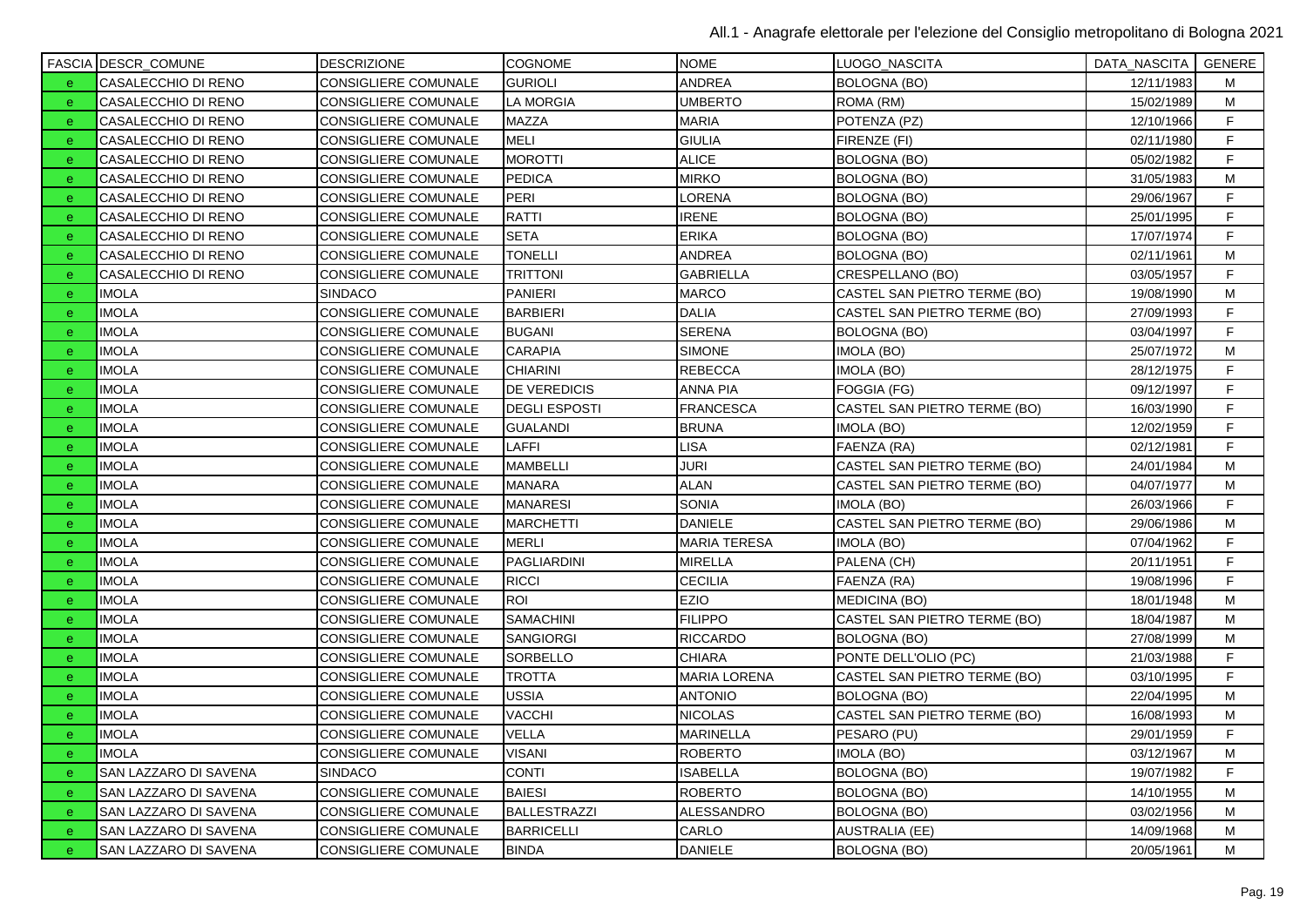|              | <b>FASCIA DESCR_COMUNE</b> | <b>DESCRIZIONE</b>   | <b>COGNOME</b>              | <b>NOME</b>         | LUOGO_NASCITA                | DATA_NASCITA   GENERE |    |
|--------------|----------------------------|----------------------|-----------------------------|---------------------|------------------------------|-----------------------|----|
| e.           | SAN LAZZARO DI SAVENA      | CONSIGLIERE COMUNALE | <b>BONAFE'</b>              | <b>SARA</b>         | BOLOGNA (BO)                 | 20/11/1992            | F. |
| $\mathbf{e}$ | SAN LAZZARO DI SAVENA      | CONSIGLIERE COMUNALE | <b>BONICELLI DELLA VITE</b> | <b>CORINNA</b>      | <b>BOLOGNA (BO)</b>          | 29/08/1976            | F  |
| e.           | SAN LAZZARO DI SAVENA      | CONSIGLIERE COMUNALE | CALDERONI                   | <b>STEFANIA</b>     | ARGENTA (FE)                 | 13/08/1964            | F. |
| e.           | SAN LAZZARO DI SAVENA      | CONSIGLIERE COMUNALE | <b>CAMPITELLI</b>           | CARMINE             | <b>BOLOGNA (BO)</b>          | 07/03/1978            | M  |
| e            | SAN LAZZARO DI SAVENA      | CONSIGLIERE COMUNALE | CAVALLARO                   | <b>MICHELE</b>      | <b>BOLOGNA (BO)</b>          | 01/02/1963            | М  |
| e            | SAN LAZZARO DI SAVENA      | CONSIGLIERE COMUNALE | <b>CHIODINI</b>             | LUCIA               | <b>BOLOGNA (BO)</b>          | 02/08/1978            | F  |
| $\mathbf{e}$ | SAN LAZZARO DI SAVENA      | CONSIGLIERE COMUNALE | <b>D'ERRICO</b>             | MASSIMILIANO        | FOGGIA (FG)                  | 30/11/1970            | М  |
| e            | SAN LAZZARO DI SAVENA      | CONSIGLIERE COMUNALE | JALLA                       | <b>PAOLA</b>        | TORINO (TO)                  | 21/03/1973            | F  |
| e.           | SAN LAZZARO DI SAVENA      | CONSIGLIERE COMUNALE | <b>LIGORIO</b>              | <b>CLAUDIA</b>      | CEGLIE MESSAPICA (BR)        | 16/06/1977            | F. |
| $\mathbf{e}$ | SAN LAZZARO DI SAVENA      | CONSIGLIERE COMUNALE | MALPENSA                    | <b>MARINA</b>       | <b>BOLOGNA (BO)</b>          | 21/10/1964            | F  |
| $\mathbf{e}$ | SAN LAZZARO DI SAVENA      | CONSIGLIERE COMUNALE | MARONE                      | <b>MARIA</b>        | <b>BOLOGNA (BO)</b>          | 13/12/1969            | F  |
| e.           | SAN LAZZARO DI SAVENA      | CONSIGLIERE COMUNALE | MONARI                      | ALESSANDRO          | BOLOGNA (BO)                 | 25/07/1980            | м  |
| e.           | SAN LAZZARO DI SAVENA      | CONSIGLIERE COMUNALE | <b>MORARA</b>               | MATTEO              | <b>BOLOGNA (BO)</b>          | 01/08/1984            | M  |
| e            | SAN LAZZARO DI SAVENA      | CONSIGLIERE COMUNALE | NICOLETTI                   | <b>EMANUELA</b>     | OZZANO DELL'EMILIA (BO)      | 25/02/1960            | F  |
| e            | SAN LAZZARO DI SAVENA      | CONSIGLIERE COMUNALE | <b>OBEROI</b>               | <b>SILVIA</b>       | <b>BOLOGNA (BO)</b>          | 02/11/1977            | F  |
| $\mathbf{e}$ | SAN LAZZARO DI SAVENA      | CONSIGLIERE COMUNALE | <b>PIANA</b>                | <b>MARCO</b>        | BOLOGNA (BO)                 | 01/06/1986            | м  |
| e.           | SAN LAZZARO DI SAVENA      | CONSIGLIERE COMUNALE | <b>ROSSINI</b>              | ALESSANDRA          | BOLOGNA (BO)                 | 30/04/1968            | F  |
| e.           | SAN LAZZARO DI SAVENA      | CONSIGLIERE COMUNALE | SANGIORGI                   | ALESSANDRO          | CASTEL SAN PIETRO TERME (BO) | 11/07/1981            | M  |
| e.           | SAN LAZZARO DI SAVENA      | CONSIGLIERE COMUNALE | <b>TENTONI</b>              | LUCIANO             | ROMA (RM)                    | 23/03/1964            | М  |
| e            | SAN LAZZARO DI SAVENA      | CONSIGLIERE COMUNALE | <b>ZANIBONI</b>             | CHIARA              | <b>BOLOGNA (BO)</b>          | 31/10/1976            | F  |
| -f           | <b>BOLOGNA</b>             | <b>SINDACO</b>       | LEPORE                      | MATTEO              | BOLOGNA (BO)                 | 10/10/1980            | M  |
|              | <b>BOLOGNA</b>             | CONSIGLIERE COMUNALE | <b>QUERCIOLI</b>            | SAMUELA             | CESENA (FC)                  | 18/03/1976            | F  |
|              | <b>BOLOGNA</b>             | CONSIGLIERE COMUNALE | <b>BEGAJ</b>                | <b>DETJON</b>       | ALBANIA (EE)                 | 14/06/1991            | м  |
|              | <b>BOLOGNA</b>             | CONSIGLIERE COMUNALE | <b>BERNAGOZZI</b>           | <b>GIULIA</b>       | <b>BOLOGNA (BO)</b>          | 17/09/1981            | F  |
|              | <b>BOLOGNA</b>             | CONSIGLIERE COMUNALE | <b>BITTINI</b>              | LORETTA             | <b>MEDICINA (BO)</b>         | 07/09/1954            | F  |
|              | <b>BOLOGNA</b>             | CONSIGLIERE COMUNALE | CAMPANIELLO                 | <b>MICHELE</b>      | MELFI (PZ)                   | 23/09/1979            | М  |
|              | <b>BOLOGNA</b>             | CONSIGLIERE COMUNALE | <b>CARACCIOLO</b>           | <b>FELICE</b>       | <b>BOLOGNA (BO)</b>          | 04/06/1945            | M  |
|              | <b>BOLOGNA</b>             | CONSIGLIERE COMUNALE | CAVEDAGNA                   | <b>STEFANO</b>      | <b>BOLOGNA (BO)</b>          | 09/12/1989            | M  |
|              | <b>BOLOGNA</b>             | CONSIGLIERE COMUNALE | <b>CELLI</b>                | <b>DAVIDE</b>       | <b>BOLOGNA (BO)</b>          | 18/01/1967            | м  |
|              | <b>BOLOGNA</b>             | CONSIGLIERE COMUNALE | <b>CERETTI</b>              | CRISTINA            | MIRANDOLA (MO)               | 30/04/1973            | F  |
|              | <b>BOLOGNA</b>             | CONSIGLIERE COMUNALE | <b>CIMA</b>                 | <b>FRANCO</b>       | MONZA (MI)                   | 16/09/1969            | M  |
|              | <b>BOLOGNA</b>             | CONSIGLIERE COMUNALE | DE BIASE                    | <b>GIAN MARCO</b>   | <b>BOLOGNA (BO)</b>          | 24/08/1973            | M  |
|              | <b>BOLOGNA</b>             | CONSIGLIERE COMUNALE | DE GIACOMI                  | <b>GIORGIA</b>      | <b>BOLOGNA (BO)</b>          | 01/11/1998            | F  |
|              | <b>BOLOGNA</b>             | CONSIGLIERE COMUNALE | DE MARTINO                  | <b>MARIA LUIGIA</b> | SIENA (SI)                   | 25/08/1992            | F  |
|              | <b>BOLOGNA</b>             | CONSIGLIERE COMUNALE | DI BENEDETTO                | MATTEO              | <b>BOLOGNA (BO)</b>          | 20/03/1992            | М  |
|              | <b>BOLOGNA</b>             | CONSIGLIERE COMUNALE | <b>DI PIETRO</b>            | <b>ANTONELLA</b>    | CHIARAVALLE (AN)             | 16/07/1979            | F  |
|              | <b>BOLOGNA</b>             | CONSIGLIERE COMUNALE | <b>DIACO</b>                | <b>FILIPPO</b>      | <b>GERMANIA (EE)</b>         | 13/05/1980            | M  |
|              | <b>BOLOGNA</b>             | CONSIGLIERE COMUNALE | <b>EVANGELISTI</b>          | <b>MARTA</b>        | PORRETTA TERME (BO)          | 30/04/1972            | F  |
|              | <b>BOLOGNA</b>             | CONSIGLIERE COMUNALE | <b>FATTORI</b>              | <b>ROBERTO</b>      | BOLOGNA (BO)                 | 25/10/1961            | М  |
|              | <b>BOLOGNA</b>             | CONSIGLIERE COMUNALE | <b>GAIGHER</b>              | <b>MAURIZIO</b>     | <b>BOLOGNA (BO)</b>          | 11/05/1978            | M  |
|              | <b>BOLOGNA</b>             | CONSIGLIERE COMUNALE | <b>IOVINE</b>               | <b>ROBERTO</b>      | MILANO (MI)                  | 27/09/1954            | M  |